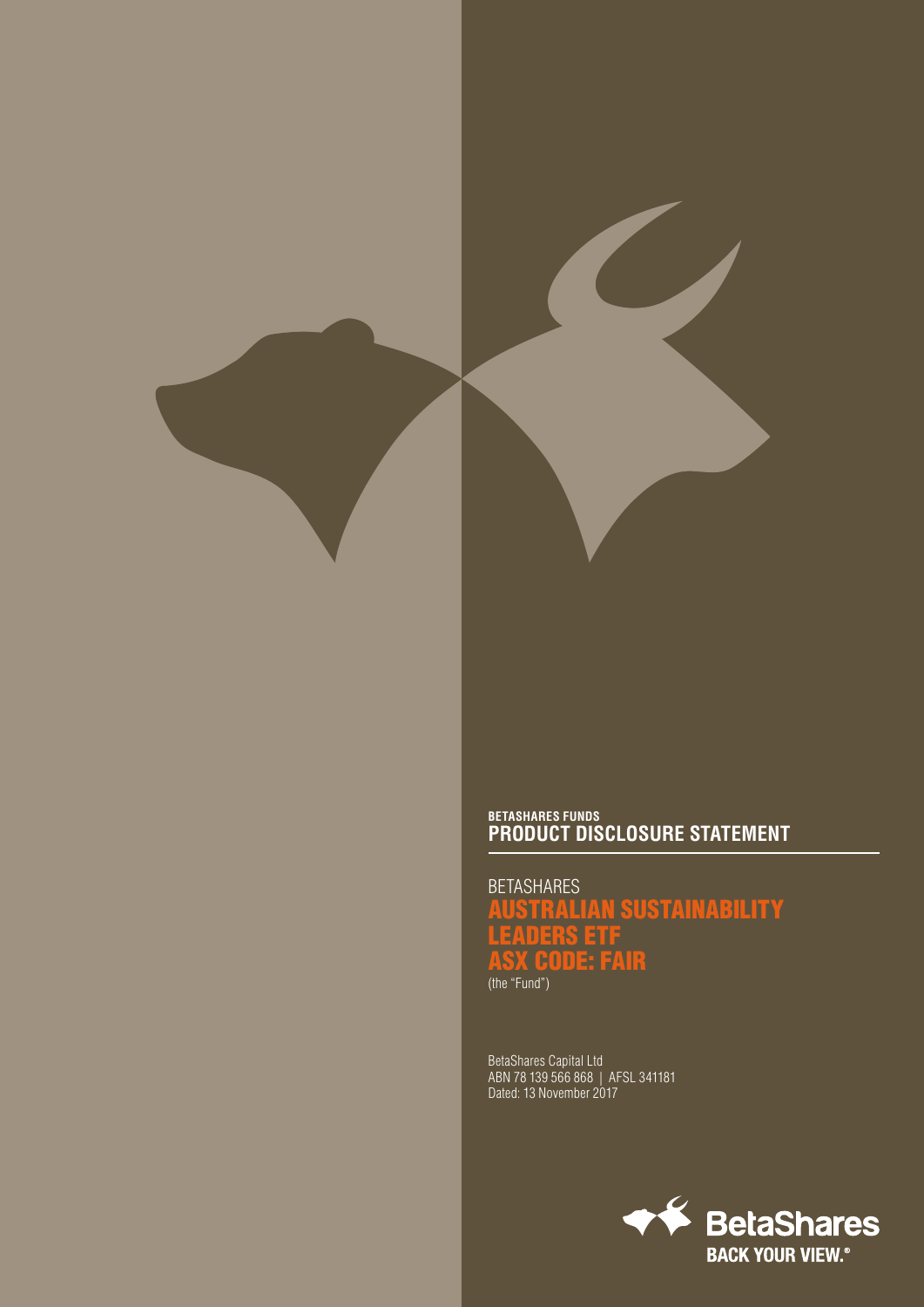#### IMPORTANT INFORMATION

#### About this PDS

This Product Disclosure Statement (PDS) is dated 13 November 2017.

BetaShares Capital Ltd ABN 78 139 566 868 AFS Licence 341181 is the issuer of this PDS and is responsible for its contents. In this PDS references to the "Responsible Entity", "BetaShares", "we", "our" and "us" refer to BetaShares Capital Ltd.

This PDS is the offer document for the following registered managed investment scheme: BetaShares Australian Sustainability Leaders ETF (ARSN 608 057 996). This is referred to in this PDS as the "Fund".

A copy of this PDS has been lodged with the Australian Securities and Investments Commission (ASIC) on 13 November 2017. Neither ASIC nor ASX Limited takes any responsibility for the contents of this PDS.

At the time of lodgement of this PDS with ASIC, the Units in the Fund are yet to be quoted for trading on the ASX. An application has been made to the ASX for Units in the Fund issued pursuant to this PDS to be quoted for trading on the AQUA market of the ASX under the AQUA Rules.

No applications for Units in the Fund will be accepted until the exposure period for the PDS has expired. The exposure period for the PDS expires seven days after lodgement of this PDS with ASIC, subject to possible extension by ASIC for a further period of up to seven days.

A copy of the latest PDS for the Fund is available on the BetaShares website at <u>www.betashares.com.au</u> or by contacting BetaShares on (02) 9290 6888. A paper copy will be provided free of charge on request.

#### The offer

The offer under this PDS is for persons who have been authorised as 'trading participants' under the ASX Operating Rules, called "Authorised Participants". Certain sections of the PDS (particularly those relating to applications for and redemptions of Units in the normal course) are of direct relevance to such persons only.

Other investors cannot apply for Units under this PDS, but can buy Units on the ASX through a stockbroker, or via a financial adviser. Such investors may use this PDS for information purposes only.

The offer to which this PDS relates is available to Authorised Participants receiving the PDS (electronically or otherwise) in Australia.

This PDS does not constitute an offer of securities in any jurisdiction where, or to any person to whom, it would be unlawful to make such an offer.

No action has been taken to register or qualify the Fund in any jurisdiction outside Australia and New Zealand, although the Responsible Entity reserves the right to do so at any time. The distribution of this PDS outside Australia and New Zealand may be restricted by law and persons who come into possession of this PDS outside Australia and New Zealand should seek advice on and observe any such restrictions. Any failure to comply with such restrictions may constitute a violation of applicable securities law.

Units have not been registered under the United States Securities Act of 1933 (as amended) and except in a transaction which does not violate such Act, may not be directly or indirectly offered or sold in the United States of America or any of its territories or for the benefit of a US Person (as defined in Regulation S of such Act).

#### PDS updates

Information in this PDS that is not materially adverse to investors is subject to change from time to time and may be updated by the Responsible Entity by publishing such information on the BetaShares website at www.betashares.com.au. A paper copy of any updated information will be provided free of charge on request. Any new or updated information that is materially adverse to investors will be available to investors via a supplementary or new PDS accessible via the ASX Market Announcements Platform.

#### Risks

An investment in the Units is subject to risk (refer to section 4), which may include possible delays in repayment and loss of income and capital invested.

None of BetaShares Holdings Pty Ltd, BetaShares, or any of their related entities, directors or officers gives any guarantee or assurance as to the performance of, or the repayment of capital or income reinvested in, the Fund. BetaShares Holdings Pty Ltd and its related entities may invest in or provide other services to the Fund.

#### Not personal advice

This PDS is prepared for general information only and is not financial product advice. It is not intended to be a recommendation by the Responsible Entity, any of the Responsible Entity's associates or any other person to invest in the Fund. In preparing this PDS, the Responsible Entity did not take into account the investment objectives, financial situation or particular needs of any particular person. Before making an investment decision, investors need to consider whether an investment in the Fund is appropriate to their needs, objectives and circumstances.

Investors should consult a professional financial adviser and ensure they understand the risks of the Fund before investing.

#### **Definitions**

Certain capitalised terms used in this PDS are defined in the Glossary in section 8. All references to dollar amounts in this PDS are to Australian dollars unless otherwise stated.

For further details on BetaShares Funds, please contact a stockbroker or financial adviser or visit www.betashares.com.au.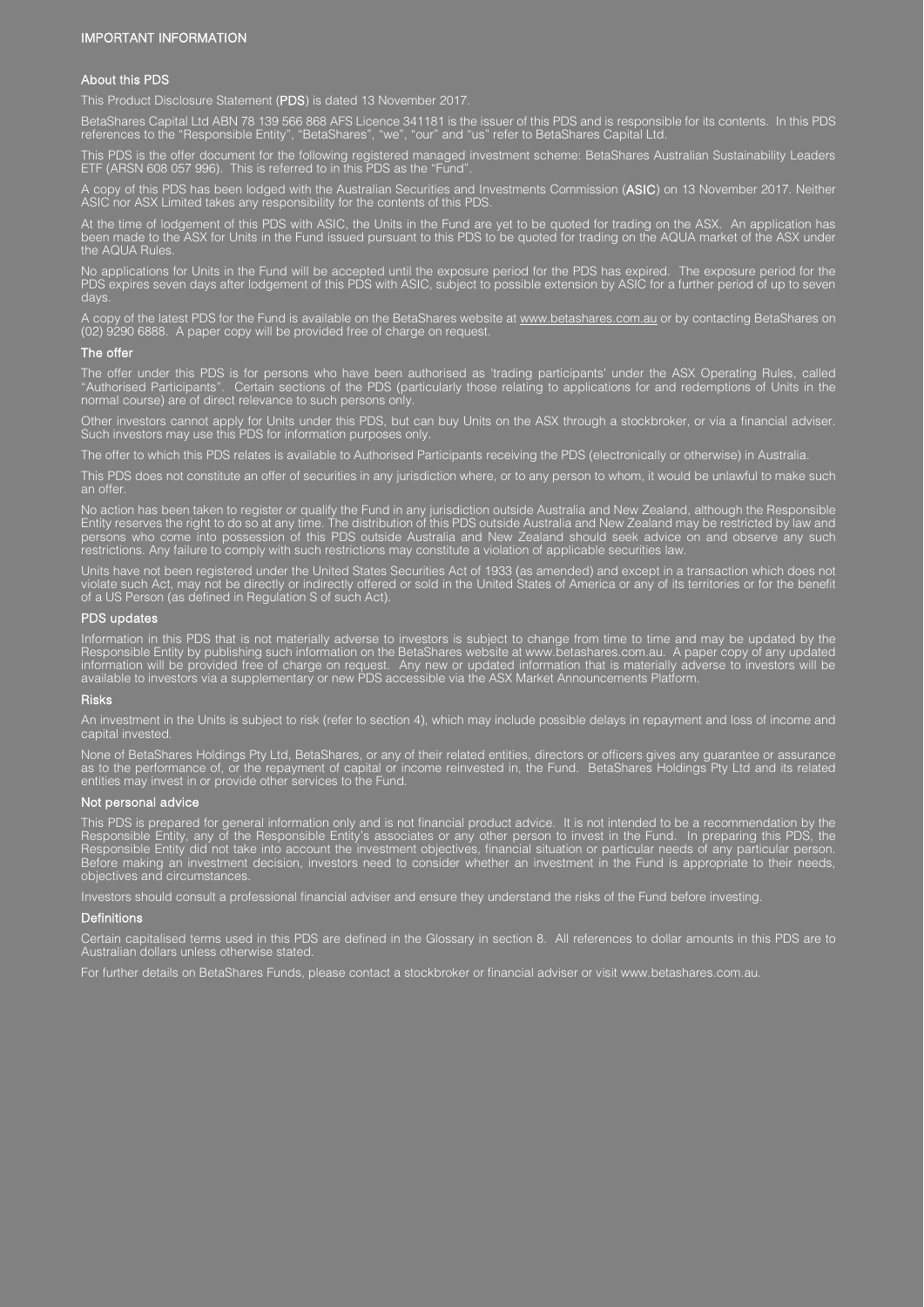# PRODUCT DISCLOSURE STATEMENT **CONTENTS**

| 1                       | <b>Key features</b>              | $\overline{4}$ |
|-------------------------|----------------------------------|----------------|
| $\overline{2}$          | <b>About the Fund</b>            | 8              |
| $\overline{\mathbf{3}}$ | <b>Fees and other costs</b>      | 11             |
| $\overline{4}$          | <b>Risks</b>                     | 16             |
| $5\phantom{.}$          | <b>How to buy and sell Units</b> | 19             |
| $6\phantom{1}$          | <b>Additional information</b>    | 22             |
| $\overline{1}$          | <b>Taxation</b>                  | 31             |
| $\bf 8$                 | Glossary                         | 34             |
|                         | <b>APPLICATION FORM</b>          |                |
|                         | <b>REDEMPTION FORM</b>           |                |
|                         | <b>DIRECTORY</b>                 |                |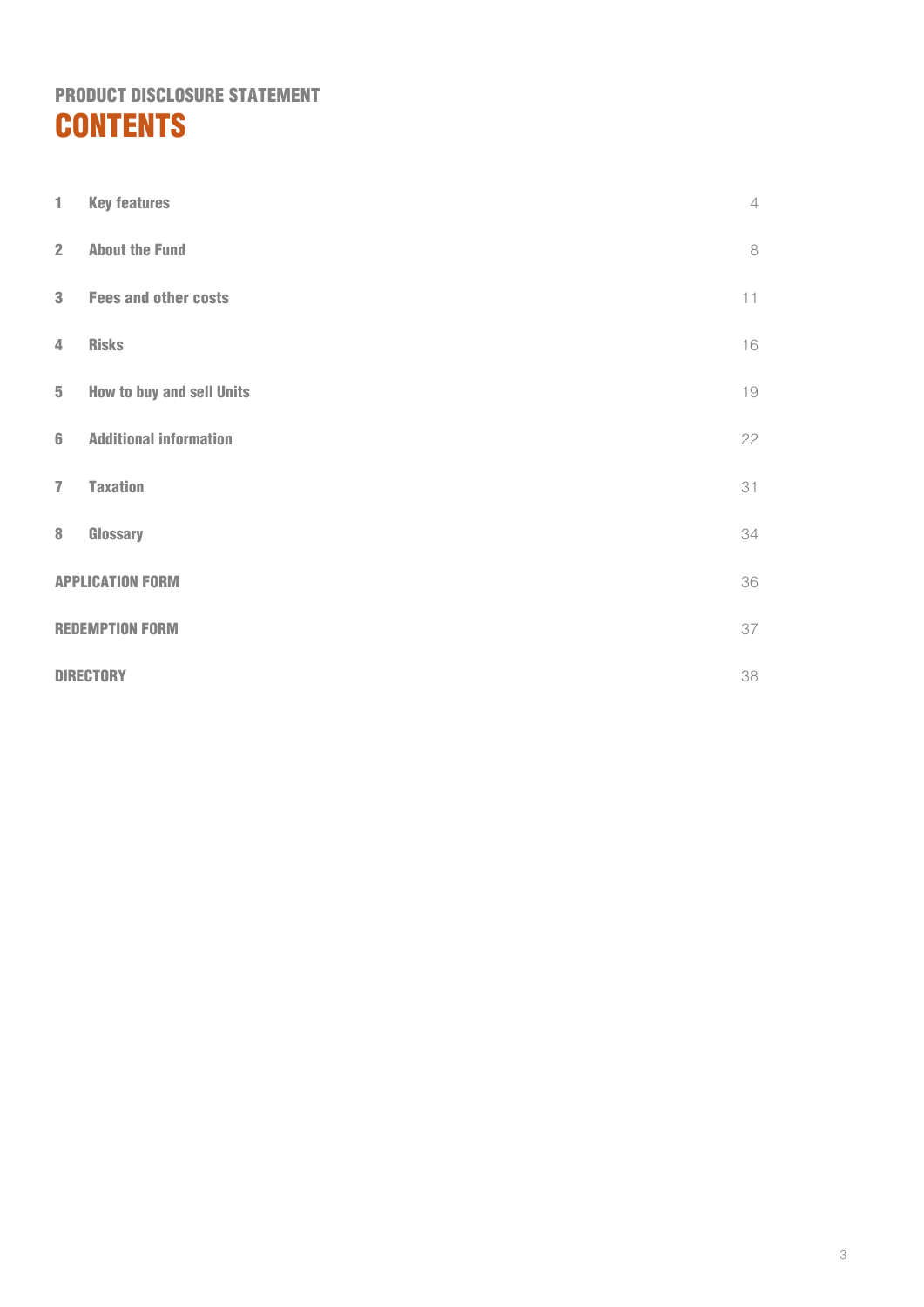# <span id="page-3-0"></span>1 KEY FEATURES

# 1.1 ABOUT THE FUND

This PDS relates to the BetaShares Australian Sustainability Leaders ETF (the "Fund"). The Fund is an exchange traded fund (or "ETF"), which is a managed investment scheme whose units will trade on the ASX, much like listed shares.

The investment objective of the Fund is to provide an investment return that aims to track the performance of the Nasdaq Future Australian Sustainability Leaders Index (the "Index"), before taking into account fees and expenses.

The Index comprises a portfolio of ASX-listed securities that have been screened to preference companies engaged in sustainable business activities and to avoid companies engaged in activities deemed inconsistent with responsible investment considerations.

ETFs combine certain features of index managed funds and listed shares in one investment. Like index managed funds, ETFs come with the benefits of diversification, transparency and attractive fee levels. Unlike index managed funds, however, ETFs trade on a stock exchange so they also benefit from simple trading, including the ability to buy and sell during the course of the trading day, much like listed shares.

The Fund carries investment risks. For information on the risks applicable to the Fund, see section [4.](#page-15-0) 

# 1.2 SUMMARY OF KEY INFORMATION

The following table briefly summarises some of the key information contained in this PDS. It is not a complete summary of this PDS and you should read the PDS in its entirety. You should seek your own professional investment advice before deciding to invest in the Fund.

### TABLE 1.2: SUMMARY OF KEY INFORMATION

| <b>TOPIC</b>         | SUMMARY                                                                                                                                                                                                                                                                                                                                                                                    | <b>SECTION</b>     |
|----------------------|--------------------------------------------------------------------------------------------------------------------------------------------------------------------------------------------------------------------------------------------------------------------------------------------------------------------------------------------------------------------------------------------|--------------------|
| Investment objective | The investment objective of the Fund is to provide an investment return that aims to<br>track the performance of the Nasdaq Future Australian Sustainability Leaders Index,<br>before taking into account fees and expenses.                                                                                                                                                               | 2.1                |
|                      | There is no assurance or guarantee that the returns of the Fund will meet the<br>investment objective.                                                                                                                                                                                                                                                                                     |                    |
| Investing            | The offer in this PDS is only available to Authorised Participants.                                                                                                                                                                                                                                                                                                                        | 5                  |
|                      | Units can only be acquired in whole multiples of 100,000 unless the Responsible<br>Entity agrees otherwise. Every 100,000 Units represents one "Creation Unit".                                                                                                                                                                                                                            |                    |
|                      | Application amounts must be in the form of a parcel of quoted securities selected by<br>the Responsible Entity from time to time which generally corresponds to the<br>composition of the Index, together with any balancing cash payment, unless the<br>Responsible Entity agrees to accept a cash application. Applications are subject to<br>an application fee described in section 3. |                    |
|                      | Units will be quoted on the AQUA market of the ASX. Once quoted (and subject to<br>market conditions), investors may purchase Units by trading on the ASX. The<br>purchase of Units on the ASX is not governed by the terms of this PDS and therefore<br>the minimum investment does not apply to purchases of Units on the ASX.                                                           |                    |
| Redemptions          | A Unitholder can generally only redeem Units if it is an Authorised Participant who is<br>an Australian Resident.                                                                                                                                                                                                                                                                          | 5, 6.2.8 and 6.2.9 |
|                      | Units can only be redeemed in whole multiples of a Creation Unit unless the<br>Responsible Entity agrees otherwise.                                                                                                                                                                                                                                                                        |                    |
|                      | The amount payable to a Unitholder on redemption will be in the form of a parcel of<br>quoted securities selected by the Responsible Entity from time to time which<br>generally corresponds to the composition of the Index, together with any balancing<br>cash payment, unless the Responsible Entity agrees to accept a cash redemption.                                               |                    |
|                      | In certain specified circumstances, redemption requests may be delayed, rejected<br>or scaled down. See section 6.2.8 and 6.2.9 for further information.                                                                                                                                                                                                                                   |                    |
|                      | Units will be quoted on the AQUA market of the ASX. Once quoted (and subject to<br>market conditions), investors may sell their Units by trading on the ASX. The sale of<br>Units on the ASX is not governed by the terms of this PDS and therefore the<br>minimum redemption does not apply to sales of Units on the ASX.                                                                 |                    |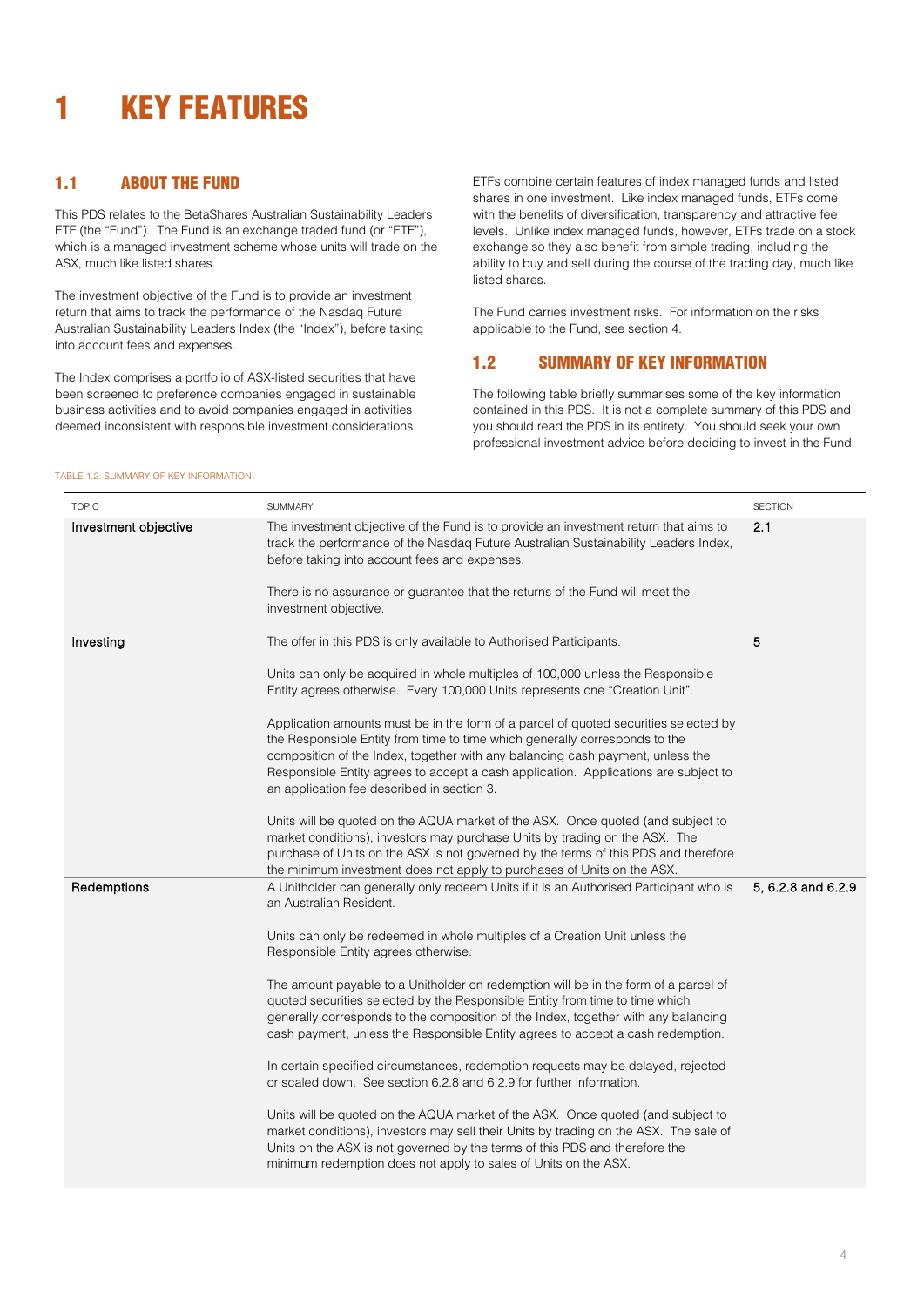| <b>TOPIC</b>              | <b>SECTION</b><br><b>SUMMARY</b>                                                                                                                                                                                                                                                                                                                |                |
|---------------------------|-------------------------------------------------------------------------------------------------------------------------------------------------------------------------------------------------------------------------------------------------------------------------------------------------------------------------------------------------|----------------|
|                           | A Unitholder who is not an Authorised Participant can only redeem Units in the special                                                                                                                                                                                                                                                          |                |
| Distributions             | circumstances described in section 5.6.<br>The Responsible Entity intends to make semi-annual distributions (assuming there is                                                                                                                                                                                                                  | 2.2            |
|                           | distributable income).                                                                                                                                                                                                                                                                                                                          |                |
| <b>Risks</b>              | There are a number of risks associated with investing in the Fund. The key risks<br>include the following:                                                                                                                                                                                                                                      | 4              |
|                           | There is no guarantee the Fund's investment strategy will be successful or<br>$\bullet$<br>that the investment objective will be achieved.                                                                                                                                                                                                      |                |
|                           | The Fund should not be expected to track the performance of the Index<br>$\bullet$<br>exactly, but generally aims to minimise any deviation from the Index, before<br>fees and expenses, as much as possible.                                                                                                                                   |                |
|                           | The Fund's investment returns will be influenced by the performance of the<br>$\bullet$<br>market to which the Fund is exposed. Changes in equity prices, which may<br>be volatile and fluctuate from day to day, may result in a loss in the value of<br>Units.                                                                                |                |
|                           | A significant percentage of the Fund's underlying Index may be comprised<br>$\bullet$<br>of securities concentrated in a small group of industry sectors. Similarly, all<br>of the Fund's underlying Index will be comprised of securities listed in<br>Australia.                                                                              |                |
|                           | There is no assurance that an index that uses environmental, social and<br>$\bullet$<br>ethical criteria to select and weight securities will outperform a traditional<br>index that is based on market capitalisation or any other methodology for<br>constructing an index, over any time period.                                             |                |
|                           | There is a risk of loss due to a counterparty to the Fund not honouring a<br>$\bullet$<br>financial commitment. Counterparties include service providers such as<br>the Fund's unit registrar, fund administrator and custodian, as well as any<br>derivatives counterparties.                                                                  |                |
|                           | In certain circumstances, the ASX may suspend trading of the Units of the<br>$\bullet$<br>Fund and in that event Unitholders would not be able to buy or sell Units of<br>the Fund on the ASX.                                                                                                                                                  |                |
|                           | In certain circumstances, the Responsible Entity can suspend or scale<br>$\bullet$<br>down applications or redemptions.                                                                                                                                                                                                                         |                |
|                           | The trading price of Units on the ASX may differ from the Net Asset Value<br>$\bullet$<br>per Unit.                                                                                                                                                                                                                                             |                |
|                           | Although the Units will be quoted on the AQUA market of the ASX, there<br>٠<br>can be no assurance that there will be a liquid market for Units, and no<br>assurance that there will be a liquid market for the Fund's investments.                                                                                                             |                |
|                           | External events or a breakdown in administrative procedures or operational<br>$\bullet$<br>controls may adversely affect the operation and performance of the Fund.                                                                                                                                                                             |                |
|                           | The sponsor of the Index may change the Index methodology or stop<br>$\bullet$<br>publishing the Index, or the Responsible Entity's licence to use the Index<br>may terminate.                                                                                                                                                                  |                |
|                           | The lack of an operating history for the Fund.                                                                                                                                                                                                                                                                                                  |                |
|                           | This is not a comprehensive summary of all the risks of investing in the Fund. Before<br>investing in the Fund, investors should carefully consider the risks associated with<br>an investment in the Fund and obtain financial advice on whether an investment in<br>the Fund is suitable for their objectives, financial situation and needs. |                |
|                           | For further details of the risks of investing, see section 4.                                                                                                                                                                                                                                                                                   |                |
| Fees and other costs      | Fees and other costs as described in section 3 of this PDS will apply.                                                                                                                                                                                                                                                                          | 3              |
| Tax                       | Tax information of a general nature is set out in section 7. Investors should seek<br>their own professional tax advice which takes into account their particular<br>circumstances.                                                                                                                                                             | $\overline{7}$ |
| Complaints                | The Responsible Entity has a process in place to deal with complaints from<br>Unitholders.                                                                                                                                                                                                                                                      | 6.2.23         |
| <b>Responsible Entity</b> | BetaShares Capital Ltd is the responsible entity of the Fund and is the issuer of this<br>PDS.                                                                                                                                                                                                                                                  | 1.3            |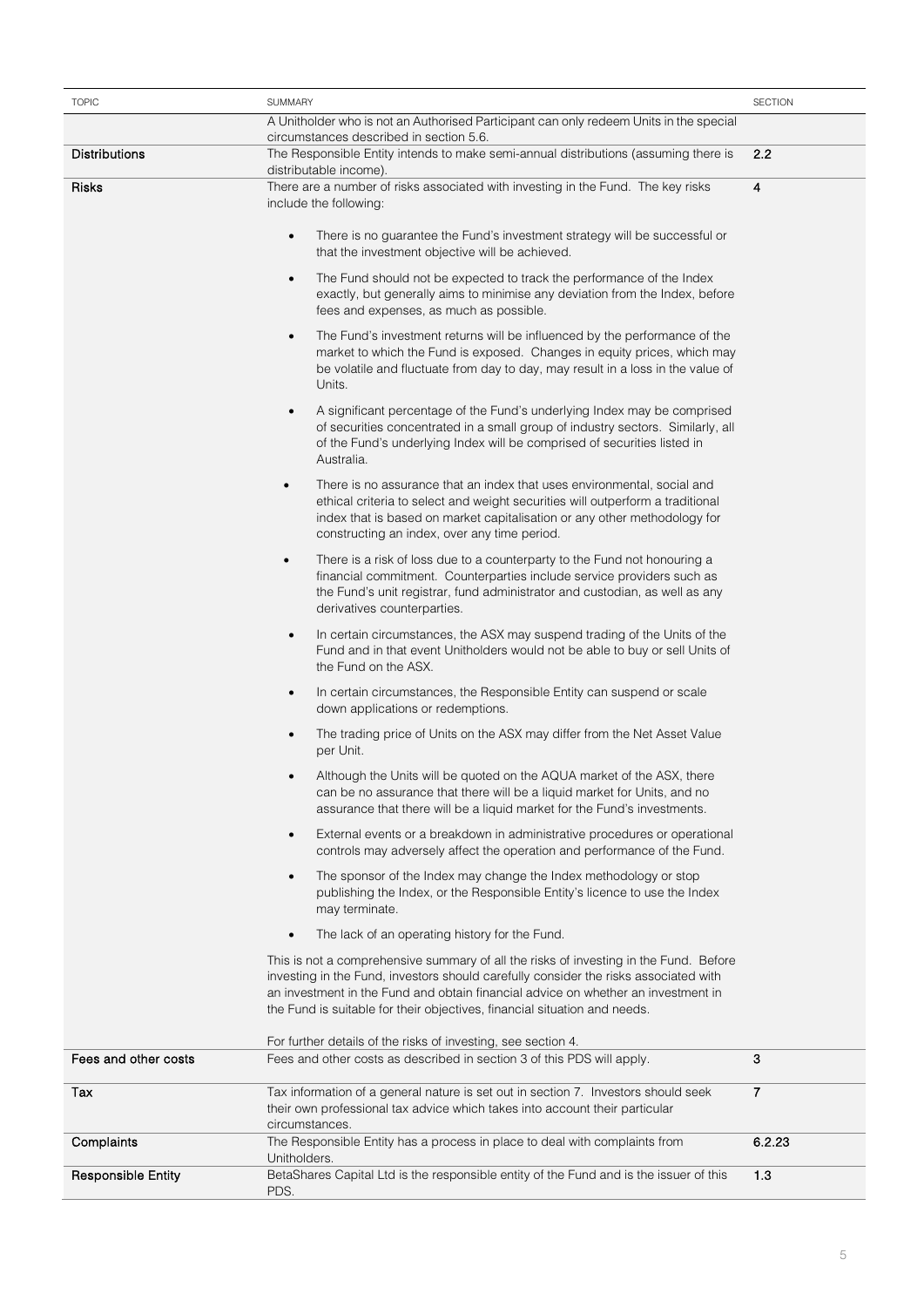# 1.3 ABOUT BETASHARES

BetaShares Capital Ltd is the responsible entity of the Fund and is responsible for the ongoing management of the Fund.

The Responsible Entity is an Australian asset management business located in Sydney which was established in 2009 to be a specialist provider of fund products that are exchange traded. The Responsible Entity launched its first funds in 2010. As at the date of this PDS, it manages over \$5 billion in assets and acts as responsible entity for more than 40 funds whose units are, or are expected to be, quoted for trading on the Australian Securities Exchange under the AQUA Rules. These funds provide exposure to the performance of specific equity strategies, equity indices, fixed income strategies, fixed income indices, currencies, commodities or commodity indices. The primary focus of the Responsible Entity's business is the operation of funds that are exchange traded.

1.4 ADMISSION TO TRADING UNDER THE AQUA RULES

Application has been made for Units in the Fund to be admitted to trading status on the ASX under the AQUA Rules. The AQUA Rules form part of the ASX Operating Rules. The Fund will not be listed on the ASX under the ASX Listing Rules.

The AQUA Rules provide a tailored framework for the quotation of exchange traded funds, managed funds and structured products on the ASX.

In operational terms, the market for products quoted under the AQUA Rules operates in the same way that it does for listed equities, with continuous matching of bids and offers and an opening and closing auction.

The Responsible Entity is a member of the Mirae Asset Global Investments Group. Mirae Asset Global Investments Co., Ltd., which is the international asset management business within Mirae Asset Financial Group, is one of Asia's largest asset management firms, managing over US\$100 billion in assets globally as of 30 September 2017, including more than US\$10 billion in exchange traded funds.

No member of the Mirae Asset Global Investments Group, or any of its related entities, directors or officers gives any guarantee or assurance as to the performance of, or the repayment of capital invested in, the Fund.

The Responsible Entity has sufficient working capital to enable it to operate the Fund as outlined in this PDS.

#### **AQUA Rules: fundamental difference**

The key distinction between products admitted under the ASX Listing Rules and those quoted under the AQUA Rules is the level of control and influence that the issuer of the relevant product has over the value of the underlying assets of the product.

Under the ASX Listing Rules, listed equity securities typically reflect the value of the business operated by the issuer. By contrast, the value of a product quoted under the AQUA Rules typically reflects the performance of the underlying assets.

The following table highlights the key specific differences between the AQUA Rules and the ASX Listing Rules.

| <b>ASX LISTING RULES</b>                                                                                                                                         | <b>AQUA RULES</b>                                                                                                                                                                                                                                                                                                                                  |  |
|------------------------------------------------------------------------------------------------------------------------------------------------------------------|----------------------------------------------------------------------------------------------------------------------------------------------------------------------------------------------------------------------------------------------------------------------------------------------------------------------------------------------------|--|
| <b>Continuous Disclosure</b>                                                                                                                                     |                                                                                                                                                                                                                                                                                                                                                    |  |
| Issuers are subject to the continuous disclosure<br>requirements under ASX Listing Rule 3.1 and Section<br>674 of the Corporations Act.                          | Issuers of products quoted under the AQUA Rules are not subject to the<br>continuous disclosure requirements under ASX Listing Rule 3.1 and section 674 of<br>the Corporations Act but must disclose information about:                                                                                                                            |  |
|                                                                                                                                                                  | the Net Tangible Assets ("NTA") or the Net Asset Value ("NAV") of the<br>fund:                                                                                                                                                                                                                                                                     |  |
|                                                                                                                                                                  | distributions declared; and                                                                                                                                                                                                                                                                                                                        |  |
|                                                                                                                                                                  | any other information that is required to be disclosed to ASIC under<br>section 675 of the Corporations Act must be disclosed via the ASX<br>Market Announcements Platform at the same time it is disclosed to<br>ASIC. The Responsible Entity also intends to post any such information<br>on its website www.betashares.com.au at the same time. |  |
|                                                                                                                                                                  | AQUA Product issuers must also disclose to the ASX any information the<br>non-disclosure of which may lead to the establishment of a false market in its<br>products or would materially affect the price of its products.                                                                                                                         |  |
| Periodic Disclosure                                                                                                                                              |                                                                                                                                                                                                                                                                                                                                                    |  |
| Issuers are required to disclose their half-yearly and<br>annual financial information or annual reports to the<br>ASX under Chapter 4 of the ASX Listing Rules. | Financial reports relating to the issuer itself are not required to be disclosed to the<br>ASX. However, periodic financial reports relating to the AQUA Product must be<br>disclosed to the ASX at the same time they are lodged with ASIC under Chapter                                                                                          |  |

2M of the *Corporations Act.*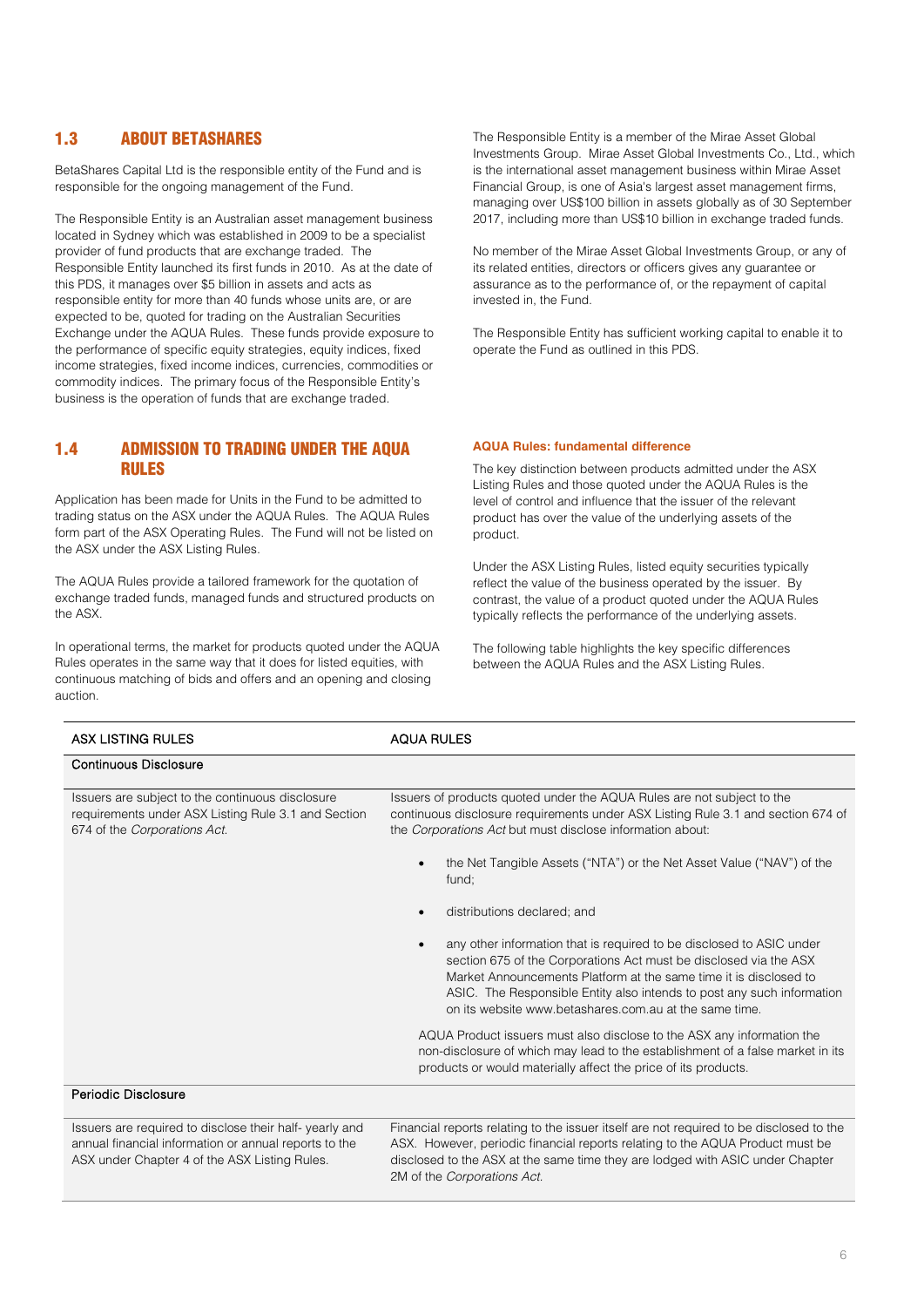| <b>ASX LISTING RULES</b>                                                                                                                                                                                                                                                                                    | <b>AQUA RULES</b>                                                                                                                                                                                                                                                                                                                                                                                                                                                                                                  |
|-------------------------------------------------------------------------------------------------------------------------------------------------------------------------------------------------------------------------------------------------------------------------------------------------------------|--------------------------------------------------------------------------------------------------------------------------------------------------------------------------------------------------------------------------------------------------------------------------------------------------------------------------------------------------------------------------------------------------------------------------------------------------------------------------------------------------------------------|
| Corporate Control                                                                                                                                                                                                                                                                                           |                                                                                                                                                                                                                                                                                                                                                                                                                                                                                                                    |
| Requirements in the Corporations Act and the ASX<br>Listing Rules in relation to matters such as takeover<br>bids, share buy-backs, change of capital, new issues,<br>restricted securities, disclosure of directors' interests<br>and substantial shareholdings, apply to companies<br>and listed schemes. | These requirements do not apply to AQUA Product issuers. Section 601FM of the<br>Corporations Act continues to apply to the removal or change of the responsible<br>entity. An extraordinary resolution would be required to change the responsible<br>entity. An extraordinary resolution is a resolution passed by a majority of the total<br>votes that may be cast by members entitled to vote on the resolution.                                                                                              |
| <b>Related Party Transactions</b>                                                                                                                                                                                                                                                                           |                                                                                                                                                                                                                                                                                                                                                                                                                                                                                                                    |
| Chapter 10 of the ASX Listing Rules, which relates to<br>transactions between an entity and persons in a<br>position to influence the entity, specifies controls over<br>related party transactions.                                                                                                        | Chapter 10 of the ASX Listing Rules does not apply to AQUA Products. Products<br>quoted under the AQUA Rules which are registered managed investment<br>schemes remain subject to the related party requirements in Part 5C.7 and<br>Chapter 2E of the Corporations Act.                                                                                                                                                                                                                                           |
| <b>Auditor Rotation Obligations</b>                                                                                                                                                                                                                                                                         |                                                                                                                                                                                                                                                                                                                                                                                                                                                                                                                    |
| There are specific requirements in relation to auditor<br>rotation under Part 2M.4 Division 5 of the Corporations<br>Act.                                                                                                                                                                                   | Issuers of products quoted under the AQUA Rules are not subject to the<br>requirements under Part 2M.4 Division 5 of the Corporations Act. A responsible<br>entity of a registered managed investment scheme will continue to be required to<br>undertake an independent audit of its compliance with the scheme's compliance<br>plan in accordance with Section 601HG of the Corporations Act and the auditor<br>must not be the auditor of the scheme's financial statements (but may be from the<br>same firm). |
| <b>Spread Requirements</b>                                                                                                                                                                                                                                                                                  |                                                                                                                                                                                                                                                                                                                                                                                                                                                                                                                    |
| There are requirements under the ASX Listing Rules<br>that issuers satisfy certain minimum spread<br>requirements (i.e. a minimum number of holders each<br>having a minimum parcel size).                                                                                                                  | These requirements do not apply to AQUA Product issuers. Under the AQUA<br>Rules, unless and until a suitable spread of holders is achieved, an AQUA<br>Product issuer must ensure a reasonable bid and volume is maintained for the<br>AQUA Product on the ASX except in permitted circumstances, or have in place<br>other arrangements which meet ASX's requirements for providing liquidity,<br>generally through the appointment of a market making agent.                                                    |

.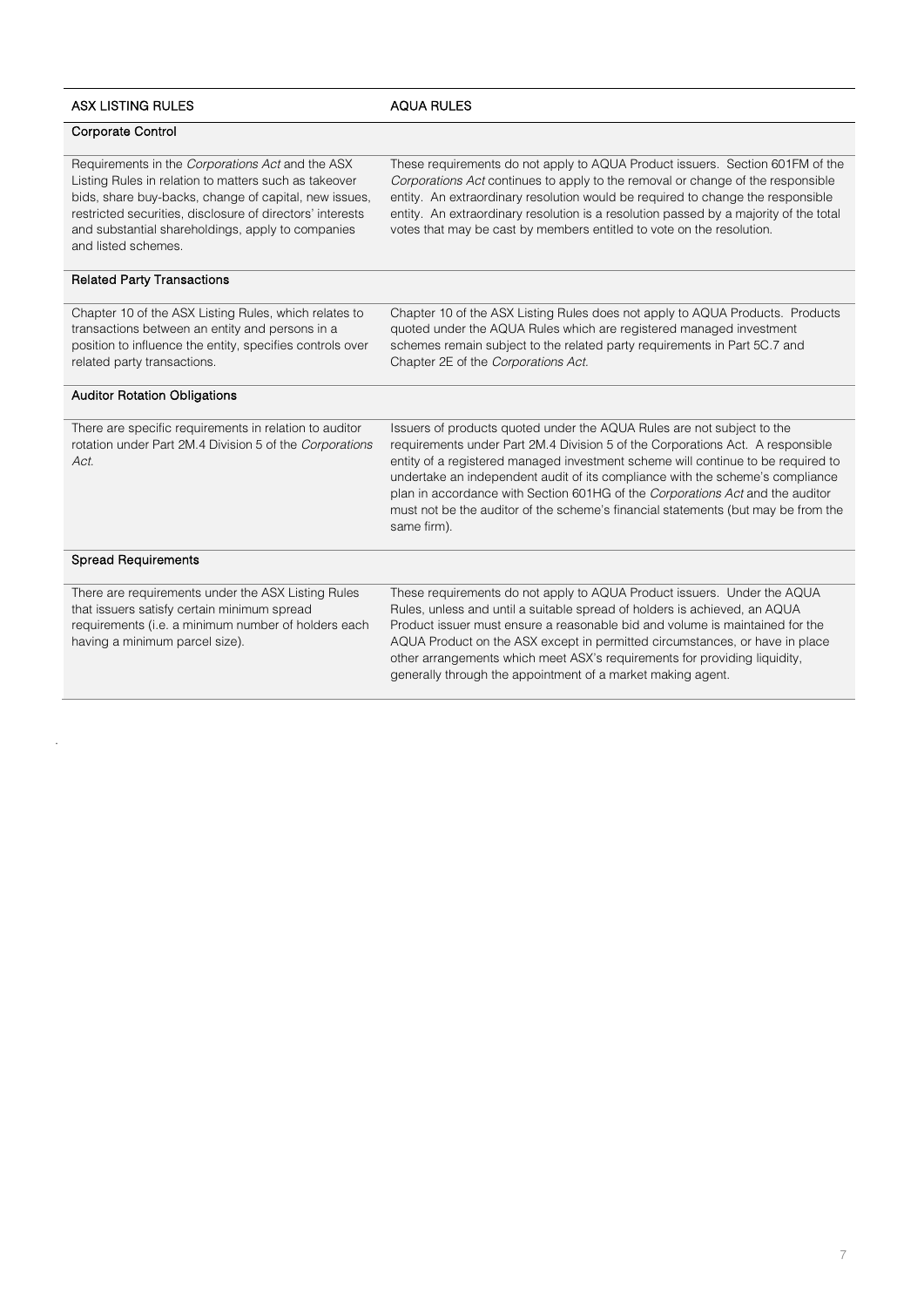# <span id="page-7-0"></span>2 ABOUT THE FUND

# <span id="page-7-1"></span>2.1 INVESTMENT POLICY

## 2.1.1 Investment objective

The investment objective of the Fund is to provide an investment return that aims to track the performance of the Nasdaq Future Australian Sustainability Leaders Index (the "Index"), before taking into account fees and expenses.

The Index comprises a portfolio of ASX-listed securities that have been screened to preference companies engaged in sustainable business activities and to avoid companies engaged in activities deemed inconsistent with responsible investment considerations.

There is no assurance or guarantee that the returns of the Fund will meet its investment objective.

## 2.1.2 Investment strategy

In seeking to achieve the investment objective, the Responsible Entity will employ a passive management approach designed to track the performance of the Index, before fees and expenses.

The Fund will generally invest in the securities that comprise the Index in proportion to the weightings of the securities in the Index. This is known as a "full replication" strategy. As far as practicable, the timing and nature of any changes to the composition of the Fund's investments will generally correspond with the timing and nature of changes to the Index.

In a variety of circumstances, however, the holdings of the Fund may not exactly replicate the Index. For example, it may not be possible or practical to do so in some circumstances, such as where investment restrictions apply which would prevent direct investment in a particular security. The Fund, from time to time, may not hold all of the securities comprising the Index and may hold securities in weightings which differ from the Index.

Investors will be able to regularly compare the performance of the Fund against the performance of the Index via the BetaShares website at [www.betashares.com.au.](http://www.betashares.com.au/)

The Fund may hold exchange-traded derivatives contracts from time to time (e.g. futures contracts) and other investments that do not form part of the Index where this may help to achieve the Fund's investment objective. For example, exchange-traded derivatives may be used where direct investment in a particular security or securities is not possible or practical, or to obtain an investment exposure without physically buying or selling the underlying asset. Derivatives will only be used in limited circumstances and will not be used to leverage the Fund.

As at the date of this PDS, the Responsible Entity does not intend to engage in securities lending in connection with the Fund, although it may do so in the future provided that any such change is notified in advance to investors and potential investors via a supplementary or new PDS accessible through the ASX Market Announcements Platform.

Small cash balances may be held in the Fund from time to time.

The assets of the Fund, whether securities or cash, will be held by the Fund's custodian, other than cash held as collateral for any futures positions.

## 2.1.3 About the Index

The index sponsor is Nasdaq, Inc ("Nasdaq"). Nasdaq operates one of the world's largest networks of exchanges, which spans 25 markets and six continents. Nasdaq is a public company listed on the NASDAQ Global Select Market. Within its index business, it calculates over 40,000 diverse indexes that provide coverage across asset classes, countries and sectors.

To be eligible for inclusion in the Index at each annual evaluation, a security must meet certain eligibility criteria, including the following:

- it must be listed on the ASX:
- it must have a float adjusted market capitalisation of at least US\$100 million and a minimum three-month average daily dollar trading volume of \$750,000;
- it must be identified by the Responsible Investment Committee established by the Responsible Entity as having passed certain eligibility screens designed to exclude companies with direct or significant exposure to the fossil fuel industry or that are engaged in other activities deemed inconsistent with responsible investment considerations (as further outlined in "Screening criteria" below).

A security may also be eligible for inclusion if it has been identified by the Responsible Investment Committee as an "additional renewable energy security", notwithstanding that the security may not meet the minimum trading volume threshold set out above, provided it otherwise meets the eligibility criteria (up to a maximum of three such securities). An "additional renewable energy security" is one that derives more than 50% of its revenue from renewable energy or activities that substantially reduce greenhouse gas emissions.

#### *Screening criteria*

A fossil fuel screen is applied to the eligible universe of securities, which removes companies with any direct involvement in the fossil fuel industry, as well as companies with material indirect exposure (e.g. provision of products, services or finance which is specific to, and significant for, the fossil fuel industry) and those with particularly high use of fossil fuels.

The universe is also screened to remove companies which are exposed to activities considered to carry significant negative environmental, social and governance (ESG) risks (subject to certain materiality thresholds). The business activities screened out in this process are:

- **Gambling**
- **Tobacco**
- **Armaments**
- Uranium and nuclear energy
- Destruction of valuable environments
- Animal cruelty
- Chemicals of concern
- Mandatory detention of asylum seekers
- Alcohol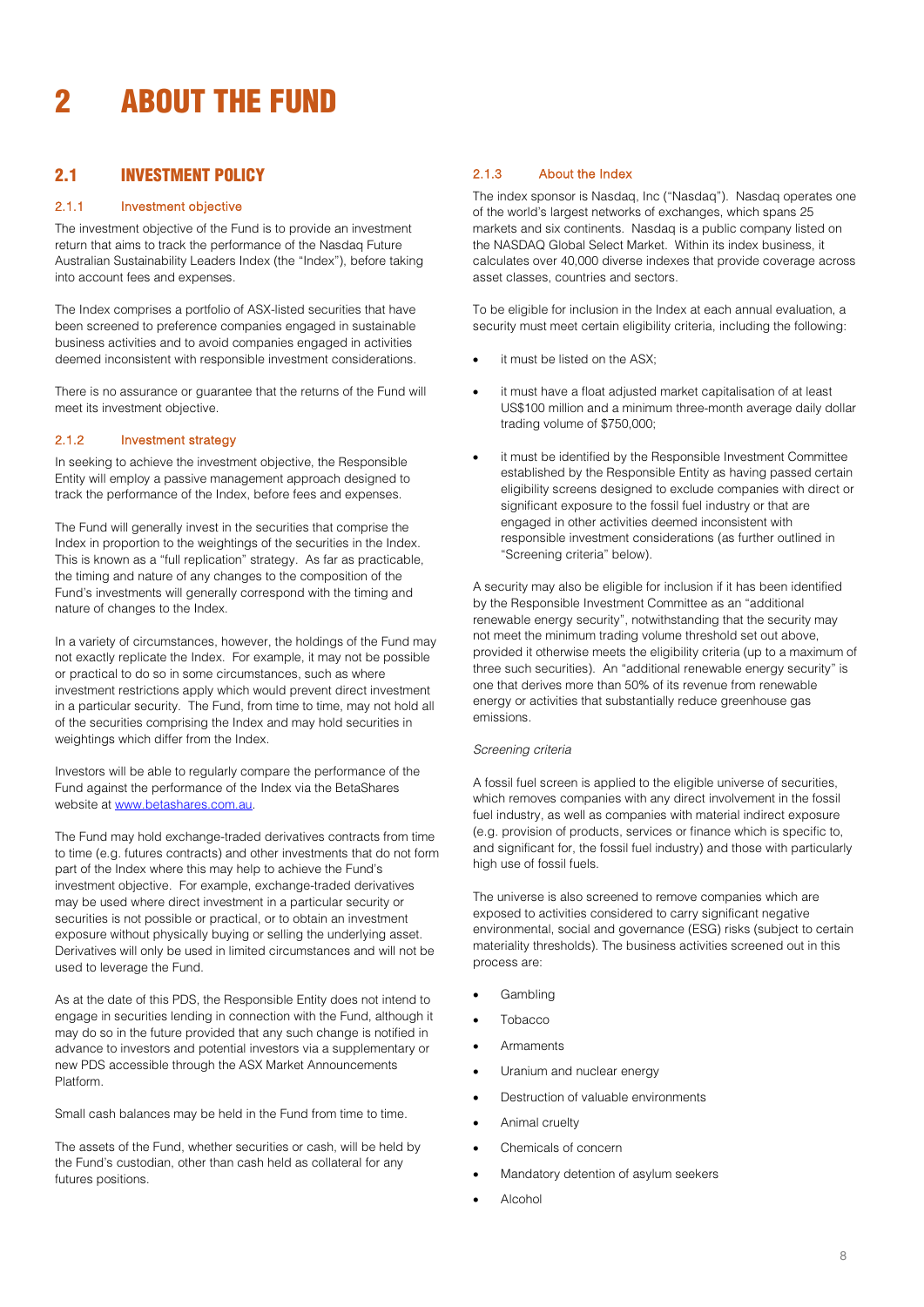- Junk foods
- Pornography
- Human rights and supply chain concerns
- Lack of gender diversity at the board level
- Payday lending

A company exposed to significant ESG-related reputational risk or controversy may also be excluded where the Responsible Investment Committee considers that its inclusion would be inconsistent with the values of the Index.

## *Sustainability Leaders identification*

From the remaining eligible securities (the "screened universe"), a group of "Sustainability Leaders" is identified by the Responsible Investment Committee. To be classified as a Sustainability Leader, a company must satisfy at least one of the following criteria:

- More than 20% revenue derived from one or more of the following: renewable energy; energy efficiency; water efficiency; recycling, waste remediation and re-use of materials; public transport and energy efficient transport; education; healthcare; animal health; healthy foods and nutrition products; green star rated buildings; community and regional banking; health insurance and personal insurance; social services and social infrastructure (e.g. employment services, child care); sustainability certified products and services (e.g. Fairtrade, certified organic); sustainable forestry; access to knowledge and information; access to communications;
- Recipient of either an "A" or "B" grade (or equivalent) rating from a trusted ethical consumer report;
- Certified B Corporation (this is a private certification issued to for-profit companies by B Lab, a global non-profit organisation, which is available to companies that meet specified governance, transparency, environmental and social impact standards).

Securities identified as "Sustainability Leaders" are given preference in the Index composition process (as described further below), although not every security in the Index is necessarily a Sustainability Leader.

#### *Index composition and weighting*

In order to promote diversification among sectors, the Index will comprise a maximum of ten stocks from each of eleven industry sectors.

For each sector:

- If there are more than ten stocks in the screened universe that are Sustainability Leaders, the ten largest Sustainability Leaders by market capitalisation in the sector are included in the Index;
- If there are fewer than ten stocks in the screened universe that are Sustainability Leaders, all of the Sustainability Leaders are included in the Index, and additional stocks in that sector are added from the screened universe, in order of market capitalisation, until a maximum of ten stocks is reached.

Because there are eleven industry sectors in total, the maximum number of securities in the Index is 110. However, because it is generally expected that few, if any, securities from the energy sector will satisfy the screening criteria, the maximum number of securities in the Index, from a practical perspective, is likely to be closer to

100. As at the date of this PDS, the Index comprised approximately 85 securities.

For more information on the Index, including guidelines for determining the list of exclusions from the Index and materiality exposure guidelines, see the Index methodology document available at [https://indexes.nasdaqomx.com/docs/methodology\\_NQFASL.pdf](https://indexes.nasdaqomx.com/docs/methodology_NQFASL.pdf)

The Index employs a modified market capitalisation weighting methodology. Each security is assigned its free float adjusted market capitalisation weight. At each annual evaluation, the Index is rebalanced such that the maximum weight of any single security does not exceed 4.0% of the Index and the maximum weight of any "additional renewable energy security" does not exceed 0.1% of the Index. The excess weight of any capped security is distributed proportionally across the remaining securities in the Index.

The Index is evaluated annually in August. Security additions and deletions are made effective after the close of trading on the third Friday in September. Additionally, if at any time during the year other than the evaluation, an Index security is determined to have become ineligible for continued inclusion in the Index, the security may be removed from the Index and would not be replaced.

Between the annual evaluations, the number of Index constituents may change as a result of corporate events, such as mergers or acquisitions, involving Index constituents, or any determinations to remove securities that may have otherwise become ineligible. It is not generally expected that ESG-related deletions will occur between the annual evaluations other than for material events that materially change the business composition of an Index constituent (e.g. as a result of corporate actions).

The nature and method of calculation of the Index may change from time to time.

The Index provider is not a related company of the Responsible Entity.

Past performance information about the Index is available from various sources, including stockbrokers, financial information websites and major data providers such as Bloomberg or Reuters. Any past performance information about the Index does not take into account fees, costs or taxes that may be incurred as a result of investing in the Fund. Past performance of the Index is not a reliable guide to future performance of the Index or the Fund.

A listing of the Fund's portfolio holdings, updated daily, will be available at [www.betashares.com.au.](http://www.betashares.com.au/)

Due to the screens applied to determine the Index constituents, the sector weightings of the Index may be materially different when compared to a traditional broad Australian share market index that is based only on market capitalisation. The Index will likely be underweight certain sectors such as materials, energy and banks.

# 2.1.4 Environmental, social and ethical considerations

The Fund aims to track the performance of the Index. The Index takes into account environmental, social and ethical considerations (which may include labour standards) in its selection process and eligibility criteria, as detailed in section 2.1.3.

## 2.1.5 Performance

Performance information for the Fund, and the Net Asset Value for the Fund, will be published on the BetaShares website at [www.betashares.com.au.](http://www.betashares.com.au/) Information relating to past performance is not a reliable indicator of future performance. At the date of this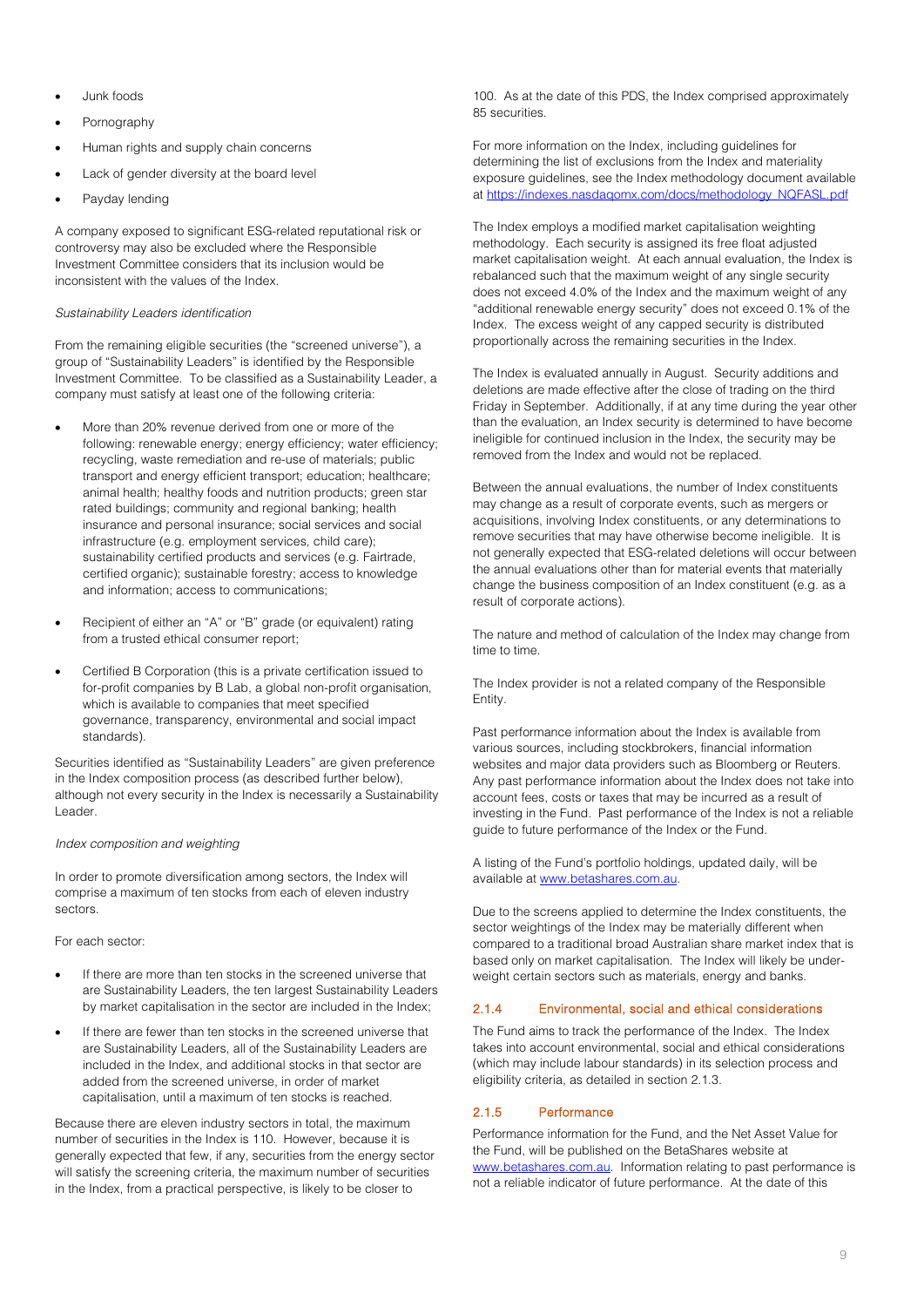PDS, the Fund has no material assets or liabilities and no performance information is available because it is a new fund.

## 2.1.6 Changes to investment objectives and strategy

The Responsible Entity may from time to time vary the investment mandate (i.e. the investment objective and strategy as described in section[s 2.1.1](#page-7-1) and 2.1.2) for the Fund as set out in this PDS.

Any significant change to the investment mandate will be notified to investors and potential investors via a supplementary or new PDS accessible through the ASX Market Announcements Platform.

# 2.2 DISTRIBUTIONS

The Fund intends to pay semi-annual distributions. Distribution amounts may include dividends, realised gains or losses from disposal of securities, or other assessable income derived by the Fund, after allowing for fees and expenses.

#### 2.2.1 Distributions

Unitholders holding Units in the Fund at the end of a distribution period are entitled to a pro-rata share of the distributable income (if any) for that period based on the number of Units held in the Fund at the end of the distribution period.

The amount of distributable income at the end of any distribution period will be determined by the Responsible Entity.

The Fund's NAV per Unit will normally fall after the end of each distribution period if a distribution is payable. Consequently, if you invest just before the end of a distribution period, some of your capital may be returned to you as income in the form of a distribution.

Distributions will generally be paid within 15 business days of the end of the distribution period to which they relate by deposit to a Unitholder's nominated Australian bank, building society or credit union account.

The amount of the distribution paid by the Fund will vary from period to period, and there may be periods when the Fund will not pay a distribution.

Any franking credits available for distribution will be determined as at the end of the financial year and may differ from any estimates provided during the year due to various factors, including changes in the number of units on issue.

The Responsible Entity may, in its discretion, change the duration of a distribution period for the Fund (provided that distribution periods cannot be longer than one year).

Unitholders may also become entitled to the distributable income of the Fund on the redemption of their Units. See section 7.1.6 for further information.

Information about the timetable for each distribution and the declared distribution amount will be announced via the ASX Market Announcements Platform.

### 2.2.2 Tax statement

The Responsible Entity will, as soon as reasonably practicable after the end of each financial year, issue to each Unitholder who received an entitlement to the distributable income of the Fund during a financial year, a tax statement which outlines the amount and composition of the taxable income of the Fund to which the Unitholder became entitled.

#### 2.2.3 Distribution Reinvestment Plan

The Responsible Entity has established a distribution reinvestment plan (DRP) for the Fund.

Participation in the DRP is subject to the terms and conditions of the DRP policy document, which is available at no charge by contacting BetaShares on 1300 487 577 (within Australia). Any DRP is currently available only to Unitholders who have a registered address in Australia or New Zealand, unless the Responsible Entity determines otherwise.

Eligible Unitholders can choose to:

- participate in the DRP, meaning all distributions from the Fund will be reinvested in additional Units in the Fund; or
- have the distributions paid directly to a nominated Australian bank, building society or credit union account.

Full or partial reinvestment is available. If no DRP election is made, the distributions will automatically be paid into the nominated Australian bank, building society or credit union account.

Eligible Unitholders can elect to participate in the DRP by completing an on-line form available on the Registrar's website or by contacting the Registrar (further information will be provided in the information pack sent to you when you become a Unitholder).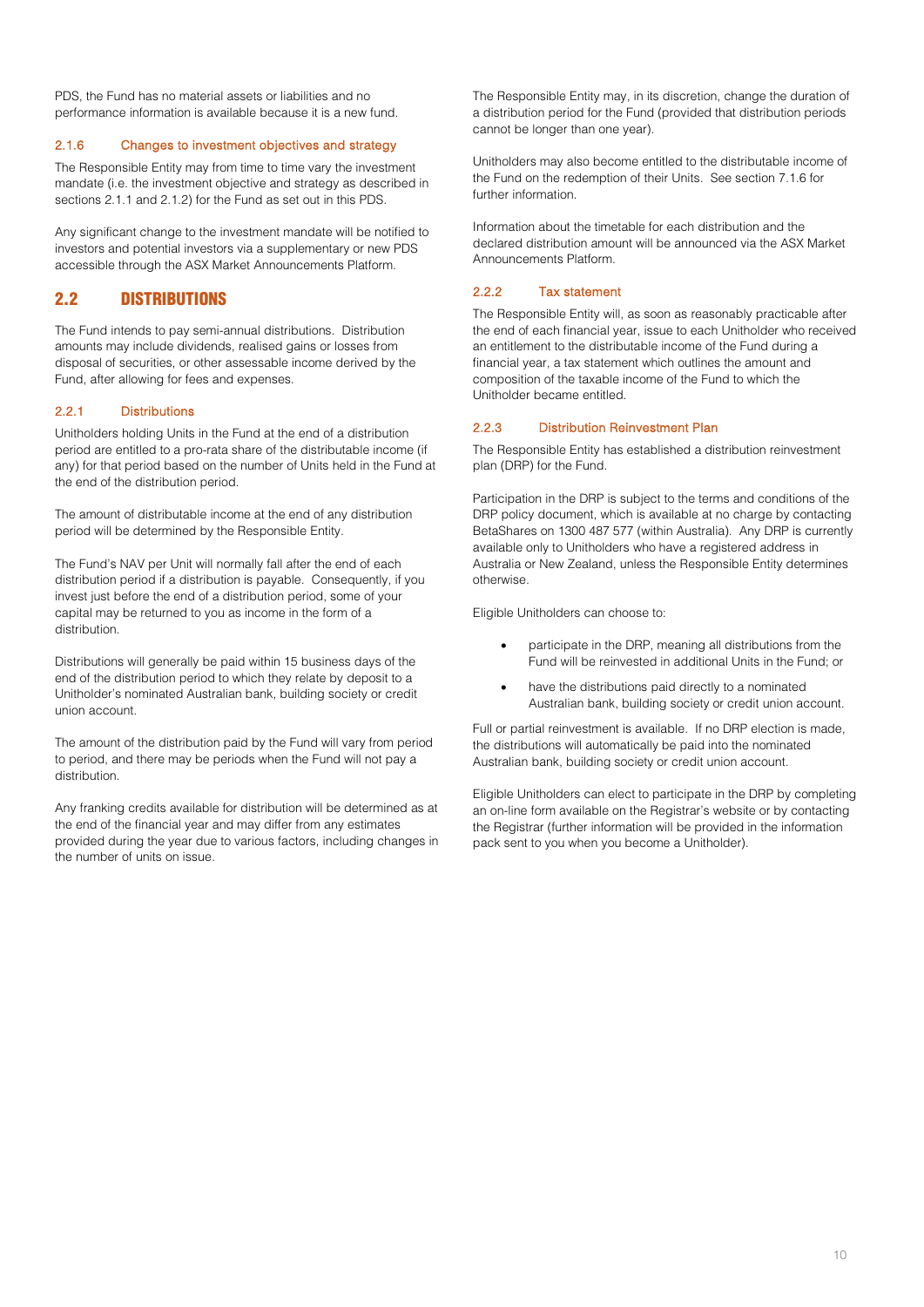# <span id="page-10-0"></span>3 FEES AND OTHER COSTS

# DID YOU KNOW?

Small differences in both investment performance and fees and costs can have a substantial impact on your long term returns.

For example, total annual fees and costs of 2% of your account balance rather than 1% could reduce your final return by up to 20% over a 30 year period (for example, reduce it from \$100,000 to \$80,000).

You should consider whether features such as superior investment performance or the provision of better member services justify higher fees and costs.

You may be able to negotiate to pay lower contribution fees and management costs where applicable. Ask the fund or your financial adviser.

## TO FIND OUT MORE

If you would like to find out more, or see the impact of the fees based on your own circumstances, the Australian Securities and Investments Commission (ASIC) website (www.moneysmart.gov.au) has a managed funds fee calculator to help you check out different fee options.

# 3.1 FEES AND OTHER COSTS

This PDS shows fees and other costs that you may be charged. These fees and costs may be deducted from your money, from the returns on your investment or from the assets of the managed investment scheme as a whole.

Taxes are set out in another part of this PDS.

You should read all the information about fees and costs because it is important to understand their impact on your investment.

### TABLE 3.1: TABLE OF FEES AND OTHER COSTS

BetaShares Australian Sustainability Leaders ETF

| TYPE OF FEE OR COST                                                    | <b>AMOUNT</b>                                                                            | HOW AND WHEN PAID                                                                                                                                                                                                            |  |
|------------------------------------------------------------------------|------------------------------------------------------------------------------------------|------------------------------------------------------------------------------------------------------------------------------------------------------------------------------------------------------------------------------|--|
| FEES WHEN YOUR MONEY MOVES IN OR OUT OF THE MANAGED INVESTMENT PRODUCT |                                                                                          |                                                                                                                                                                                                                              |  |
| Establishment fee:                                                     | Nil                                                                                      | Not applicable                                                                                                                                                                                                               |  |
| The fee to open your investment                                        |                                                                                          |                                                                                                                                                                                                                              |  |
| Contribution fee:                                                      | If you are not an Authorised Participant - \$0                                           | Payable only by Authorised Participants <sup>1</sup> .                                                                                                                                                                       |  |
| The fee on each amount<br>contributed to your investment               | If you are an Authorised Participant - \$1,200 for in-<br>kind applications <sup>2</sup> | This fee will be payable by Authorised Participants<br>together with the transfer of the application<br>securities and balancing cash component (if<br>positive) at the time of the application for in-kind<br>applications. |  |
| Withdrawal fee:                                                        | If you are not an Authorised Participant - \$0                                           | Payable only by Authorised Participants <sup>1</sup> .                                                                                                                                                                       |  |
| The fee on each amount you<br>take out of your investment              | If you are an Authorised Participant - \$1,200 for in-<br>kind redemptions <sup>2</sup>  | This fee will be paid at the time of the redemption<br>for in-kind redemptions.                                                                                                                                              |  |
| Exit fee:                                                              | Nil                                                                                      | Not applicable                                                                                                                                                                                                               |  |
| The fee to close your investment                                       |                                                                                          |                                                                                                                                                                                                                              |  |
| Management costs:                                                      | 0.49% per annum of the Fund's Net Asset Value                                            | As at the date of this PDS, the management costs<br>of the Fund consist of the following components:                                                                                                                         |  |
| The fees and costs for<br>managing your investment                     |                                                                                          | Management fee                                                                                                                                                                                                               |  |
|                                                                        |                                                                                          | 0.39% per annum of the Fund's Net Asset Value.                                                                                                                                                                               |  |
|                                                                        |                                                                                          | The management fee is calculated and accrued<br>daily as a percentage of the Fund's Net Asset<br>Value, and reflected in the daily Net Asset Value<br>per Unit. The amount is deducted from the Fund's                       |  |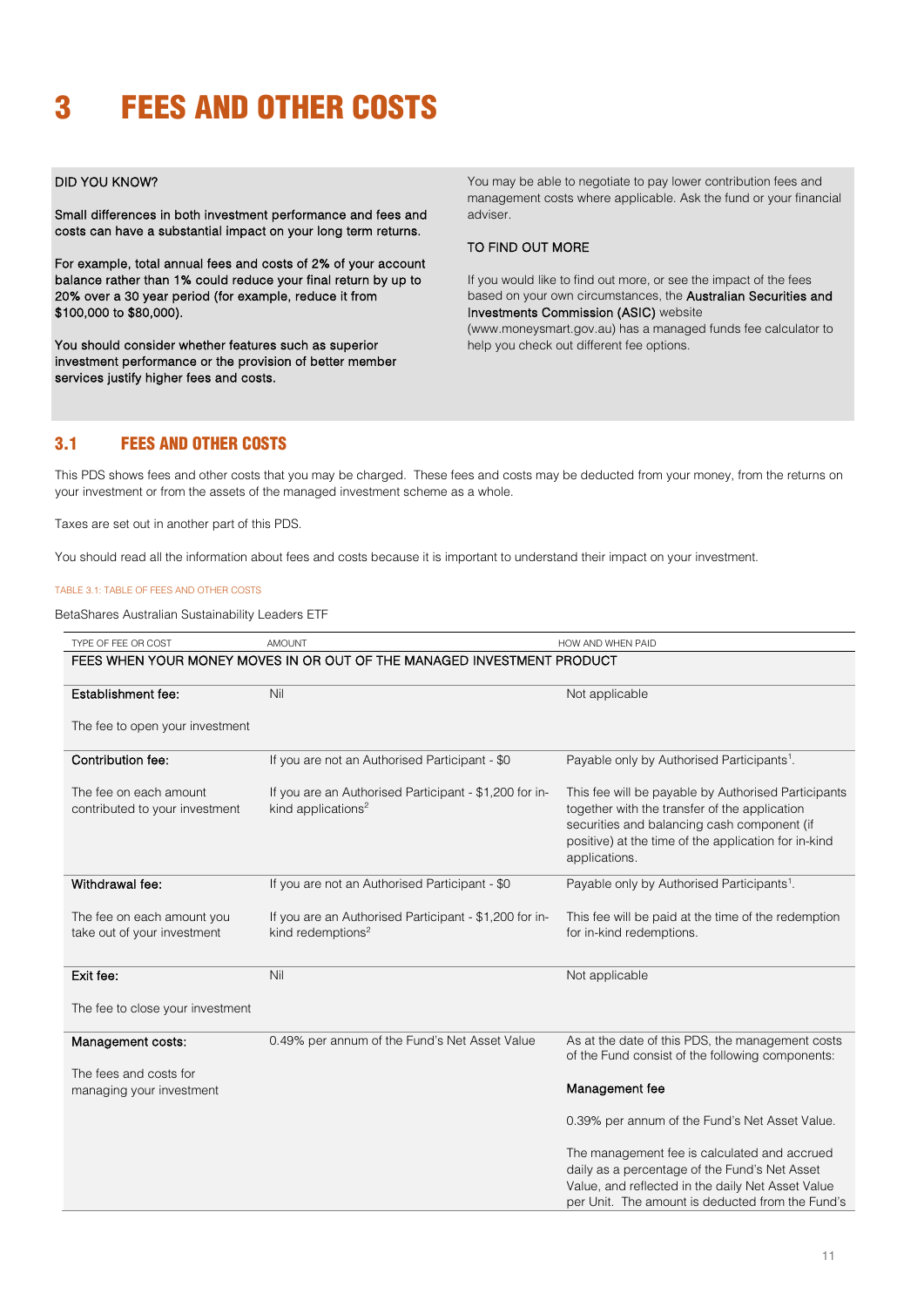| TYPE OF FEE OR COST                        | AMOUNT | HOW AND WHEN PAID                                                                                                                                                                                                                                                                    |
|--------------------------------------------|--------|--------------------------------------------------------------------------------------------------------------------------------------------------------------------------------------------------------------------------------------------------------------------------------------|
|                                            |        | assets monthly on or after the first day of the                                                                                                                                                                                                                                      |
|                                            |        | following month.                                                                                                                                                                                                                                                                     |
|                                            |        |                                                                                                                                                                                                                                                                                      |
|                                            |        | Plus                                                                                                                                                                                                                                                                                 |
|                                            |        | Recoverable expenses                                                                                                                                                                                                                                                                 |
|                                            |        | Capped at 0.10% per annum of the Fund's Net<br>Asset Value <sup>3</sup> .                                                                                                                                                                                                            |
|                                            |        | The recoverable expenses are calculated and<br>accrued daily as a percentage of the Fund's Net<br>Asset Value, and reflected in the daily Net Asset<br>Value per Unit. The amount is deducted from the<br>Fund's assets monthly on or after the first day of<br>the following month. |
|                                            |        | Plus                                                                                                                                                                                                                                                                                 |
|                                            |        | Indirect costs                                                                                                                                                                                                                                                                       |
|                                            |        | Estimated at 0.00% per annum of the Fund's Net<br>Asset Value. <sup>4</sup>                                                                                                                                                                                                          |
| Service fees:                              |        |                                                                                                                                                                                                                                                                                      |
| Switching fee:                             | Nil    | Not applicable                                                                                                                                                                                                                                                                       |
| The fee for changing investment<br>options |        |                                                                                                                                                                                                                                                                                      |

1 An Authorised Participant is a trading participant under the ASX Operating Rules who has entered into an agreement with the Responsible Entity in relation to Unit applications and redemptions. For an explanation of the contribution fees and withdrawal fees (also referred to in this PDS as application fees and redemptions fees) please see section 3.3.6 "Application and Redemption Fees for Authorised Participants" in the "Additional Explanation of Fees and Costs". Unitholders who are not Authorised Participants may be charged a redemption fee if they redeem Units pursuant to their right to redeem in the special circumstances described in section 5.6 - see "Additional Explanation of Fees and Costs" section below for more information.

<sup>2</sup> Cash applications and redemptions are only available if agreed by the Responsible Entity. Additional contribution and withdrawal fees may apply in the case of a cash application or redemption as agreed with the Responsible Entity from time to time.

<sup>3</sup> As the Fund is newly established, this figure reflects the recoverable expenses that the Responsible Entity, at the date of this PDS, reasonably estimates will apply for the current financial year (adjusted to reflect a 12 month period). This figure does not include any extraordinary recoverable expenses, which are estimated as nil for the current financial year (adjusted to reflect a 12 month period). For more information on recoverable expenses, please see section 3.3.3 in the "Additional Explanation of Fees and Costs" section below.

<sup>4</sup> As the Fund is newly established, this figure reflects the Responsible Entity's reasonable estimate at the date of this PDS of those costs that will apply for the current financial year (adjusted to reflect a 12 month period). For more information on the meaning and calculation of indirect costs, see "Indirect costs" under the heading "Additional explanation of fees and costs".

Certain additional costs apply, such as transactional and operational costs. See explanation of "Management costs" in the "Additional Explanation of Fees and Costs" section below for more information.

Each fee set out in this table may in some cases be negotiated with wholesale clients. For more information, refer to the explanation of "Differential fees, rebates and related payments" in the "Additional Explanation of Fees and Costs" section below.

All fees and costs in the table above include Goods and Services Tax (GST) net of any reduced input tax credits.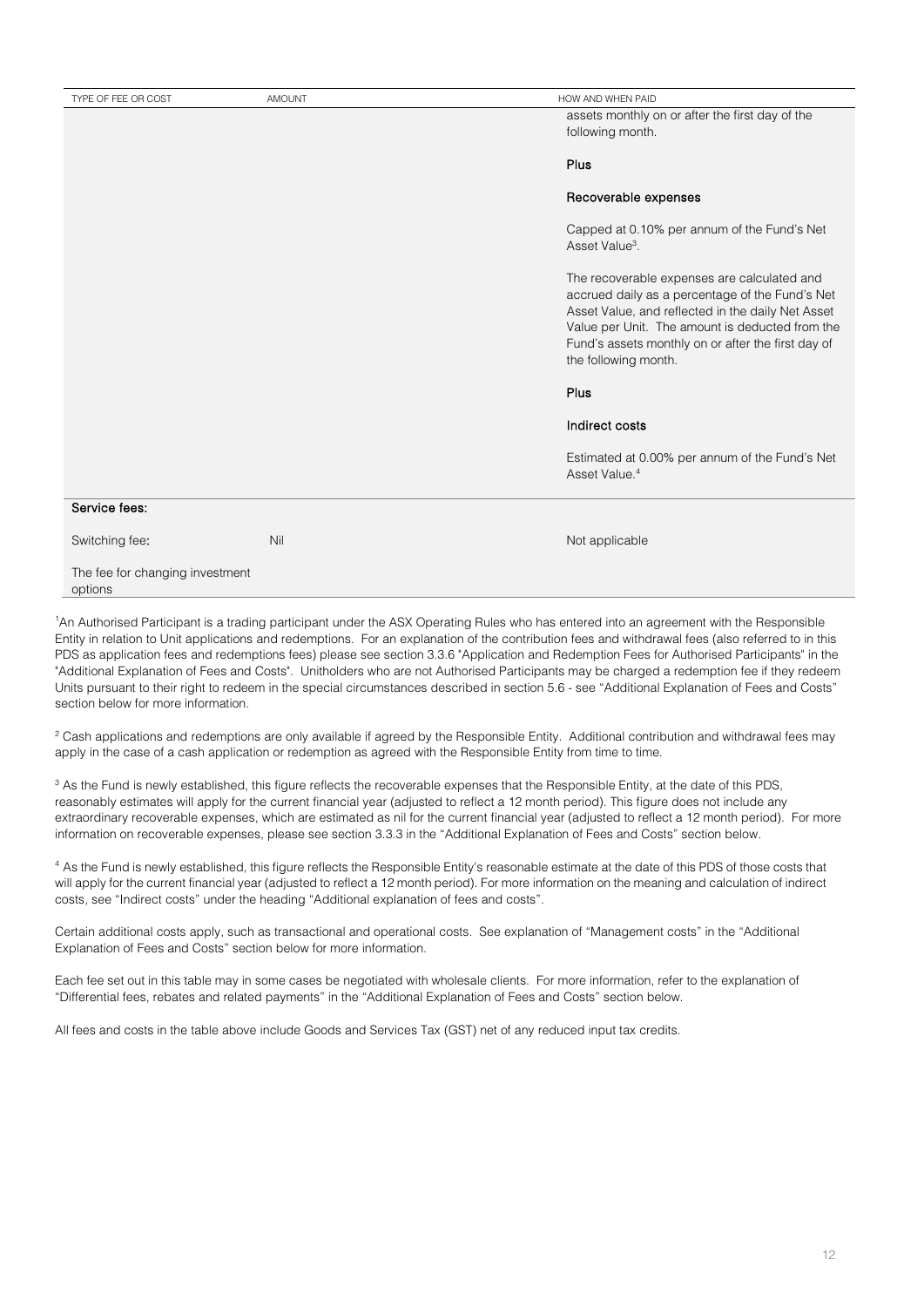# 3.2 EXAMPLE OF ANNUAL FEES AND COSTS

This table gives an example of how the fees and costs can affect your investment over a one year period. You should use this table to compare these products with other managed investment products.

#### TABLE 3.2: EXAMPLE OF ANNUAL FEES AND COSTS

| <b>EXAMPLE - BETASHARES AUSTRALIAN</b><br>SUSTAINABILITY LEADERS ETF                                              | <b>AMOUNT</b>                                                                  | <b>BALANCE</b> OF \$50,000 WITH A CASH CONTRIBUTION OF \$5,000 <sup>1</sup> DURING THE YEAR                                                                                                                                                                                                  |
|-------------------------------------------------------------------------------------------------------------------|--------------------------------------------------------------------------------|----------------------------------------------------------------------------------------------------------------------------------------------------------------------------------------------------------------------------------------------------------------------------------------------|
| <b>CONTRIBUTION FEES</b>                                                                                          |                                                                                | For every additional \$5,000 you put in, you will be charged:                                                                                                                                                                                                                                |
|                                                                                                                   | \$0 if you are not an<br>Authorised Participant:<br><b>or</b>                  | \$0 if you are not an Authorised Participant; or                                                                                                                                                                                                                                             |
|                                                                                                                   | \$1,200 for in-kind<br>applications if you are<br>an Authorised<br>Participant | \$1,200 if you are an Authorised Participant.                                                                                                                                                                                                                                                |
| PLUS MANAGEMENT COSTS <sup>2</sup><br>(management fee plus capped<br>recoverable expenses plus<br>indirect costs) | 0.49% p.a. of the Fund's<br>Net Asset Value                                    | And, for every \$50,000 you have in the Fund you will be charged \$245<br>each year.                                                                                                                                                                                                         |
| <b>EQUALS COST OF FUND</b>                                                                                        |                                                                                | If you had an investment of \$50,000 at the beginning of the year and you<br>put in an additional \$5,000 <sup>3</sup> during that year, you would be charged fees<br>of \$245 (if you are not an Authorised Participant) or \$1,445 (if you are an<br>Authorised Participant for the Fund). |
|                                                                                                                   |                                                                                | What it costs you will depend on whether you are an Authorised<br>Participant, the investment option you choose and the fees you<br>negotiate.                                                                                                                                               |

An Authorised Participant who redeems Units directly will also be charged a withdrawal fee of \$1,200 (for an in-kind redemption). Unitholders who are not Authorised Participants may be charged a redemption fee if they redeem Units pursuant to their right to redeem in the special circumstances described in section 5.6 - see "Additional Explanation of Fees and Costs" section below for more information.

Each fee in this table may in some cases be negotiated with wholesale clients. For more information, refer to the explanation of "Differential fees, rebates and related payments" in the "Additional Explanation of Fees and Costs" section below.

<sup>1</sup> Please note the minimum investment in the Fund by an Authorised Participant is for 100,000 Units unless the Responsible Entity agrees of herwise

<sup>2</sup> The figure used for the management costs (consisting of management fee plus capped recoverable expenses plus indirect costs) in the example above represents the typical ongoing amounts that the Responsible Entity, at the date of this PDS, reasonably estimates will apply for the current financial year (adjusted to reflect a 12 month period). Certain additional costs may apply, such as transactional and operational costs. For more information, refer to "Management costs" in the "Additional Explanation of Fees and Costs" section below. 3 Assumes the \$50,000 is invested for the entire year and the \$5,000 investment occurs on the last day of the year.

# 3.3 ADDITIONAL EXPLANATION OF FEES AND **COSTS**

#### 3.3.1 Management costs

The management costs for the Fund incorporate all relevant ongoing fees and other costs involved in managing the Fund and deriving investment returns. The management costs comprise:

- Responsible Entity's management fee;
- recoverable expenses; and
- indirect costs.

Management costs do not include:

- transactional and operational costs, such as brokerage, transactional custodian fees and other transaction fees associated with buying and selling the Fund's assets; and
- other costs that an investor would ordinarily incur when investing directly in the Fund's underlying assets.

(These costs are therefore not included in the management costs set out in Table 3.1 and Table 3.2 above, but they are paid out of the Fund's assets).

#### 3.3.2 Management fee

The management fee is charged by the Responsible Entity for managing the Fund and making it available to investors. It is calculated and accrued daily as a percentage of the Fund's Net Asset Value, and reflected in the daily Net Asset Value per Unit.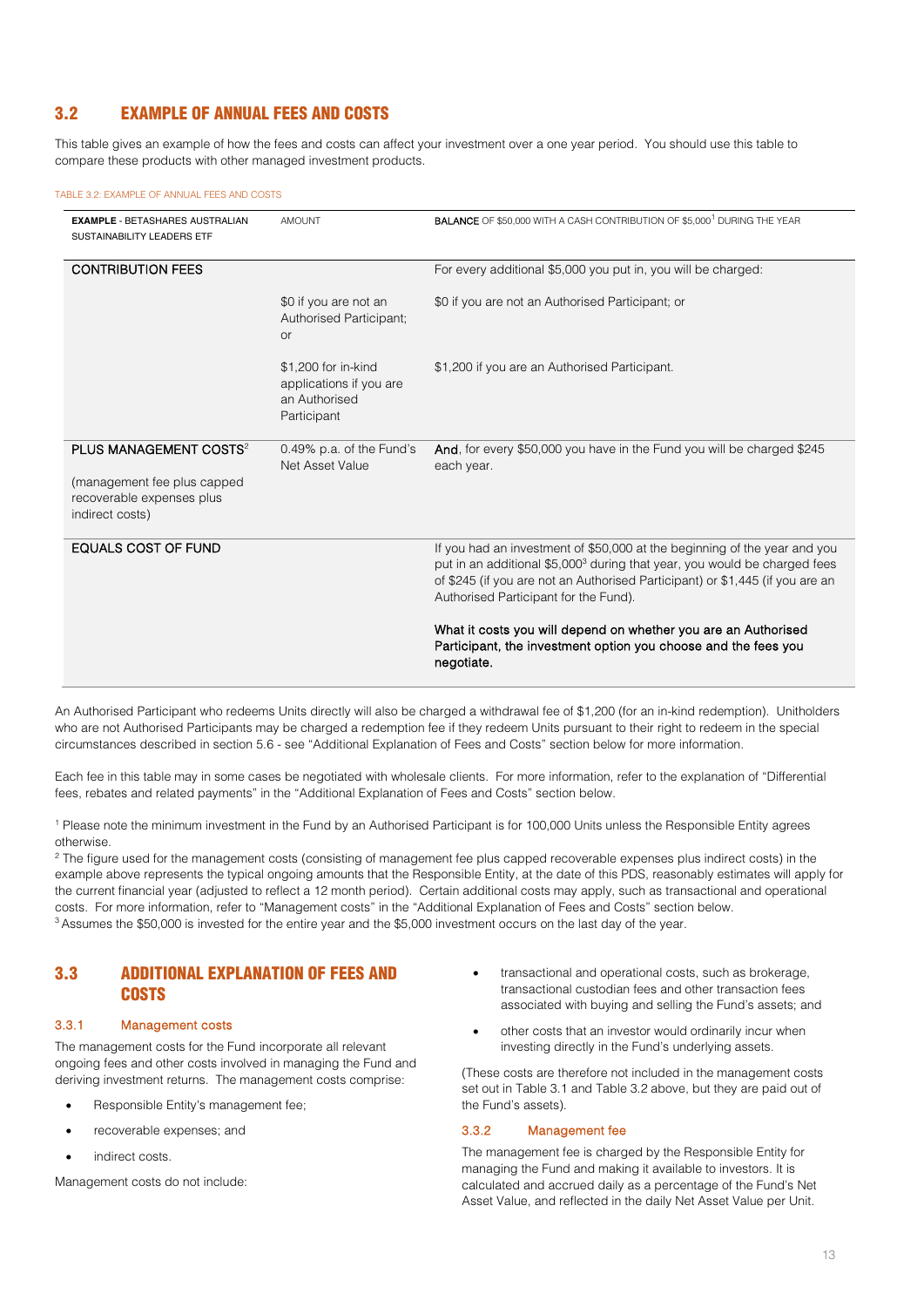The amount is deducted from the Fund's assets monthly on or after the first day of the following month.

## 3.3.3 Recoverable expenses

The recoverable expenses represent the operating expenses incurred in the operation of the Fund. The Fund's constitution allows all properly incurred expenses to be recovered from the Fund and does not place any limit on the amount or types of expenses that can be recovered.

The expenses normally incurred in the day to day operation of the Fund include custodian, fund administration, unit registry, ASX and audit costs (other than transactional and operational costs described above). These expenses normally incurred and charged to the Fund will be capped at 0.10% per annum of the Fund's Net Asset Value while this PDS is current. Any such expenses in excess of the cap will be borne by the Responsible Entity from its own resources, on the basis that the Responsible Entity has the right to be reimbursed for them at a later time, provided that the cap will not be exceeded at the time of reimbursement. The Responsible Entity may withdraw or replace this PDS at any time.

The Responsible Entity, as at the date of this PDS, reasonably estimates that the normally incurred recoverable expenses of the Fund that will apply for the current financial year (adjusted to reflect a 12 month period) will be at the cap set out in Table 3.1 above of 0.10% p.a. of the Fund's Net Asset Value.

Extraordinary recoverable expenses are expenses that are not normally incurred in the day to day operation of the Fund and are not necessarily incurred in any given year. They may include costs associated with holding unitholder meetings, changing the Fund's constitution, or defending or pursuing legal proceedings. Extraordinary recoverable expenses are not included in the cap on expenses described in this section. Any such expenses will be recovered from the Fund and reflected in the Fund's Net Asset Value per Unit. The Resposible Entity, as at the date of this PDS, reasonably estimates that the extraordinary recoverable expenses of the Fund that will apply for the current financial year (adjusted to reflect a 12 month period) will be nil.

## 3.3.4 Indirect costs

Indirect costs are any amounts that we know or where required, reasonably estimate, will reduce the Fund's returns that are paid from the Fund's assets (other than the management fee, recoverable expenses, and transactional and operational costs described elsewhere in this section) or that are paid from the assets of any interposed vehicle (such as an underlying fund) in which the Fund may invest.

The Responsible Entity, as at the date of this PDS, reasonably estimates that the indirect costs of the Fund that will apply for the current financial year (adjusted to reflect a 12 month period) will be 0.00% p.a. of the Net Asset Value of the Fund.

## 3.3.5 Transactional and operational costs

The Fund incurs transactional and operational costs, such as brokerage, clearing costs, transactional custodian fees and other transaction fees associated with buying and selling the Fund's assets. Transactional and operational costs are an additional cost and are not included in the management costs.

The Responsible Entity, as at the date of this PDS, reasonably estimates that the Fund's total transactional and operational costs that will apply for the current financial year (adjusted to reflect a 12 month period) will be 0.01% p.a. of the Fund's Net Asset Value (or \$5 for every \$50,000 you have in the Fund). These costs are borne by the Fund.

These transactional and operational costs are in addition to the management costs set out in Table 3.1 and Table 3.2 above.

The amount of these costs can be expected to vary from year to year depending on the volume and value of transactions undertaken.

#### 3.3.6 Application and redemption fees for Authorised **Participants**

No application fees or redemption fees are payable by investors who buy and sell Units on the ASX. However, brokerage charges may apply.

Subject to section 3.3.7 below, application fees and redemption fees will only be payable by Authorised Participants on an application for or redemption of Units directly with the Fund.

The applicable application and redemption fees are set out in Table 3.1 above and are paid by Authorised Participants to the Responsible Entity.

#### 3.3.7 Redemption fees for other Unitholders

Unitholders who are not Authorised Participants may be charged a redemption fee if they redeem Units pursuant to their right to redeem in the special circumstances described in section 5.6. The redemption fee per Unit will not be greater than the redemption fee per Unit that would be payable by an Authorised Participant for a cash redemption when withdrawing the minimum parcel of Units.

#### 3.3.8 Stockbroker fees

Investors may incur customary brokerage fees and commissions when buying and selling Units on the ASX, as for any listed or quoted security. Please consult a stockbroker for more information in relation to their fees and charges.

#### 3.3.9 Can fees and costs change and what are the maximums?

Yes, fees and costs can change subject to maximums in the Fund's Constitution.

The Constitution of the Fund limits the amount of the Responsible Entity's fee to a maximum of 3% p.a. of the Fund's Net Asset Value (plus GST).

The Constitution of the Fund provides for the following maximum application and redemption fees:

- a maximum application fee of 5% of the aggregate Issue Price of the Units applied for (plus GST);
- a maximum redemption fee of 5% of the aggregate Withdrawal Amount of the relevant Units (plus GST).

The Responsible Entity also has the right under the Constitution to recover from the Fund all expenses properly incurred in the performance of its duties.

As at the date of this PDS, the Responsible Entity does not have any intention to change the fees and costs described in this PDS, although it has the right to do so at any time. Any increase in the fees and costs for the Fund will be announced to the ASX via the Market Announcements Platform at least 30 days before it occurs.

As the Fund is newly established, any estimates of fees and costs in this PDS are based on information available as at the date of this PDS. As such, the actual fees and costs may differ and are subject to change from time to time. Information in this PDS that is not materially adverse to investors is subject to change from time to time and may be updated by the Responsible Entity by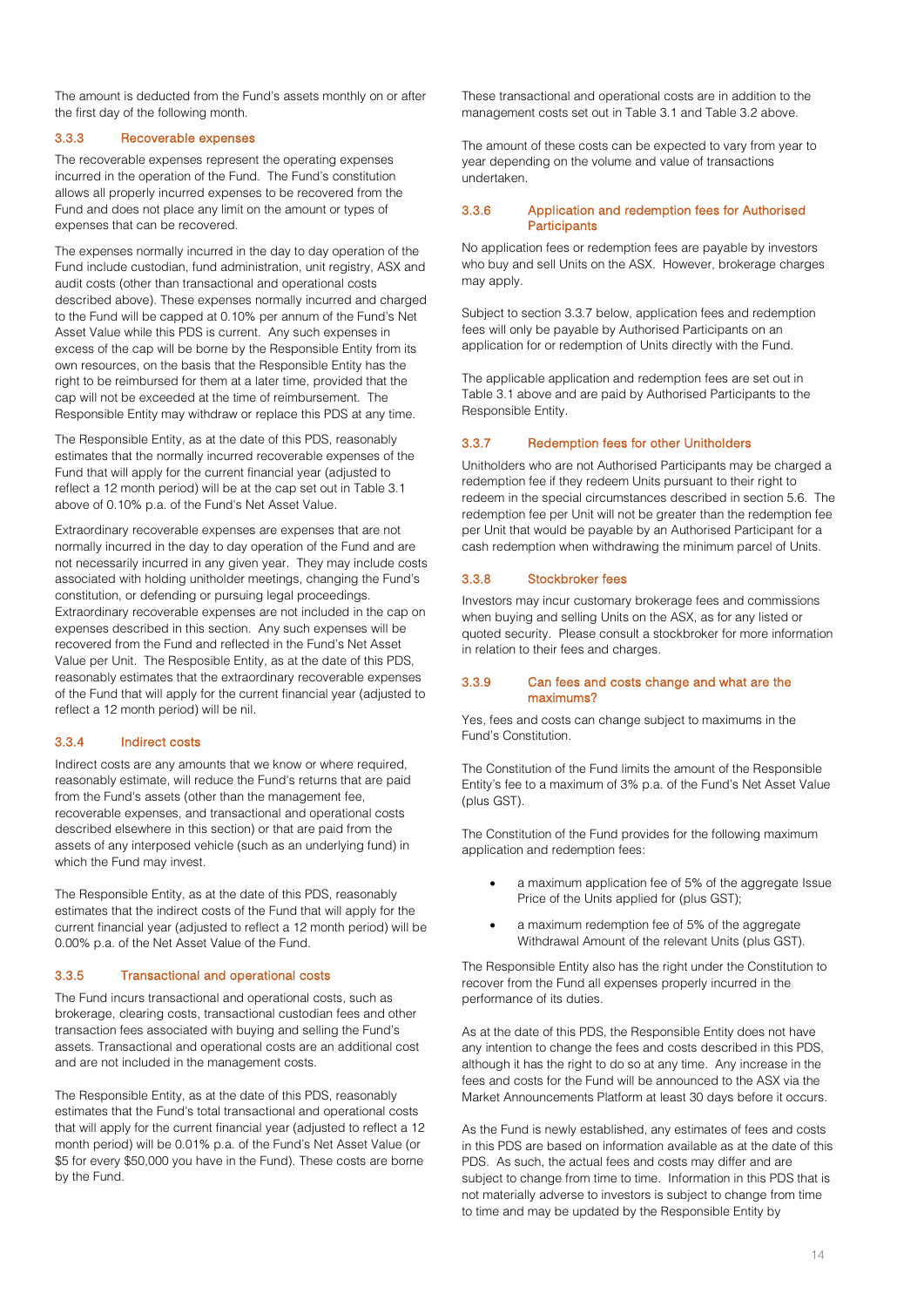publishing such information on the BetaShares website at www.betashares.com.au. A paper copy of any updated information will be provided free of charge on request.

## 3.3.10 Differential fees, rebates and related payments

The Responsible Entity may, from time to time, agree with wholesale clients to rebate or reduce some of the management or other fees on a case by case basis. The amount of fee reduction is at the Responsible Entity's discretion. The Responsible Entity will achieve these reductions and meet any rebates in relation to management fees by payments from its own resources. For more information, please contact the Responsible Entity.

Any reduction in management fees offered by the Responsible Entity to a wrap platform or master trust operator may be passed on to the clients of the operator or retained by the operator.

Subject to applicable law, the Responsible Entity may also pay one-off or annual product access payments to wrap platform or master trust operators for including the Fund in their offering. As of the date of this PDS, no product access payments have been made. The Responsible Entity would make any such payment from its own resources.

# 3.3.11 Indirect investors

Indirect investors investing through a wrap platform or master trust should note that the fees outlined in this section [3](#page-10-0) are in addition to any other fees and costs imposed by the wrap platform or master trust operator.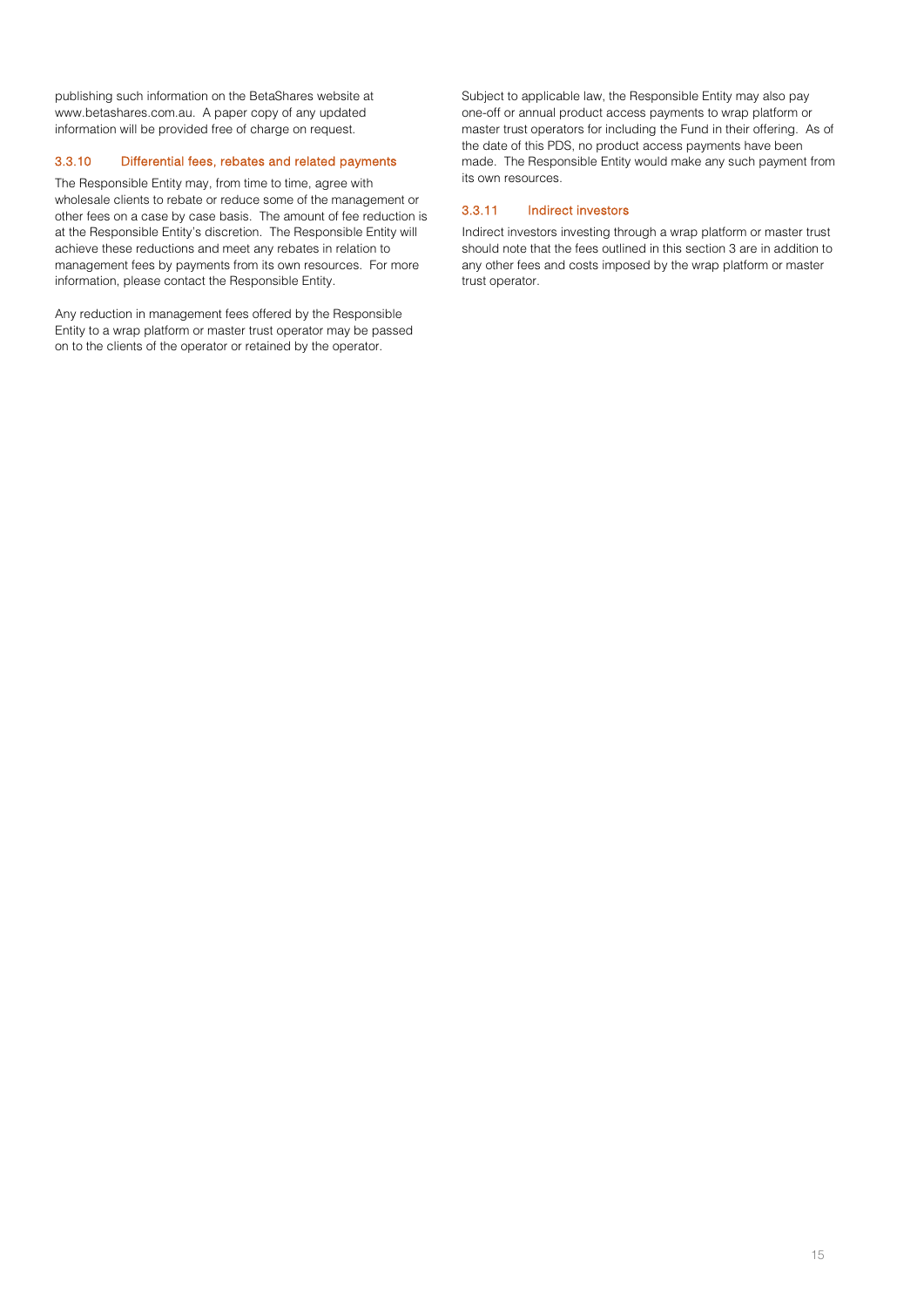<span id="page-15-0"></span>

Unitholders in the Fund face a number of investment risks. There are risks associated with any investment. Generally, the higher the expected return of an investment, the higher the risk and the greater the variability of returns.

The market price and Net Asset Value per Unit can fluctuate within a wide range. When considering an investment in the Fund, personal tolerance for fluctuating market values should be taken into account.

The most common risks associated with investing in the Fund are described below, but there could be other risks that affect the performance of the Fund. The discussion below is general in nature.

The Responsible Entity does not provide assurances or guarantees on future profitability, returns, distributions or return of capital. An investment in the Fund could lose money over short or long periods.

You should seek your own professional advice on the appropriateness of this investment to your circumstances. You should also consider how an investment in the Fund fits into your overall investment portfolio.

# 4.1 INVESTMENT OBJECTIVE RISK

There is no guarantee that the Fund's investment objective will be achieved or that an investment in the Fund will earn any positive return in the short or long-term.

# 4.2 MARKET RISK

Market risk is the risk that the value of the Fund's investment portfolio will fluctuate as a result of changes in market prices. The Fund invests in ASX listed securities of companies that may operate in or have exposure to global markets, each with different market risks. Changes in equity prices may result in a loss in the value of Units. Therefore, the market factors that drive changes in the prices of equities, including global events, general economic conditions, investor sentiment and industry specific factors, can be expected to influence the value of Units. Share markets can be and have been volatile, and have the potential to fall by large amounts over short periods of time. This volatility may cause the value of an investment in the Fund to decrease.

# 4.3 SECURITY SPECIFIC RISK

Factors specific to a particular equity security may cause its return to differ from that of the broader market. Such factors may include changes in a company's operations, such as changes in management, or the loss of a significant customer, or changes in the market environment the company operates in, or actions by regulators or competitors. An index that tracks the performance of a portfolio of equity securities, and hence a fund linked to such an index, may be sensitive to security specific risk for those securities which form a material component of the index.

# 4.4 CONCENTRATION RISK

A significant percentage of the Fund's underlying Index may be comprised of securities concentrated in a small group of industry sectors. Similarly, the Fund's underlying Index is comprised of securities listed in Australia. At times, such sectors and Australia

as a country may underperform other sectors/countries, causing a greater impact on the value of the Fund's Units than would be the case if the Index were more broadly and evenly spread over numerous industry sectors/countries.

# 4.5 INDEX METHODOLOGY RISK

The equities included in the Index are not selected and weighted based solely on their market capitalisation. There is no assurance that an index that uses environmental, social and ethical criteria to select and weight securities will outperform a traditional index that is based on market capitalisation, or any other methodology for constructing an index, over any time period.

# 4.6 DERIVATIVE RISK

Exchange-traded derivatives will only be used in limited circumstances and will not be used to leverage the Fund. The primary risks associated with the use of such derivatives are:

- the values of the derivative failing to move in line with the underlying asset;
- the potential lack of liquidity of the derivative;
- the potential to incur substantial losses in excess of the initial amount invested;
- the possibility that the derivative position is difficult or costly to manage or reverse;
- the Fund may not be able to meet payment obligations as they arise, including any requirements to make margin payments;
- the counterparty to the derivative contract may not meet its obligations under the contract (including failing to meet collateral requirements under the arrangement);
- to the extent that the fund has unrealised gains in such instruments or has deposited collateral with its counterparty, the fund is at risk that its counterparty will become bankrupt or otherwise fail to honour its obligations;
- the collateral obligations in respect of margin requirements on derivative contracts can cause liquidity issues if insufficient collateral is available; and
- the electronic platforms on which some derivatives are traded are subject to risks related to system access, varying response times, security and system failure.

Any of the above factors could cause the Fund to incur losses, suffer increased costs, fail to realise gains or fail to achieve a high correlation with the performance of the Index.

The Responsible Entity will aim to ensure that there is sufficient cash and other liquid assets available in the Fund at all times to meet any payment obligations under derivatives.

# 4.7 GENERAL REGULATORY RISK

This is the risk that a government or regulator may introduce regulatory and/or tax changes, or a court makes a decision regarding the interpretation of the law, which affects the value of the Units or the tax treatment of the Fund and its Unitholders.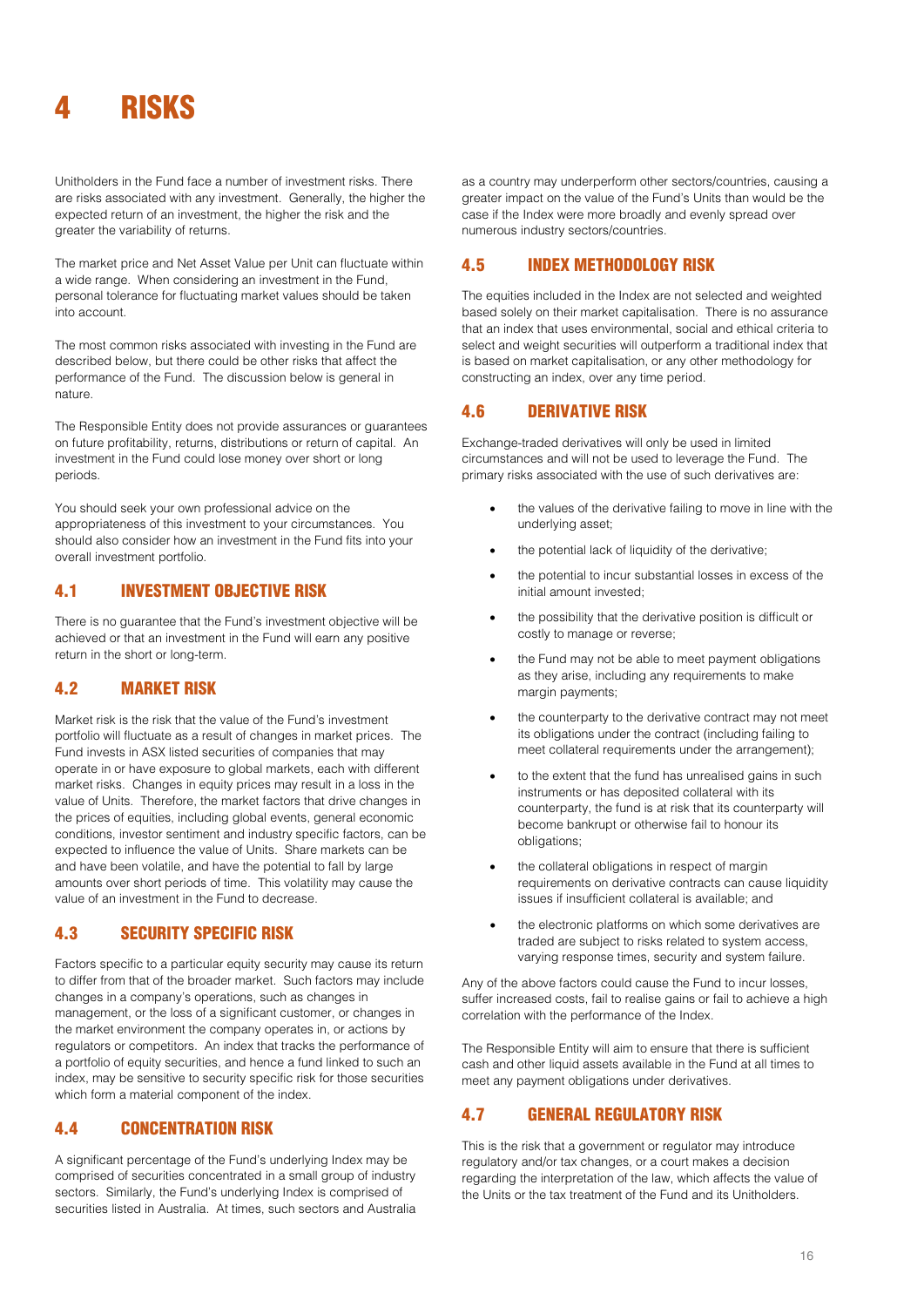The Fund may be affected by changes to legislation or government policy in Australia or in overseas countries. These changes are monitored by the Responsible Entity and action is taken, where appropriate, to facilitate the achievement of the investment objectives of the Fund. The Responsible Entity may not always be in a position to take such action.

# 4.8 TAX RISK

Taxation law is complex and subject to changes by the Australian Government, possibly with retrospective effect.

As the circumstances of each investor are different, the Responsible Entity strongly recommends that investors obtain professional independent tax advice relating to the tax implications of investing in and dealing in Units.

Unitholders redeeming their Units should note the risk of potentially adverse tax implications where the Units are not held as trading stock or as revenue assets and should seek their own advice in this regard. The tax implications of redemption may be different to selling Units on the ASX. These and other taxation matters are dealt with in section 7 of this PDS.

# 4.9 MANAGER RISK

This is the risk that the Responsible Entity's investment strategy is not successful, or not successfully implemented, resulting in the Fund failing to meet its objectives. No assurance can be given that the trading systems and strategies utilised by the Responsible Entity will prove successful under all or any market conditions.

The Fund will be newly established, with no previous operating history that might provide investors with more information on which to evaluate an investment in the Fund.

# 4.10 FUND RISK

There is a risk that the Fund could terminate, that fees and expenses could change or that the Responsible Entity may not be able to continue to act, for example if it loses its Australian financial services licence (in which case it could be replaced as responsible entity of the Fund or the Fund could be wound up). Any replacement responsible entity might achieve different results for investors, positive or negative, than would otherwise be the case.

There is also a risk that investing in the Fund may give a different result than investing directly into the constituents or assets that make up the Fund's underlying Index.

# 4.11 OPERATIONAL RISK

The Fund's day to day operations may be adversely affected by circumstances beyond the reasonable control of the Responsible Entity, such as failure of technology or infrastructure, or natural disasters. A breakdown in administrative procedures and risk control measures implemented by the Responsible Entity or its service providers, including with respect to cyber-security, may also adversely affect the operation and performance of the Fund.

# 4.12 EFFECT OF APPLICATIONS AND REDEMPTIONS ON DISTRIBUTIONS

The distribution per Unit amount for a distribution period may be affected by application and redemption activity during the period and therefore there is no assurance that the yield on the Fund's Units will be same as the yield on the securities in the Fund's underlying Index. The issue of Units during a distribution period will tend to reduce the amount of the distribution per Unit for that

period (which will be associated with a smaller decline in the NAV per Unit at the time of the distribution). Conversely, the redemption of Units during a distribution period will tend to increase the amount of the distribution per Unit for that period (which will be associated with a larger decline in the NAV per Unit at the time of the distribution).

# 4.13 TRADING RISK

In certain circumstances, the ASX may suspend trading of the Units of the Fund and in that event Unitholders would not be able to buy or sell Units of the Fund on the ASX. In these circumstances, the Responsible Entity may suspend the application and redemption process.

There may be other occasions where the Responsible Entity may suspend the application and redemption process, such as around the end of a distribution period or where other factors prevent the accurate calculation of Unit prices, such as the suspension or restriction of trading in securities that form part of the Index. This may cause the Fund's Units to be suspended from trading on the ASX.

The ASX also imposes certain requirements for Units to continue to be quoted. The Responsible Entity will endeavour to meet these requirements at all times to ensure the Units remain quoted, although there can be no assurance that Units will remain quoted on the ASX. Under these circumstances, the Responsible Entity may take measures such as suspending the application and redemption process or potentially terminating the Fund.

# 4.14 LIQUIDITY RISK

Although the Units will be quoted on the AQUA market of the ASX there can be no assurances that there will be a liquid market for Units. The Responsible Entity has in place market making arrangements to assist in maintaining liquidity for the Fund on the ASX. The Responsible Entity cannot guarantee that a market maker will fulfil its obligations or that a market maker will continue to be appointed. The market making arrangements agreed by the Responsible Entity with a market maker also specify certain permitted circumstances where the market making obligations may be suspended (such as operational disruptions, market disruptions or unusual conditions, other events set out in the ASX Operating Rules, the suspension or rejection of applications for Units or redemption requests, or the market maker not having ASIC relief to allow short selling of Units). If a market maker defaults on its obligations, the Responsible Entity may seek to replace the market maker, although the arrangements with the market maker may limit or exclude any liability on the part of the market maker.

The Fund can be expected have more exposure to smaller and mid - capitalisation companies than a fund that aims to track a traditional broad market-capitalisation weighted Australian share index. Such companies may be less liquid and may experience greater price volatility than larger, more established companies. In addition, there is the risk that one or more assets held by the Fund may suffer from restricted or limited liquidity, which may be associated with wider than usual bid-offer spreads for such assets, preventing the Fund from closing out certain positions or rebalancing in a timely manner and at a fair price. This may be due to factors specific to that investment or to prevailing market conditions. The bid-offer spread for Units can be expected to increase if there is decreased liquidity for underlying securities and/or their bid-offer spreads widen due to market conditions.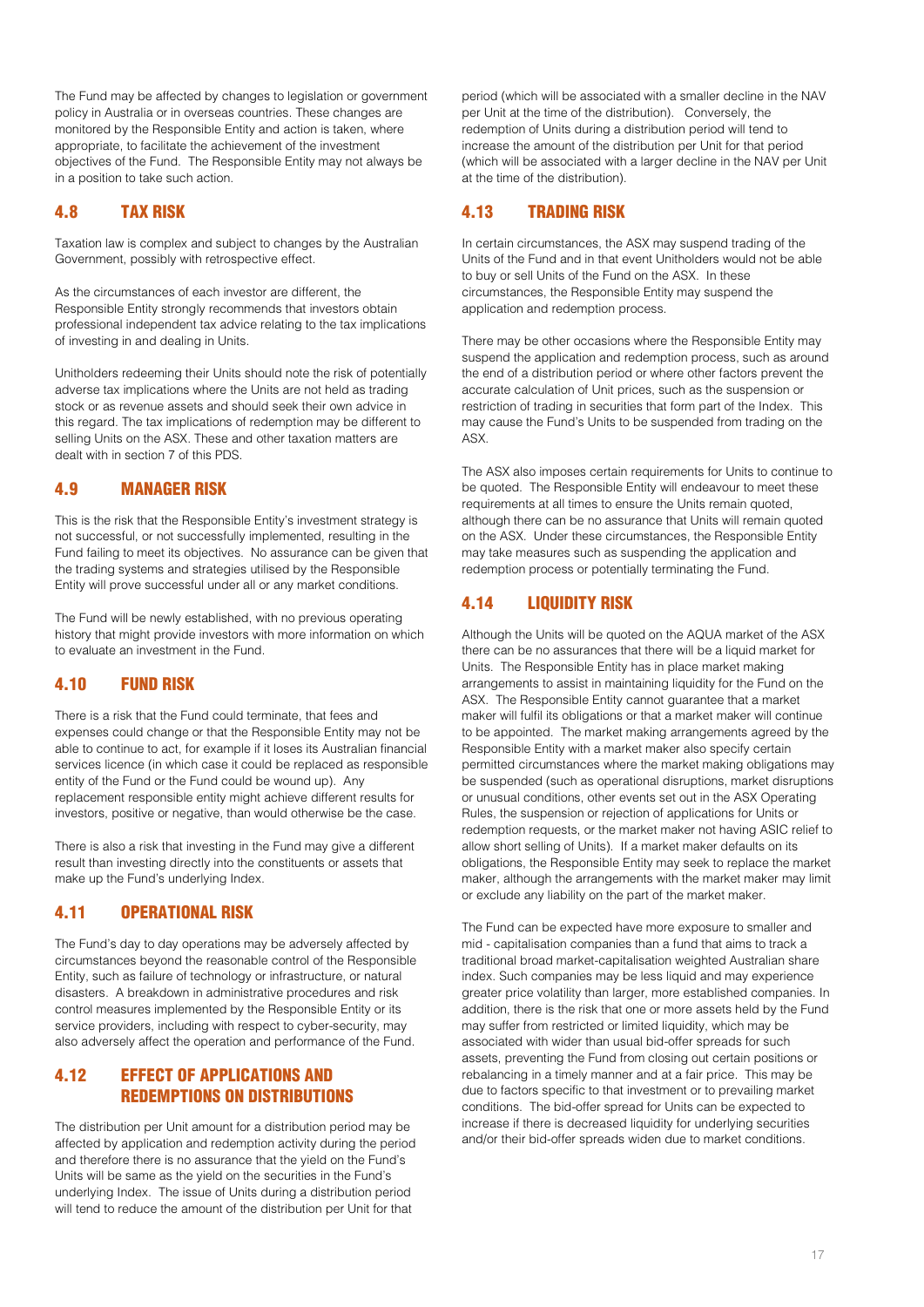# 4.15 TRADING PRICE OF UNITS MAY DIFFER FROM NET ASSET VALUE PER UNIT

As with any exchange traded fund, it is possible that the trading price of Units on the ASX may differ from the Net Asset Value per Unit. The trading price is dependent on a number of factors including the demand for and supply of Units, investor confidence, the availability of market maker services during the course of the trading day, the bid-offer spread charged by a market maker and how closely the value of the assets of the Fund tracks the performance of the Index. The application and redemption facility is designed to reduce the likelihood of Units trading at a significant discount or premium to the Net Asset Value per Unit. If the application or redemption facility for the Fund is closed on a particular day, the trading price might diverge further from the Net Asset Value per Unit.

If the trading of securities or assets which form part of the Index is suspended or restricted, the Net Asset Value of a Fund that tracks the Index may also be affected.

Periods of increased market volatility or disruptions to the market making function may result in wider bid-offer spreads for Units and trading prices that differ significantly from a Fund's Net Asset Value per Unit. This risk may be higher in the period shortly after the ASX opens for trading and near the close of trading. If an investor purchases Units at a time when the market price is at a premium to the Net Asset Value per Unit or sells at a time when the market price is at a discount to the Net Asset Value per Unit, then the investor may sustain losses. Investors should consider placing "limit orders" to reduce the risk of trading at unfavourable prices.

# 4.16 SETTLEMENT RISK

The application and redemption processes associated with the issue or redemption of Units are subject to the normal settlement procedures through CHESS. The Fund is exposed to some risk if an Authorised Participant or other market participant fails to comply with its settlement obligations. These risks are mitigated by the fact that Authorised Participants and other market participants are subject to usual ASX trading practices including sanctions for failure to comply with obligations. The Fund may also suffer loss if an Authorised Participant fails to deliver the application consideration for Units, or redeliver Units in relation to a redemption, by the settlement time and the Fund has entered into transactions in reliance on delivery occurring.

# 4.17 INDEX RISK

The Fund aims to provide Unitholders with a return that tracks the return of the Index before fees and expenses. The Fund will therefore employ a "passive" management approach, which means that the Responsible Entity will not seek to reposition investments in an attempt to avoid or limit any underperformance of a security held in the portfolio.

Occasionally, the published Index return may differ from what would be expected under the accepted index calculation methodology. The Index provider may or may not re-publish, restate, or advise market participants of an adjusted or corrected figure. In these circumstances, the Responsible Entity may recalculate returns, based on the figure generally accepted to be the correct figure.

As described in section 6.2.7, the sponsor of the Index may change the Index methodology or stop publishing the Index, or the Responsible Entity's licence to use the Index may terminate, in which case the Responsible Entity may change the index for the Fund. The Net Asset Value of the Fund may be adversely affected by such adjustments.

# 4.18 RISK OF INDEX TRACKING ERROR

The Fund should not be expected to track the performance of the Index exactly, automatically and continuously. The Fund's returns may not match the returns of the Index for various reasons. For example, the Fund will incur fees, operating expenses and transaction costs in buying and selling securities, which are not applicable to the Index. In addition, performance may differ due to differences between the Fund's portfolio and the Index resulting from regulatory or other investment restrictions, liquidity or other constraints, differences between the timing of investment transactions and the valuation time for determining the Fund's net asset value, the Fund's need to hold an amount of cash from time to time to pay fees and expenses, or other factors.

# 4.19 EARLY CLOSING RISK

Unanticipated early closing of the ASX may result in the Fund being unable to sell or buy securities on that day. If the ASX closes early on a day when the Fund needs to execute a high volume of securities trades late in the trading day (in order to implement application or redemption requests), the Fund may incur trading losses.

# 4.20 COUNTERPARTY RISK

Counterparties used in connection with the Fund's investment activities may default on their obligations, for instance by failing to make a payment when due. This may be due to insolvency or other events of default. Such counterparties may include service providers and trading and derivatives counterparties, as well as the Fund's custodian. Default on the part of a counterparty could result in financial loss to the Fund.

# 4.21 INAV RISK

The iNAV published for the Fund is indicative only, may not be up to date and may not reflect the true value of a Unit.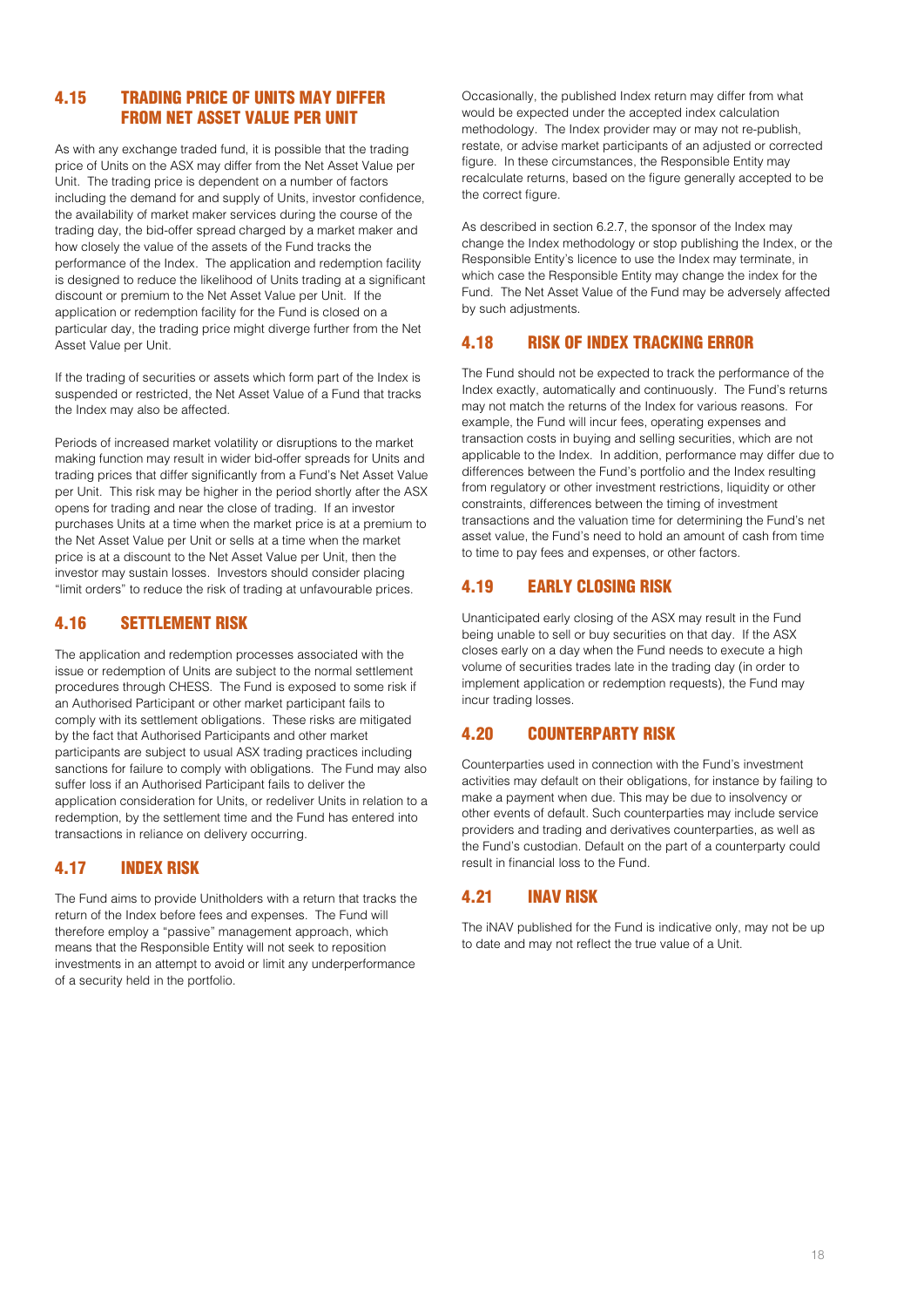# <span id="page-18-0"></span>5 HOW TO BUY AND SELL UNITS

Only Authorised Participants may apply for Units directly through this PDS.

### Other investors cannot apply for Units through this PDS. Such investors may buy and sell Units by trading on the ASX through a stockbroker or via a financial adviser.

Prior to being issued Units, an Authorised Participant must execute an Authorised Participant Agreement that deals with, amongst other things, the rights and obligations of the Authorised Participant in relation to applying for Units. See "Applications and Redemptions" below for further information about the Authorised Participant Agreement.

An Authorised Participant may only redeem Units if they are an Australian Resident (other Unitholders may only redeem Units in the special circumstances described in section 5.6). However, all Unitholders may normally sell their Units by trading on the ASX.

To effect an application or redemption, Authorised Participants must complete the Application Form or Redemption Form attached to this PDS (or available on the BetaShares website at [www.betashares.com.au\)](http://www.betashares.com.au/).

Applications for, and redemptions of, Units will be settled through the CHESS system.

# 5.1 MINIMUM APPLICATIONS AND **REDEMPTIONS**

The minimum application and redemption amount is one Creation Unit, unless otherwise agreed with the Responsible Entity. The number of Units that constitute a Creation Unit for the Fund is 100,000.

Applications and redemptions must be for whole multiples of Creation Units, unless otherwise agreed with the Responsible Entity.

# 5.2 IN-KIND APPLICATIONS AND REDEMPTIONS

An Authorised Participant must normally apply for, or redeem, Units in-kind, unless the Responsible Entity agrees to a cash application or redemption.

"In-kind" means that, rather than delivering cash in respect of an application and receiving cash proceeds in respect of a redemption, the Authorised Participant will deliver or receive securities plus or minus a balancing cash component acceptable to the Responsible Entity.

An in-kind application or redemption will consist of two components:

- application/redemption securities component; and
- cash component (described below).

An application or redemption fee (as applicable) is payable as described in section 3.

The application/redemption securities component generally corresponds to the composition of the Index (or a sample of securities from the Index that reflects the Fund's portfolio) and is prepared in respect of a Creation Unit by the Responsible Entity prior to the opening of trading for every ASX Business Day for the Fund. Details of the daily application/redemption securities will be available by contacting the Responsible Entity on 1300 487 577 (within Australia) or +61 2 9290 6888 (outside Australia).

The Responsible Entity reserves the right to permit delivery of a previously agreed basket of securities as the application/redemption securities component that varies from the composition of the Index. From time to time, there may also be some differences between the application securities that are to be delivered by an Authorised Participant and the redemption securities delivered by the Responsible Entity upon redemption.

The application securities and the redemption securities will be the applicable securities determined by the Responsible Entity for the day on which the Issue Price or Withdrawal Amount for the application or redemption is determined (see "Applications and Redemptions" below). In certain circumstances the Responsible Entity may allow an application for or redemption of a number of Units that is not a whole multiple of the Creation Unit. In those circumstances, the Responsible Entity will agree the specific basket of application securities or redemption securities (as applicable) with the Authorised Participant.

The cash component reflects the difference between the value of the application securities or redemption securities delivered by or to the Authorised Participant and the aggregate of the Net Asset Value per Unit for the number of Units being applied for or redeemed, as at the applicable valuation time. This is a balancing amount that aims to ensure there is no impact (e.g. no dilution in value) for existing Unitholders arising out of an application or redemption.

# 5.3 CASH APPLICATIONS AND REDEMPTIONS

If agreed to by the Responsible Entity, a cash application involves payment to the Responsible Entity or custodian by an Authorised Participant of cash (plus an application fee) in return for the issue of Units by the Responsible Entity to the Authorised Participant.

If agreed to by the Responsible Entity, a cash redemption involves delivery of Units by an Authorised Participant to the Responsible Entity or custodian in return for the payment of cash proceeds (minus the redemption fee) by the Responsible Entity to the Authorised Participant.

# 5.4 PROCESSING OF APPLICATIONS AND **REDEMPTIONS**

Application/Redemption forms received from Authorised Participants before the Dealing Deadline on an ASX Business Day are processed at the Issue Price/Withdrawal Amount (being the Net Asset Value per Unit) for the Fund applicable to that day.

Application/Redemption forms received from Authorised Participants on or after the Dealing Deadline on an ASX Business Day, or on a non-ASX Business Day, will be treated as being received on the next ASX Business Day.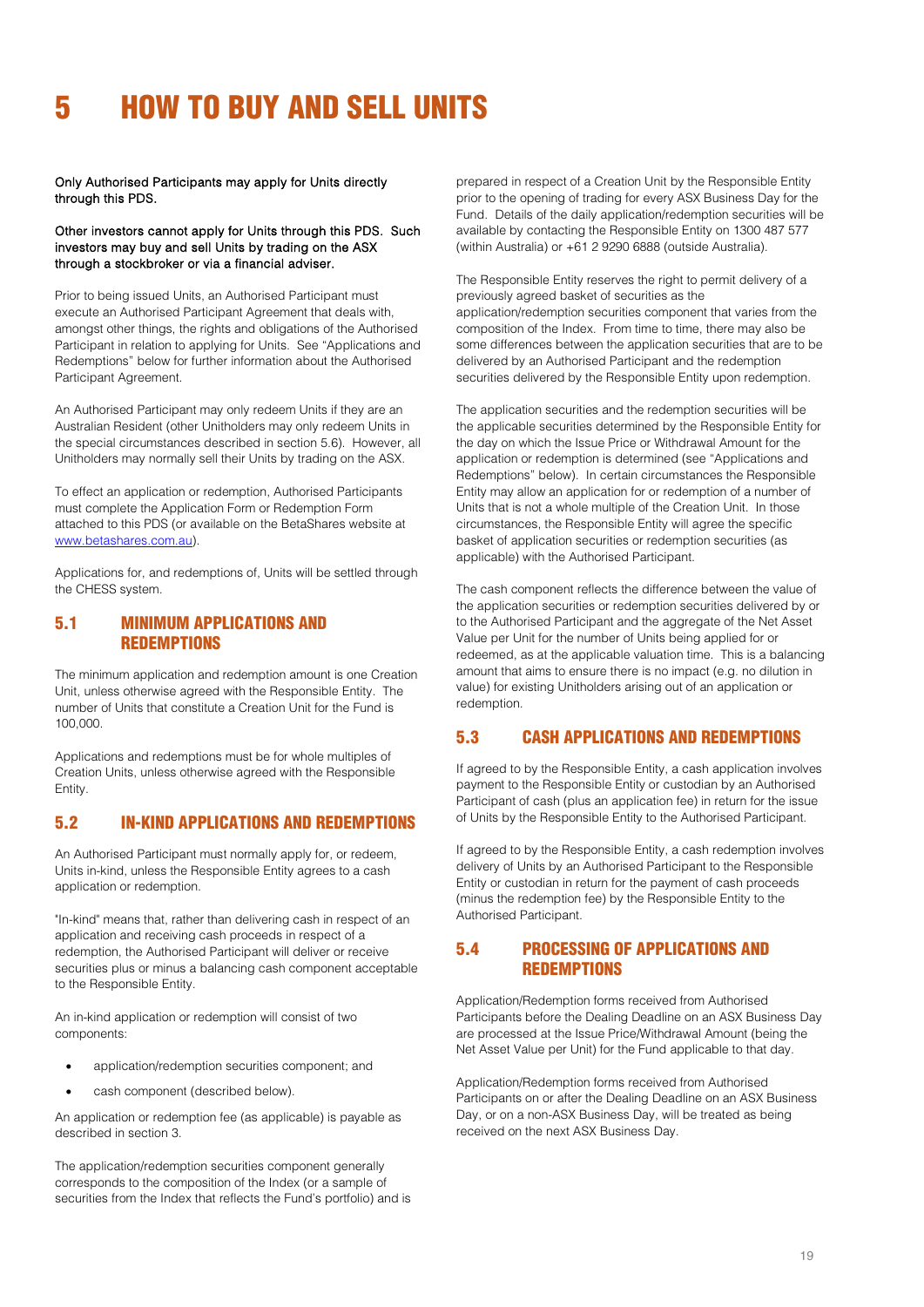# 5.5 APPLICATIONS AND REDEMPTIONS

For applications, Authorised Participants must deliver to the Responsible Entity or custodian the "in-kind" application securities plus any required cash component (plus the application fee). In return, Authorised Participants will receive Units (plus any required cash component if payable by the Responsible Entity rather than the Authorised Participant). If the Responsible Entity agrees to a cash application, the Authorised Participant must deliver a cash amount equal to the Issue Price for the relevant Units (plus an application fee). In return, they will receive the relevant Units.

For redemptions, Authorised Participants must deliver the Units of the Fund to the Responsible Entity or custodian plus any required cash component (plus the redemption fee). In return, Authorised Participants will receive the "in-kind" redemption securities (plus any required cash component if payable by the Responsible Entity rather than the Authorised Participant). If the Responsible Entity agrees to a cash redemption, the Authorised Participant will receive cash equal to the Withdrawal Amount for the relevant Units (less the redemption fee).

Details of the securities and/or amounts payable pursuant to applications, or receivable upon redemptions, will be notified to the Authorised Participant on the ASX Business Day following the effective date of the application or redemption.

An application received by the Dealing Deadline (on day T) will generally enable the Authorised Participant to receive the new Units in its CHESS account in accordance with the standard CHESS settlement period (two ASX Business Days later (T+2) as at the date of this PDS), provided the Authorised Participant has paid the application consideration and application fee by no later than the standard CHESS settlement cut-off time (11:30am as at the date of this PDS) on that settlement day or as otherwise agreed with the Authorised Participant.

Units will generally be issued on the ASX Business Day after the trade date and quoted with effect from the settlement of the issue of the relevant Units through CHESS.

A redemption request received by the Dealing Deadline (on day T) will generally enable the Authorised Participant to receive the redemption payment in accordance with the standard CHESS settlement period (two ASX Business Days later (T+2) as at the date of this PDS), provided the Authorised Participant has transferred the Units and the redemption fee by no later than the standard CHESS settlement cut-off time (11:30am as at the date of this PDS) on that settlement day or as otherwise agreed with the Authorised Participant.

By signing an Authorised Participant Agreement, an Authorised Participant agrees to be bound by certain execution and settlement procedures in relation to applications for and redemptions of Units, which are set out in the Authorised Participant Agreement. Settlement failure procedures apply if an Authorised Participant does not comply with its obligations under the procedures. The procedures allow the Responsible Entity to cancel an application or redemption in certain circumstances and to take certain other action. The Responsible Entity may also reject any application in whole or in part at any time, without giving reasons.

# 5.6 UNITHOLDER REDEMPTIONS IN SPECIAL CIRCUMSTANCES

All Unitholders may normally sell their Units by trading on the ASX. Unitholders who are not Authorised Participants will not normally

have a right to redeem their Units directly with the Fund. However, all Unitholders will have a right to a cash redemption and to receive payment within a reasonable time if Units are suspended from quotation on the ASX for more than five consecutive trading days, unless:

- The Fund is being wound up;
- The Fund is not "liquid" as defined in the *Corporations Act*; or
- The Responsible Entity has suspended redemptions in accordance with the Constitution.

Unitholders may redeem in these circumstances by completing the Redemption Form attached to this PDS. They will receive cash in Australian dollars equal to the aggregate Withdrawal Amount for the relevant Units (less any redemption fee).

No minimum redemption amount will apply.

# 5.7 SUSPENSIONS OF APPLICATIONS AND **REDEMPTIONS**

There may be occasions where the Responsible Entity may suspend the issue of Units or delay or reject redemption requests. This may occur, for example, around the end of a distribution period when the Responsible Entity is calculating and paying the distributable income for the relevant period or where there are factors, as determined by the Responsible Entity, which prevent the accurate calculation of Unit prices. The Responsible Entity will advise Unitholders of any suspension of applications or delay or rejection of redemptions.

Where the Responsible Entity cannot accurately determine the Net Asset Value per Unit, the Responsible Entity may suspend applications for Units and/or delay or reject redemptions of Units.

The Responsible Entity may also scale down redemptions in certain circumstances.

See section 6.2.8 and 6.2.9 for further information.

# 5.8 VALUATIONS AND PRICING

The amount per Unit payable by an Authorised Participant upon an application for Units is known as the Issue Price, and is equal to the Net Asset Value per Unit.

The amount per Unit to which an Authorised Participant (or other Unitholder as described in section 5.6) is entitled on the redemption of Units is known as the Withdrawal Amount, and is equal to the Net Asset Value per Unit.

The Issue Price and the Withdrawal Amount are calculated in the same manner and will have the same value at any time. This value is determined by dividing the Net Asset Value of the Fund by the number of Units on issue in the Fund at the time the Issue Price and/or Withdrawal Amount are determined (the valuation time). The valuation time for the Fund is generally as at the close of trading on each ASX Business Day,

The Withdrawal Amount paid to a Unitholder on the redemption of Units may include a distribution of the distributable income of the Fund. Please refer to section 7.1.6 for information regarding how this entitlement is determined.

The Net Asset Value of the Fund is calculated by deducting from the aggregate value of the assets of the Fund all liabilities such as accrued fees and other costs, and provisions relating to the Fund.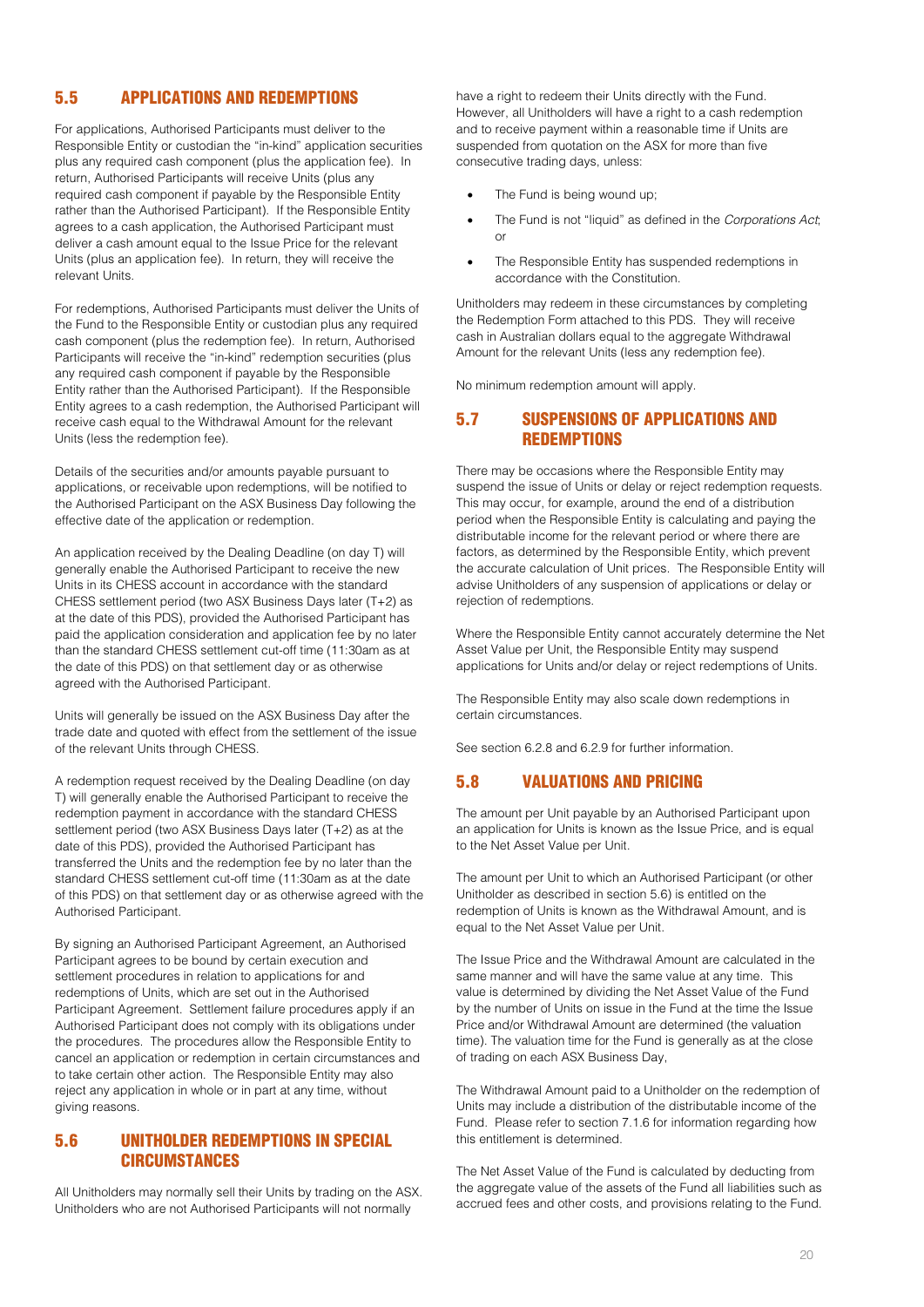Fees and other costs, including the Responsible Entity's fees, are normally accrued daily. The Fund's assets reflect their market value. The valuation methods applied by the Responsible Entity to value the Fund's assets and liabilities must be consistent with the range of ordinary commercial practice for valuing them.

Details of the daily Net Asset Value per Unit (and hence the Issue Price and Withdrawal Amount) will be made available on the BetaShares website a[t www.betashares.com.au.](http://www.betashares.com.au/)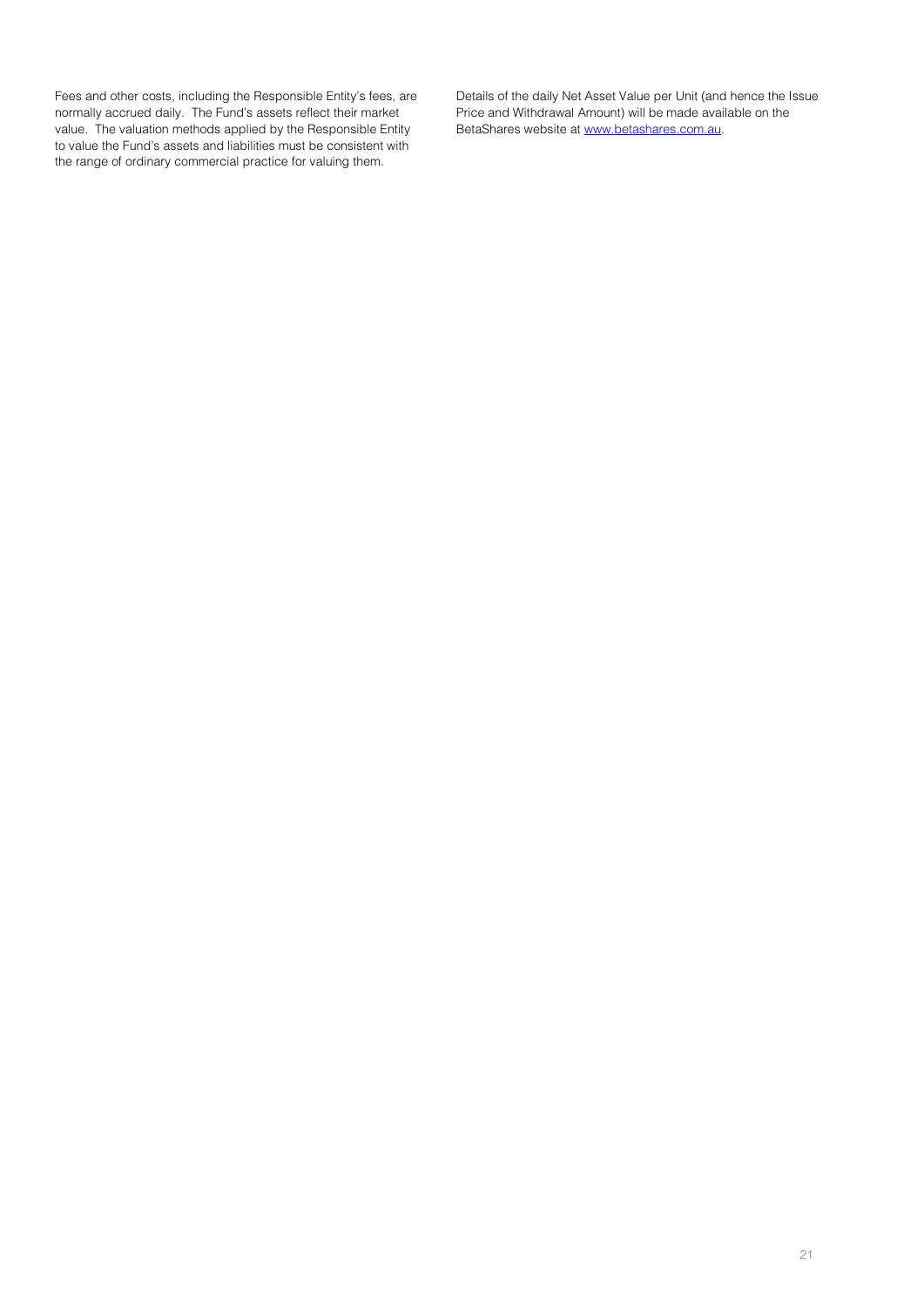# <span id="page-21-0"></span>6 ADDITIONAL INFORMATION

# 6.1 THE ROLE OF CERTAIN ENTITIES IN REGARD TO THE FUND

There are a number of parties, in addition to the Responsible Entity, involved in the ongoing operation and administration of the Fund or who otherwise provide services in connection with the Fund:

## 6.1.1 Custodian and Administrator

The custodian provides custodial services to the Responsible Entity, including holding the assets of the Fund. The custodian may, from time to time, appoint sub-custodians. The custodian has a limited role and has no obligation to monitor whether the Responsible Entity is complying with its obligations as responsible entity of the Fund.

The administrator provides administration services to the Responsible Entity. These services include fund accounting, maintenance of books and records, calculating distribution amounts, valuing the Fund's assets and liabilities, calculating the Issue Price and Withdrawal Amount, and taxation and other services. The Responsible Entity may change the custodian and administrator without prior notice to Unitholders.

As of the date of this PDS, the custodian and administrator is:

RBC Investor Services Trust Level 47 2 Park Street Sydney NSW 2000

#### 6.1.2 Registrar

As for any quoted security, the role of the Registrar is to keep a record of the Unitholders in the Fund. This includes details such as the quantity of Units held, tax file numbers (if provided) and details of distribution reinvestment plan participation. The Responsible Entity may change the Registrar without prior notice to Unitholders.

As of the date of this PDS, the registrar is:

Link Market Services Level 12 680 George Street Sydney NSW 2000

#### 6.1.3 Market maker

The role of a market maker is to provide liquidity in the market for Units and to satisfy supply and demand for Units. They do this by:

- Subject to certain conditions, providing liquidity to the market through acting as the buyer and seller of Units during a significant part of the trading day; and
- Creating and redeeming Units in the primary market pursuant to this PDS, which helps to ensure the number of Units on issue matches supply and demand.

The Responsible Entity seeks to appoint market making firms that have experience in making markets in exchange-traded securities both in Australia and internationally; that have the necessary skill and expertise to perform market making functions; and that are

ASX participants (or trade through an ASX participant). To qualify for admission as an ASX participant, a firm must meet admission requirements set out in the ASX Operating Rules, which require the firm to hold an Australian financial services licence that authorises it to carry on its business as a market participant and to satisfy the ASX of various matters including organisational competence and business integrity.

Information about the market maker(s) selected by the Responsible Entity from time to time can be obtained by contacting the Responsible Entity.

The arrangements with the market maker specify certain permitted circumstances where the market making obligations may be suspended (such as operational disruptions, market disruptions or unusual conditions, other events set out in the ASX Operating Rules, the suspension or rejection of applications for Units or redemption requests, or the market maker not having ASIC relief to allow short selling of Units). If a market maker defaults on its obligations, the Responsible Entity may seek to replace the market maker, although the arrangements with the market maker may limit or exclude any liability on the part of the market maker. The arrangements with the market maker may also provide that the market maker has no liability or responsibility to Unitholders for any act or omission made in connection with the market making arrangements.

Unitholders should be aware that a market maker will retain for its own account any trading profit and bear any loss which may be generated by its market making activities. Subject to the AQUA Rules and the agreement with the market maker, the Responsible Entity may appoint or terminate a market maker in respect of the Fund. The Responsible Entity may determine to no longer appoint a market maker in respect of the Fund in circumstances where it is no longer required to do so under the AQUA Rules.

#### 6.1.4 Auditor

The Responsible Entity has appointed KPMG as the auditor of the financial statements of the Fund and of the Responsible Entity's compliance plan for the Fund.

#### 6.1.5 Monitoring of service providers

The Responsible Entity has procedures in place to monitor the performance of those service providers to whom functions have been outsourced. Monitoring methods include, where appropriate, daily observation of service provider performance, review of regular compliance and audit reports, regular meetings with service providers and performance assessments.

# 6.2 OTHER INFORMATION YOU NEED TO KNOW

#### 6.2.1 BetaShares as the responsible entity

BetaShares, as the responsible entity, is responsible for the management and administration of the Fund. The Responsible Entity holds an Australian Financial Services Licence (AFSL 341181) that authorises it to act as the responsible entity of the Fund. The powers and duties of the Responsible Entity are set out in the Constitution of the Fund, the *Corporations Act* and general trust law.

The Responsible Entity has the power to appoint an agent, or otherwise engage a person, to do anything that it is authorised to do in connection with the Fund and, for the purpose of determining whether the Responsible Entity has properly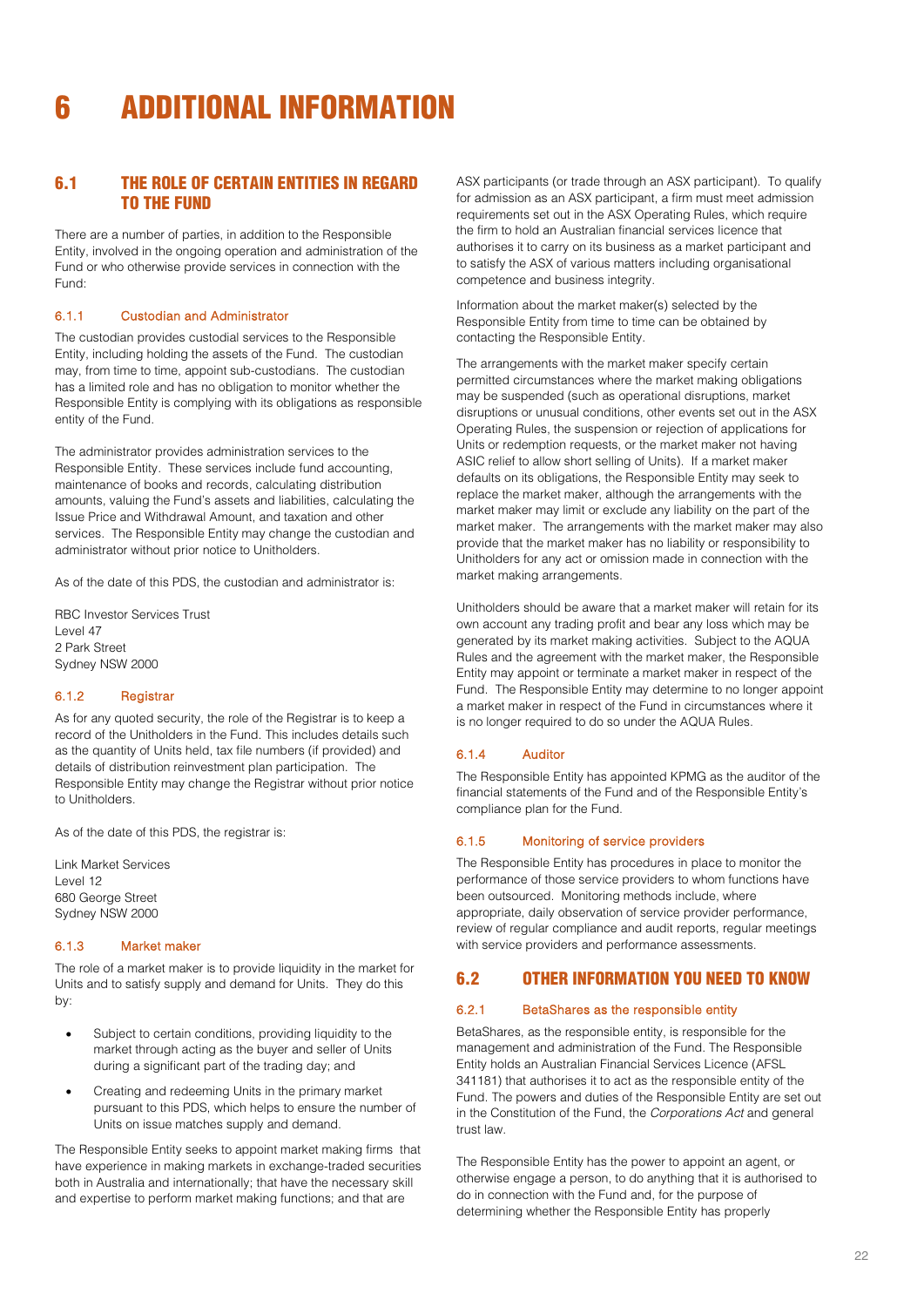performed its duties as responsible entity, the Responsible Entity is taken to have done (or failed to do) anything that the agent or person has done (or failed to do) because of the appointment or engagement, even if they were acting fraudulently or outside the scope of their authority or engagement.

# 6.2.2 The Constitution

The Fund is a registered managed investment scheme governed by a Constitution. Under the Constitution of the Fund, the Responsible Entity has all the powers it is possible to confer on a trustee as though it were the absolute owner of the Fund's assets and acting in its personal capacity. The Constitution for the Fund sets out the rights of the Unitholders and the obligations of the Responsible Entity, as responsible entity of the Fund. This PDS outlines some of the more important provisions of the Constitution.

A copy of the Constitution in relation to the Fund may be inspected by Unitholders at the Responsible Entity's office, during business hours. The Responsible Entity will provide Unitholders with a copy of the Constitution upon request.

## 6.2.3 Amendments to the Constitution

The Responsible Entity may amend the Constitution from time to time, subject to the provisions of the Constitution and the *Corporations Act.* Generally, the Responsible Entity can only amend the Constitution where the Responsible Entity reasonably considers that the change will not adversely affect the rights of Unitholders. Otherwise the Constitution can only be amended if approved at a meeting of Unitholders by a resolution approved by at least 75% of the votes cast by Unitholders entitled to vote on the resolution.

## 6.2.4 The compliance plan

The Responsible Entity has prepared and lodged a compliance plan for the Fund with ASIC. The compliance plan sets out the key criteria that the Responsible Entity will follow to ensure that it is complying with the *Corporations Act* and the Constitution of the Fund. Each year the compliance plan, and the Responsible Entity's compliance with the compliance plan, will be independently audited, as required by the *Corporations Act,* and the auditor's report will be lodged with ASIC.

## 6.2.5 The compliance committee

The Responsible Entity has established a compliance committee with a majority of members that are external to the Responsible Entity. The compliance committee's functions include:

- monitoring the Responsible Entity's compliance with the compliance plans and reporting its findings to the Responsible Entity;
- reporting breaches of the *Corporations Act* or the Constitution to the Responsible Entity;
- reporting to ASIC if the committee is of the view that the Responsible Entity has not taken or does not propose to take appropriate actions to deal with breaches reported to it by the committee; and
- assessing the adequacy of the compliance plan, recommending any changes and reporting these to the Responsible Entity.

## 6.2.6 Unit pricing policy

The Responsible Entity has documented its policy on how it exercises discretions when determining Unit prices for the Fund. The policy has been designed to meet the ASIC requirements and is available on request to all Unitholders and prospective Unitholders at no charge.

# 6.2.7 Change of Index

Subject to the contractual arrangements with any Index provider, it is possible that the Responsible Entity may change the Index applicable to the Fund. This may be for reasons such as (but not limited to):

- the Index provider ceases to publish the particular Index or materially changes the methodology or constituents of the Index;
- a new index becomes available which supersedes the existing Index;
- a new index becomes available which is, in the opinion of the Responsible Entity, more cost effective for the Fund and/or is regarded as the market standard for investors in the particular market and/or would be regarded as of greater benefit to the Unitholders (for reasons including a reduction in transaction costs) than the existing Index;
- it becomes difficult to invest in securities comprised within the particular Index;
- the Index provider increases its charges to a level which the Responsible Entity considers too high or if the Index licence is terminated;
- the quality (including accuracy and availability of data) of the Index has, in the opinion of the Responsible Entity, deteriorated; or
- other reasons.

## 6.2.8 Suspensions of applications and redemptions

The Constitution of the Fund allows the Responsible Entity to suspend the issue of Units in the Fund by publishing a notice to that effect. Application forms received during a period of suspension may be rejected or treated as received when the period of suspension ceases. The Responsible Entity may also reject any application in whole or in part at any time without giving reasons.

The Constitution of the Fund provides that, in some circumstances, the period for satisfaction of redemption requests (generally two ASX Business Days) may be extended, or that redemption requests may be suspended or rejected for as long as the relevant circumstances apply. Those circumstances are where:

- the Responsible Entity has taken all reasonable steps to realise sufficient assets to pay amounts due in respect of Units to which a redemption request applies and is unable to do so due to circumstances outside its control, such as restricted or suspended trading in the market for an asset;
- the Responsible Entity believes that it is impracticable or not possible to transfer, in the manner acceptable to the Responsible Entity, sufficient assets to satisfy the redemption request (for example, because of disruption to a settlement or clearing system);
- the Responsible Entity believes that it is not practicable or desirable to determine the redemption securities for an inkind redemption or carry out the calculations necessary to satisfy a redemption request (for example, because the Index on which the redemption securities component is to be based is not compiled or published, or it is impracticable or undesirable to calculate the Net Asset Value because of restricted or suspended trading in the market for an asset or because the value of any asset cannot otherwise promptly or accurately be ascertained);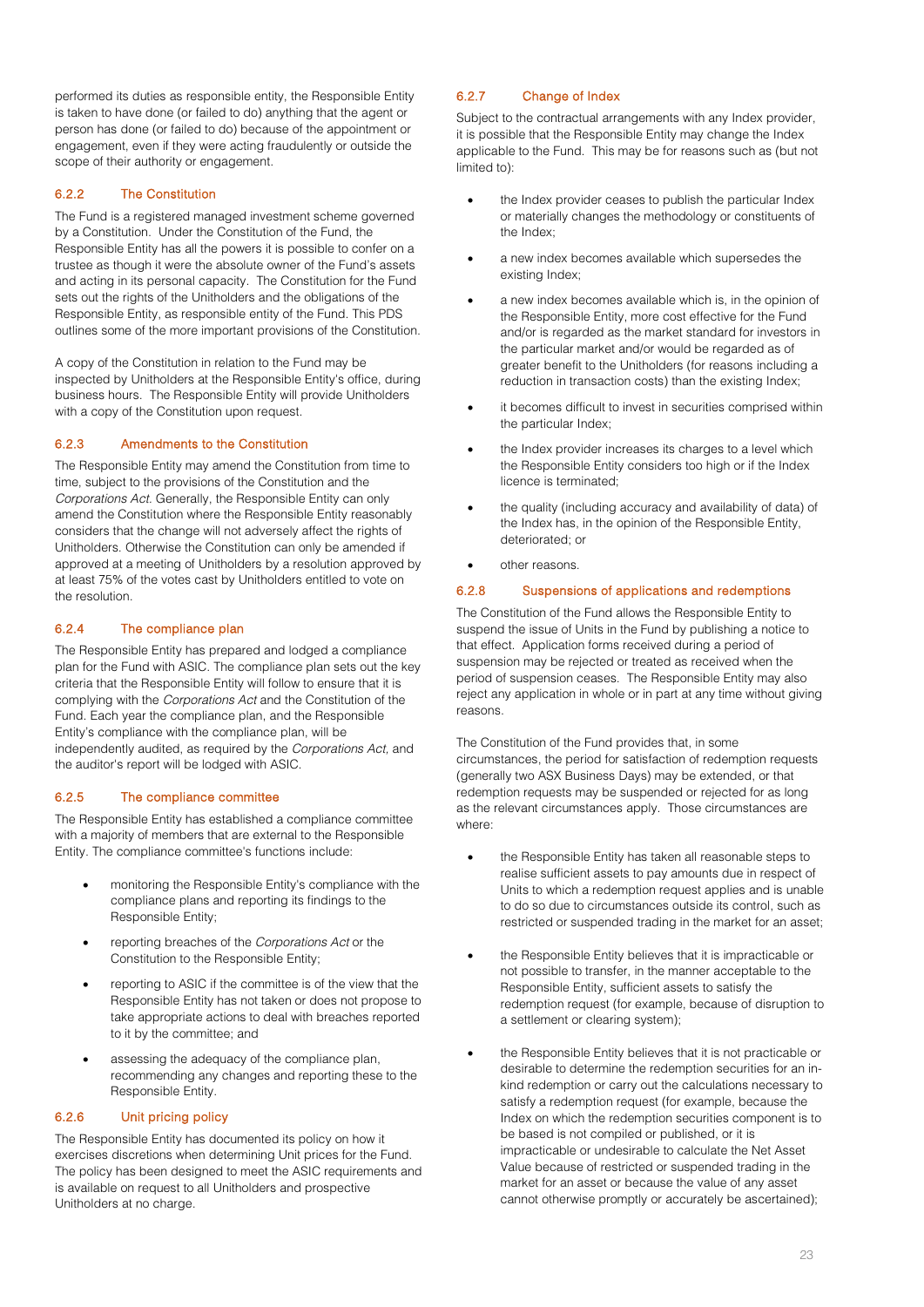- the quotation of any Units on the ASX is suspended or the trading of any Units is otherwise halted, interrupted or restricted by the ASX, or the trading of any Units is subject to a period of deferred settlement, or there is a period during which the Units are subject to a consolidation or division;
- the Units cease to be admitted to trading status on the ASX;
- a redemption request is received in a financial year and the Responsible Entity determines that the date on which the completion of the redemption of the Units would otherwise occur would be in the next financial year;
- a redemption request is received during any period before or after a distribution date which period the Responsible Entity determines to be necessary or desirable to facilitate the calculation and distribution of distributable income;
- the Responsible Entity does not consider that it is in the best interests of Unitholders of the Fund taken as a whole to transfer or realise sufficient assets to satisfy the redemption request; or
- the Responsible Entity believes that assets cannot be realised at prices that would be obtained if assets were realised in an orderly fashion over a reasonable period in a stable market.

## 6.2.9 Spreading redemption requests

The Constitution of the Fund provides that, if the Responsible Entity receives one or more redemption requests in respect of a particular valuation time that seek the redemption in aggregate of more than 10% of the total number of Units on issue, the Responsible Entity may scale down pro rata each redemption request so that no more than 10% of the number of Units on issue will be redeemed in respect of that valuation time. If a redemption request is scaled down in this way, the relevant Unitholder shall be deemed to have made a redemption request with respect to the unsatisfied balance of the Units the subject of the redemption request and that request will be deemed to have been received immediately following the first valuation time. The balance of such unsatisfied redemption request will be satisfied in priority to any subsequently received redemption request and will generally be satisfied in full no later than the 10<sup>th</sup> valuation time following the first valuation time.

## 6.2.10 Non-Authorised Participant redemption request

If there are no Authorised Participants, the Responsible Entity may accept a redemption request from a person who is not an Authorised Participant, provided such person is an Australian Resident at the time of giving the redemption request.

## 6.2.11 Information relating to redemptions

The information in sectio[n 5](#page-18-0) relating to redemptions assumes the Fund is liquid within the meaning of section 601KA of the *Corporations Act*. The Fund will be liquid if at least 80% of its assets, by value, are liquid assets under the *Corporations Act*. Broadly, liquid assets include money in an account or on deposit with a bank, bank accepted bills, marketable securities and other property which the Responsible Entity reasonably expects can be realised for its market value within the period specified in the Constitution for satisfying redemption requests. At the date of this PDS, the Responsible Entity expects that the Fund will be liquid under the *Corporations Act*. If the Fund is not liquid, a Unitholder

will not have a right to redeem Units and can only redeem where the Responsible Entity makes a withdrawal offer to Unitholders in accordance with the *Corporations Act*. The Responsible Entity is not obliged to make such offers.

## 6.2.12 Rights of a Unitholder

A Unit confers a beneficial interest on a Unitholder in the assets of the Fund but not an entitlement or interest in any particular part of the Fund or any asset.

The terms and conditions of the Fund's Constitution are binding on each Unitholder in the Fund and all persons claiming through them respectively, as if the Unitholder or person were a party to the Constitution.

#### 6.2.13 Reimbursement of expenses

In addition to any other indemnity which the Responsible Entity may have under the Fund's Constitution or at law, the Responsible Entity is indemnified and entitled to be reimbursed out of, or paid from, the assets of the Fund for all liabilities, losses and expenses incurred in relation to the proper performance of its duties as responsible entity of the Fund.

#### 6.2.14 Retirement of BetaShares

BetaShares may retire as responsible entity of the Fund by calling a meeting of Unitholders to enable Unitholders to vote on a resolution to choose a company to be the new responsible entity. The Responsible Entity may be removed from office by an extraordinary resolution (i.e. a resolution passed by at least 50% of the total votes that may be cast by Unitholders entitled to vote on the resolution) passed at a meeting of Unitholders, in accordance with the *Corporations Act.* 

## 6.2.15 Termination

The Responsible Entity may wind up the Fund at any time. Following winding up, the net proceeds will be distributed to Unitholders pro-rata according to the number of Units they hold.

## 6.2.16 Limitation of liability of Unitholders

The Constitution of the Fund provides that the liability of each Unitholder is limited to the amount subscribed, or agreed to be subscribed, by the Unitholder, subject to:

- i. the indemnities each Unitholder gives the Responsible Entity for losses or liabilities incurred by the Responsible Entity:
	- a. in relation to the Unitholder's failure to provide requested information;
	- b. for tax or user pays fees as a result of a Unitholder's action or inaction, any act or omission by the Unitholder or any matter arising in connection with the Units held by the Unitholder;
	- c. in relation to the Unitholder paying or failing to pay the issue price or application or redemption fees in accordance with the constitution or otherwise failing to comply with the constitution; and
- ii. execution and settlement procedures prescribed by the Responsible Entity that relate to the issue and redemption of Units.

Subject to the matters described above, a Unitholder is not required to indemnify the Responsible Entity or a creditor of the Responsible Entity against any liability of the Responsible Entity in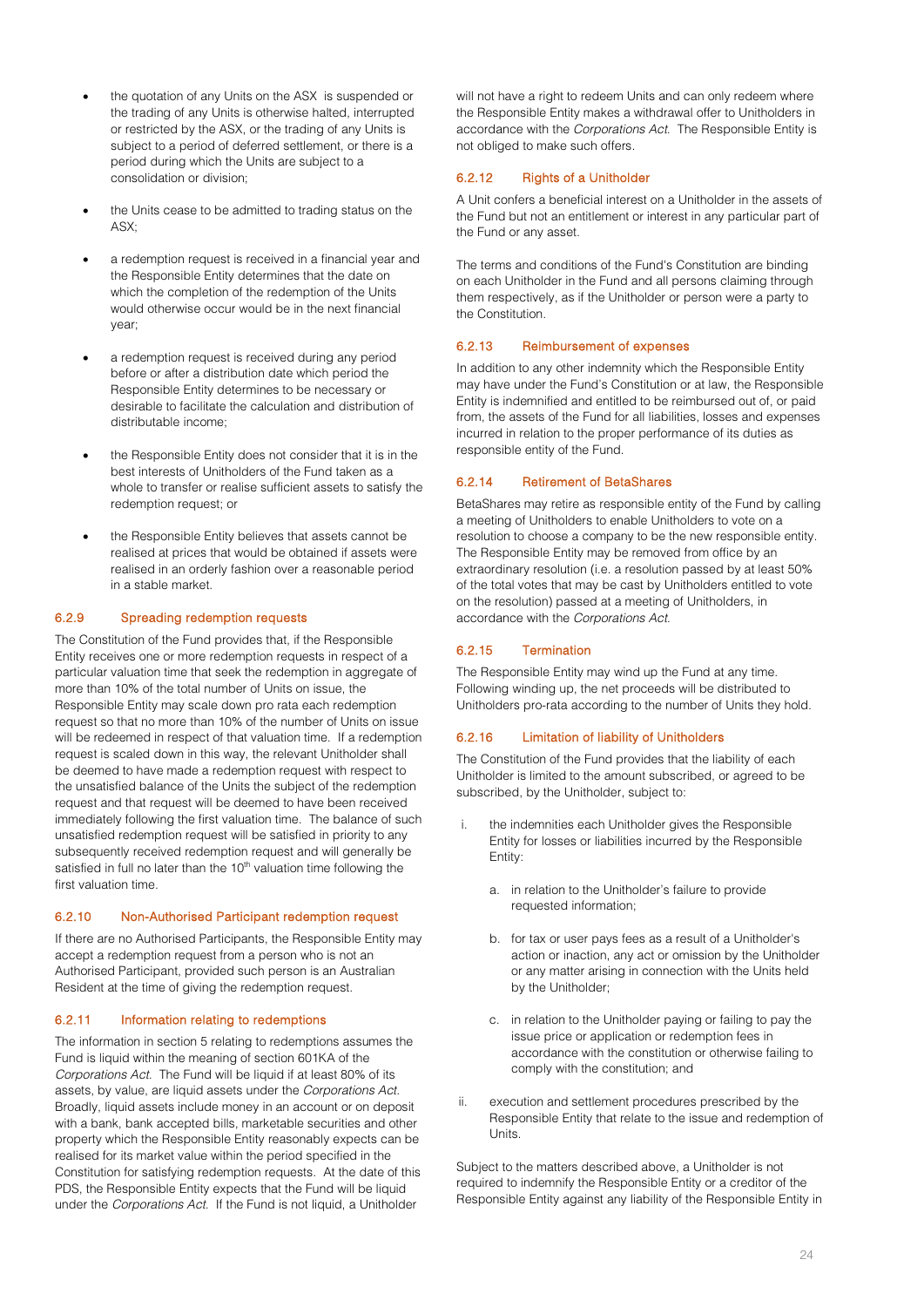respect of the Fund. However, no complete assurance can be given in this regard, as the ultimate liability of a Unitholder has not been finally determined by the courts.

# 6.2.17 Meeting of Unitholders

The Responsible Entity may convene a meeting of Unitholders of the Fund at any time, (e.g. to approve certain amendments to the Fund's Constitution or to wind up the Fund). The *Corporations Act* provides that Unitholders also have limited rights to call meetings and have the right to vote at any Unitholder meetings. Except where the Fund's Constitution provides otherwise, or the *Corporations Act* requires otherwise, a resolution of Unitholders must be passed by Unitholders who hold Units exceeding 50% in value of the total value of all Units held by Unitholders who vote on the resolution.

A resolution passed at a meeting of Unitholders held in accordance with the Fund's Constitution binds all Unitholders of the Fund.

#### 6.2.18 Indemnities and limitation of liability of the Responsible Entity

The Responsible Entity is indemnified out of the assets of the Fund for any liability incurred by it in properly performing or exercising any of its powers or duties in relation to the Fund. To the extent permitted by the *Corporations Act*, the indemnity includes any liability incurred by the Responsible Entity as a result of any act or omission of a delegate or agent appointed by the Responsible Entity.

The Responsible Entity is not liable in contract, tort or otherwise to Unitholders for any loss suffered in any way relating to the Fund except to the extent that the *Corporations Act* imposes such liability.

## 6.2.19 Defective applications

The Constitution of the Fund allows the Responsible Entity to cancel Units in certain circumstances including where the Responsible Entity determines that the applicant was not entitled to apply for or hold the Units, the application form was incorrectly executed or was otherwise defective or where the execution and settlement procedures were not complied with.

## 6.2.20 Discretionary redemptions

The Constitution of the Fund allows the Responsible Entity to redeem some or all of a Unitholder's Units at any time. The Responsible Entity will give the Unitholder at least 60 days' notice of such redemption, unless the Unitholder is not entitled to hold Units under any applicable law.

## 6.2.21 Information from Unitholders

The Constitution of the Fund provides that the Responsible Entity may request any information from Unitholders where it believes that such information is necessary to (a) comply with any law or regulatory request; or (b) lessen the risk of the Fund or any Unitholder suffering a material detriment. If a Unitholder fails to provide the requested information, the Unitholder must indemnify the Responsible Entity for any loss suffered by the Responsible Entity in relation to such failure.

## 6.2.22 Borrowings

The Fund's Constitution places no formal limits on borrowing. It is not the Responsible Entity's intention to enter into borrowing for the Fund, except that temporary borrowings may be used occasionally to manage certain cash flows. Any borrowing may be on a secured or unsecured basis and any borrowing costs would be borne by the Fund.

## 6.2.23 If you have a complaint

If a Unitholder has a complaint regarding the Fund or services provided by the Responsible Entity, please contact Client Services on 1300 487 577 (within Australia) or +61 2 9290 6888 (outside Australia) from 9:00 am to 5:00 pm Sydney time, Monday to Friday.

If the complaint is not satisfactorily resolved within three business days, a Unitholder may refer the matter in writing to:

Manager Client Services BetaShares Capital Ltd Level 11, 50 Margaret Street Sydney NSW 2000

To expedite a resolution of the matter, copies of all relevant documentation and other materials supporting the complaint should be provided with the complaint.

The Responsible Entity will try to resolve complaints as soon as possible, but in any event, will inform the Unitholder in writing of its determination regarding the complaint within 45 days of receiving the initial complaint.

In the event that a Unitholder is not satisfied with the outcome of a complaint, the Unitholder has the right to request the Responsible Entity to review their decision or to refer the matter to an external complaints resolution scheme. The Responsible Entity is a member of the Financial Ombudsman Service Limited (FOS). Unitholders can contact FOS on 1800 367 287, or at the following address:

Financial Ombudsman Service Limited GPO Box 3 Melbourne VIC 3001 Email[: info@fos.org.au](mailto:info@fos.org.au)

Information may also be obtained at www.fos.org.au. To be considered by FOS, the claim involved must fall within FOS's jurisdiction as set out in their Terms of Reference (published on the above website), including that any claim must not exceed \$500,000 (as may be amended by FOS from time to time).

## 6.2.24 Protecting your privacy

Privacy laws regulate, among other matters, the way organisations collect, use, disclose, keep secure and give people access to their personal information.

The Responsible Entity is committed to respecting the privacy of a Unitholder's personal information. The Responsible Entity's privacy policy states how the Responsible Entity manages personal information.

The Responsible Entity collects personal information in the Application and Redemption Form, and may collect additional personal information in the course of managing the Fund. Some information must be collected for the purposes of compliance with the *Anti-Money Laundering and Counter Terrorism Financing Act 2006.* 

The Responsible Entity may provide personal information to a Unitholder's adviser if written consent is provided to the Responsible Entity. The Responsible Entity may disclose personal information to authorities investigating criminal or suspicious activity and to the Australian Transaction Reports and Analysis Centre (AUSTRAC) in connection with anti-money laundering and counter-terrorism financing.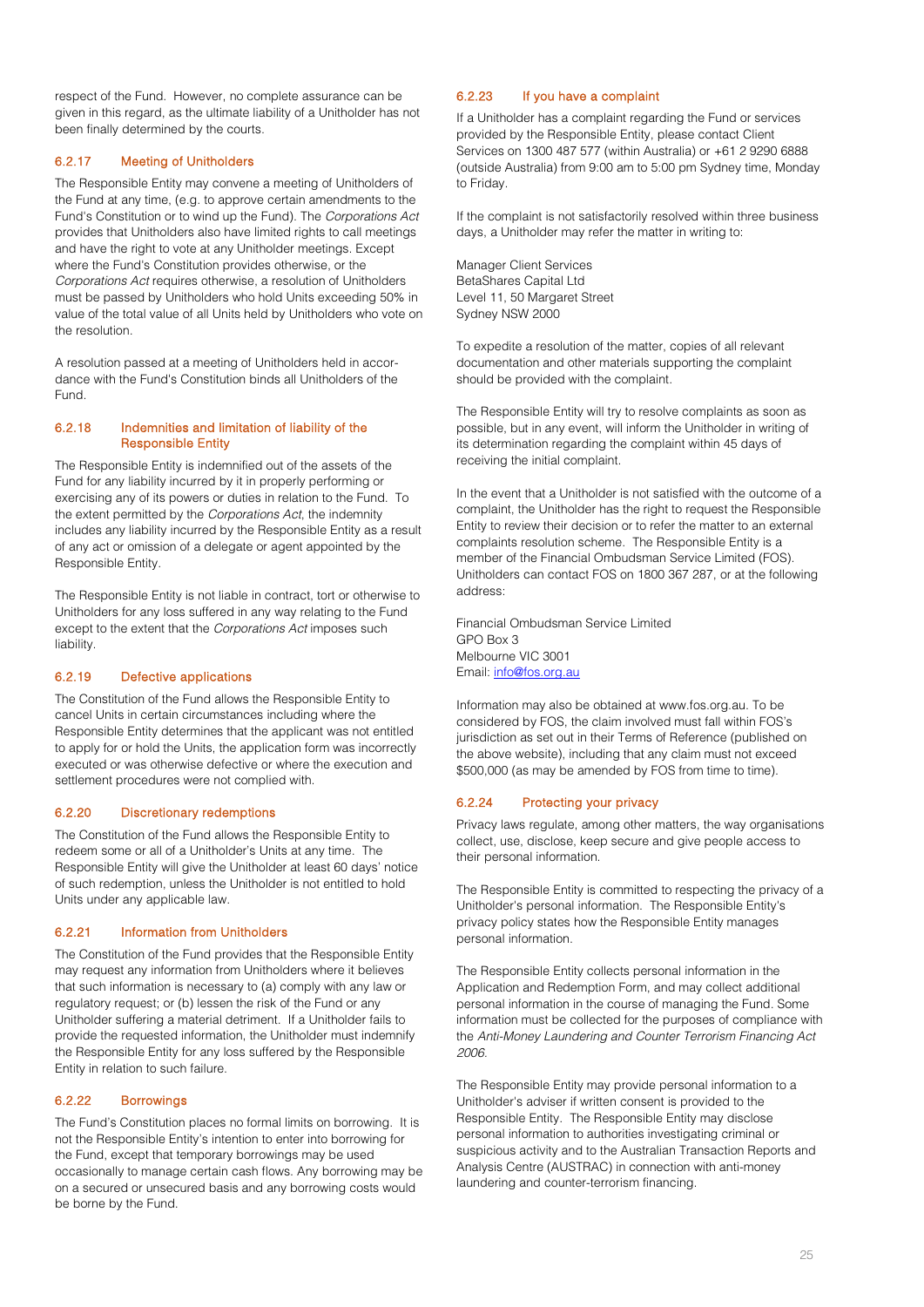The Responsible Entity may provide a Unitholder's personal information to its service providers for certain related purposes (as described under the *Privacy Act* 1988) such as account administration and the production and mailing of statements. The Responsible Entity may also use a Unitholder's personal information and disclose it to its service providers to improve customer service (including companies conducting market research) and to keep Unitholders informed of the Responsible Entity's or its partners' products and services, or to their financial adviser or broker to provide financial advice and ongoing service.

The Responsible Entity will assume consent to personal information being used for the purposes of providing information on services offered by the Responsible Entity and being disclosed to market research companies for the purposes of analysing the Responsible Entity's investor base unless otherwise advised.

Unitholders may request access to the personal information held about them at any time and ask the Responsible Entity to correct this information if it is incomplete, incorrect or out of date.

To obtain a copy of the privacy policy, contact the Responsible Entity on 1300 487 577 (within Australia) or +61 2 9290 6888 (outside Australia).

## 6.2.25 Anti-money laundering and Counter-terrorism financing

The Responsible Entity is bound by laws regarding the prevention of money laundering and the financing of terrorism, including the *Anti-Money Laundering and Counter-Terrorism Financing Act 2006* (AML/CTF Laws). By completing the Application or Redemption form, the Unitholder agrees that:

- it does not subscribe to the Fund under an assumed name;
- any money used to invest in the Units is not derived from or related to any criminal activities;
- any proceeds of the investment will not be used in relation to any criminal activities;
- if the Responsible Entity requests, the Unitholder will provide to it any additional information that is reasonably required for the purposes of AML/CTF Laws (including information about the investor, any beneficial interest in the Units, or the source of funds used to invest);
- the Responsible Entity may obtain information about the Unitholder or any beneficial owner of a Unit from third parties if it is believed this is necessary to comply with AML/CTF Laws; and
- in order to comply with AML/CTF Laws, the Responsible Entity may be required to take action, including:
	- o delaying or refusing the processing of any application or redemption; or
	- o disclosing information that the Responsible Entity holds about the Unitholder or any beneficial owner of the Units to the Responsible Entity's related bodies corporate or service providers, or relevant regulators of AML/CTF Laws (whether in or outside of Australia).

## 6.2.26 Foreign Account Tax Compliance Act (FATCA) & OECD Common Reporting Standard (CRS)

FATCA was enacted by the U.S. Congress to target noncompliance by US taxpayers using foreign accounts. In order to prevent FATCA withholding tax being applied to any US connected payments made to the Fund in Australia, the Fund

is required to collect and report information to the Australian Taxation Office relating to certain U.S. accounts, which may be exchanged with the U.S. Internal Revenue Service.

Similar to FATCA, the CRS is the single global standard for the collection, reporting and exchange of financial account information on foreign tax residents. Australian financial institutions need to collect and report financial account information regarding non-residents to the Australian Taxation Office.

Accordingly, the Fund may request that you provide certain information about yourself (for individual investors) or your controlling persons (where you are an entity) in order for the Fund to comply with its FATCA or CRS compliance obligations.

## 6.2.27 Indicative Net Asset Value per Unit

As at the date of this PDS, the Responsible Entity intends to take all reasonable steps to make available, or may designate other persons to make available on its behalf, an estimated indicative Net Asset Value per Unit (iNAV) frequently during an ASX Business Day. Such information will be calculated based upon information available to the Responsible Entity or its designate during the ASX Business Day.

As at the date of this PDS, the Responsible Entity has arranged for the ASX to calculate and publish the iNAV. The Responsible Entity expects that the iNAV for the Fund will be accessible from broker websites and other financial information services, using the relevant iNAV ASX code "YFAI".

The iNAV calculations are estimates of the net asset value per Unit calculated using market data. The iNAV price is a calculation of the value of a portfolio of assets that is indicative of the Fund's portfolio as at the open of trading on the relevant day based on quotes and last sale prices, less any liabilities of the Fund.

Any iNAV is not, and should not be taken to be or relied on as being, the value of a Unit or the price at which Units may be applied for or redeemed, or bought or sold on any stock exchange, and may not reflect the true value of a Unit. Investors interested in applying for or redeeming Units, or buying or selling Units on a stock exchange, should not rely on any iNAV which is made available, in making investment decisions but should consider other market information and relevant economic factors. Neither the Responsible Entity nor any designate or other service provider to the Responsible Entity shall be liable to any person who relies on the iNAV.

No assurance can be given that any iNAV will be published continuously, will be up to date or free from error. The publication of an iNAV is dependent on the availability of a suitable data provider and other factors.

## 6.2.28 Other services

The Responsible Entity in its personal capacity, or companies related to the Responsible Entity, may invest in or provide services to the Fund. Any such services will be provided on terms that would be reasonable if the parties were dealing at arm's length.

## 6.2.29 Warning statement for New Zealand investors

The following disclosure is made to enable the Fund's Units to be offered by the Responsible Entity in New Zealand under the mutual recognition scheme between Australia and New Zealand:

1. This offer to New Zealand investors is a regulated offer made under Australian and New Zealand law. In Australia, this is Chapter 8 of the Corporations Act 2001 (Aust) and regulations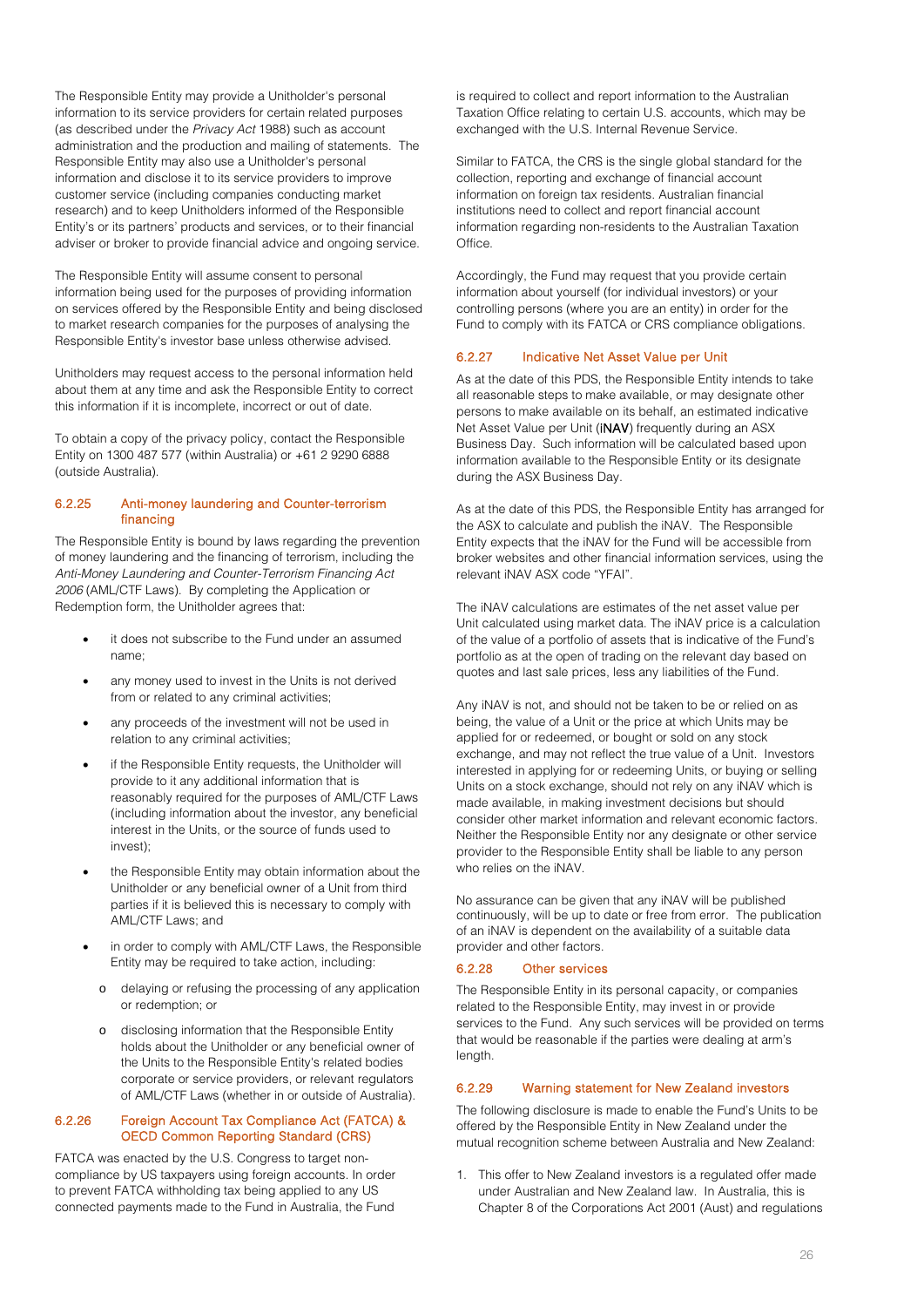made under that Act. In New Zealand, this is subpart 6 of Part 9 of the Financial Markets Conduct Act 2013 and Part 9 of the Financial Markets Conduct Regulations 2014.

- 2. This offer and the content of the offer document are principally governed by Australian rather than New Zealand law. In the main, the Corporations Act 2001 (Aust) and the regulations made under that Act set out how the offer must be made.
- 3. There are differences in how financial products are regulated under Australian law. For example, the disclosure of fees for managed investment schemes is different under the Australian regime.
- 4. The rights, remedies, and compensation arrangements available to New Zealand investors in Australian financial products may differ from the rights, remedies, and compensation arrangements for New Zealand financial products.
- 5. Both the Australian and New Zealand financial markets regulators have enforcement responsibilities in relation to this offer. If you need to make a complaint about this offer, please contact the Financial Markets Authority, New Zealand [\(http://www.fma.govt.nz\)](http://www.fma.govt.nz/). The Australian and New Zealand regulators will work together to settle your complaint.
- 6. The taxation treatment of Australian financial products is not the same as for New Zealand financial products.

7. If you are uncertain about whether this investment is appropriate for you, you should seek the advice of an appropriately qualified financial adviser.

## Currency exchange risk

- 1. The offer may involve a currency exchange risk. The currency for the financial products is not New Zealand dollars. The value of the financial products will go up or down according to changes in the exchange rate between that currency and New Zealand dollars. These changes may be significant.
- 2. If you expect the financial products to pay any amounts in a currency that is not New Zealand dollars, you may incur significant fees in having the funds credited to a bank account in New Zealand in New Zealand dollars.

# Trading on financial product market

If the financial products are able to be traded on a financial product market and you wish to trade the financial products through that market, you will have to make arrangements for a participant in that market to sell the financial products on your behalf. If the financial product market does not operate in New Zealand, the way in which the market operates, the regulation of participants in that market, and the information available to you about the financial products and trading may differ from financial product markets that operate in New Zealand.

## Dispute resolution process

The dispute resolution process described in this offer document is available only in Australia and is not available in New Zealand.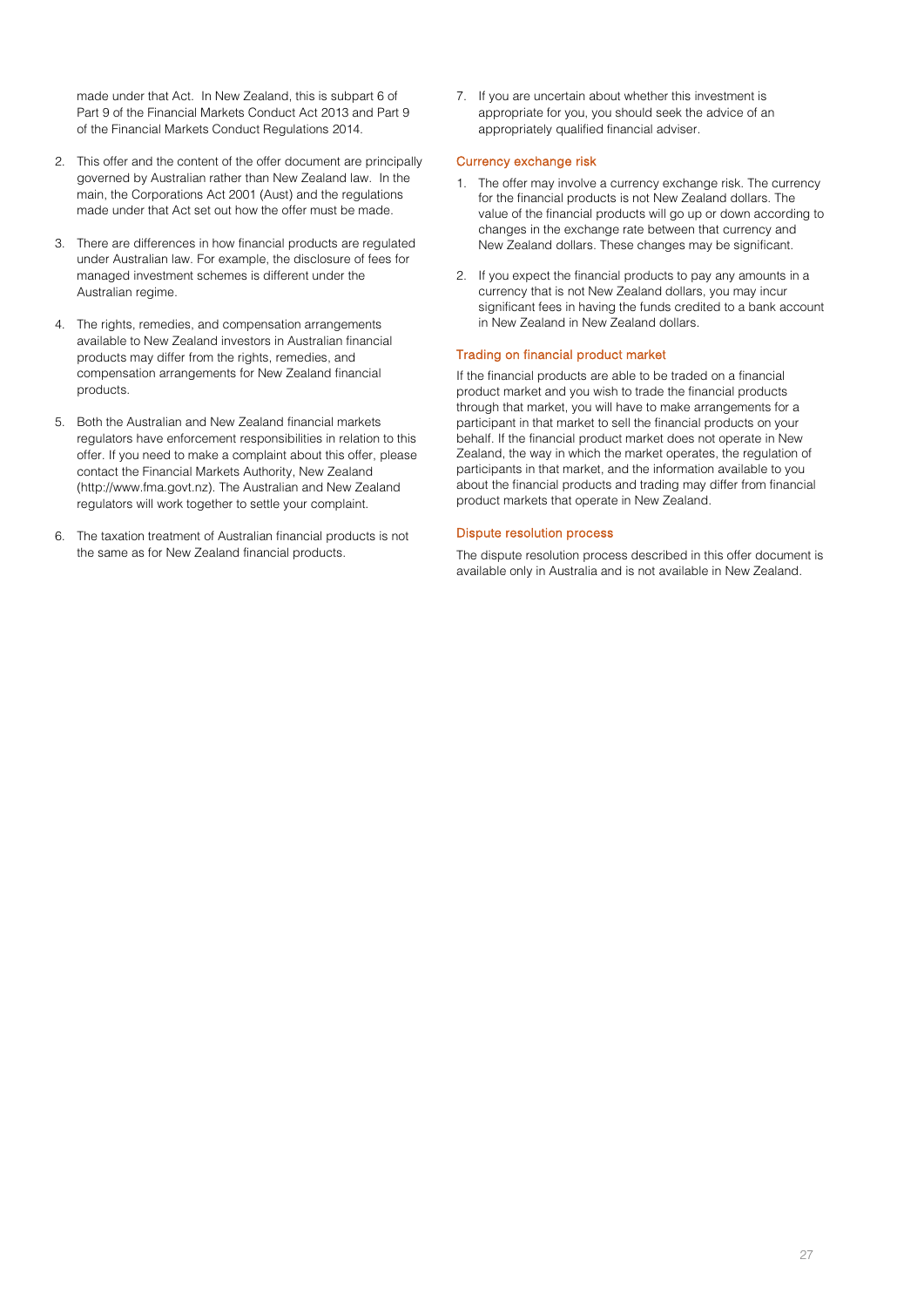# 6.3 MATERIAL CONTRACTS

The Responsible Entity has entered into (or will enter into prior to the date Units are first issued in the Fund) a number of contracts in relation to the offer of the Fund, as set out below

#### TABLE 6.3: MATERIAL CONTRACTS

| CONTRACT AND PARTY                 | <b>DESCRIPTION</b>                                                                                                                                                             |
|------------------------------------|--------------------------------------------------------------------------------------------------------------------------------------------------------------------------------|
| Index Licence Agreement            | This agreement allows the Responsible Entity to use the Index in the operation of the Fund.                                                                                    |
|                                    |                                                                                                                                                                                |
| Nasdag, Inc                        |                                                                                                                                                                                |
|                                    |                                                                                                                                                                                |
| Custody agreement                  | This agreement sets out the services provided by the custodian on an ongoing basis together with                                                                               |
|                                    | service standards.                                                                                                                                                             |
| <b>RBC Investor Services Trust</b> |                                                                                                                                                                                |
|                                    |                                                                                                                                                                                |
| Investment administration          | This agreement sets out the services provided by the administrator (accountancy services, tax services                                                                         |
| agreement                          | and fund administration services including Unit price calculations), together with service standards.                                                                          |
| <b>RBC Investor Services Trust</b> |                                                                                                                                                                                |
|                                    |                                                                                                                                                                                |
| Registry agreement                 | This agreement sets out the services provided by the Registrar on an ongoing basis together with                                                                               |
|                                    | service standards.                                                                                                                                                             |
| <b>Link Market Services</b>        |                                                                                                                                                                                |
| Limited                            |                                                                                                                                                                                |
|                                    |                                                                                                                                                                                |
| Authorised participant             | An Authorised Participant Agreement deals with execution and settlement procedures in relation to the                                                                          |
| agreement                          | application for and redemption of Units. The terms of each Authorised Participant Agreement may vary                                                                           |
|                                    | and each may be amended from time to time.                                                                                                                                     |
| <b>Authorised Participants</b>     |                                                                                                                                                                                |
|                                    | Under the Authorised Participant Agreement, the Authorised Participant makes certain representations                                                                           |
|                                    | to the Responsible Entity about its status as an appropriately licensed entity and agrees to comply with<br>the Constitution and with the execution and settlement procedures. |
|                                    |                                                                                                                                                                                |
| Nominee deed poll                  | Under this document, if applicable, the Applicant Nominee agrees to hold Units the subject of an                                                                               |
|                                    | application by an Authorised Participant as nominee for the Authorised Participant pending settlement.                                                                         |
| <b>RBC Investor Services Trust</b> |                                                                                                                                                                                |
|                                    |                                                                                                                                                                                |
| Nominee terms                      | By signing the Application Form, if applicable, the Authorised Participant covenants for the benefit of the                                                                    |
|                                    | Applicant Nominee to be bound by the Nominee Terms under which the Applicant Nominee will hold                                                                                 |
| <b>Authorised Participants</b>     | application Units for the Authorised Participant subject to a security interest in favour of the Responsible                                                                   |
|                                    | Entity pending settlement of the application. Under the Nominee Terms, if the Authorised Participant                                                                           |
|                                    | does not comply with its obligations relating to the issue of Units, the Responsible Entity may direct the                                                                     |
|                                    | Applicant Nominee that the Units not be transferred to the Authorised Participant, in which case the<br>Units are to be held solely for the Responsible Entity.                |
|                                    |                                                                                                                                                                                |

# 6.4 ASIC RELIEF

## Equal Treatment Relief

ASIC class order 13/721 exempts the Responsible Entity from the equal treatment requirement in section 601FC(1)(d) of the *Corporations Act*, to the extent necessary to allow the Responsible Entity to restrict eligibility to submit redemption requests in relation to Units to Authorised Participants who are Australian Residents. The Responsible Entity will not treat Unitholders of the same class equally to the extent that it restricts redemptions from the Fund to such Authorised Participants.

Relief is granted subject to certain conditions, including the condition that that all Unitholders will have a right to a cash redemption if Units are suspended from trading on the ASX for more than five consecutive trading days, unless:

The Fund is being wound up;

- The Fund is no longer a liquid scheme; or
- The Responsible Entity has suspended redemptions in accordance with the Fund's constitution.

If such a redemption occurs, any redemption fee per Unit payable by Unitholders who are not Authorised Participants must not be greater than the redemption fee per Unit that would generally be payable on redemption by an Authorised Participant for a cash redemption when withdrawing the minimum parcel of Units.

### Ongoing Disclosure Relief

ASIC class order 13/721 exempts the Responsible Entity from the ongoing disclosure requirements in section 1017B of the *Corporations Act* on the condition that the Responsible Entity complies with the continuous disclosure provisions of the *Corporations Act* that apply to an unlisted disclosing entity as if the Fund was an unlisted disclosing entity. The Responsible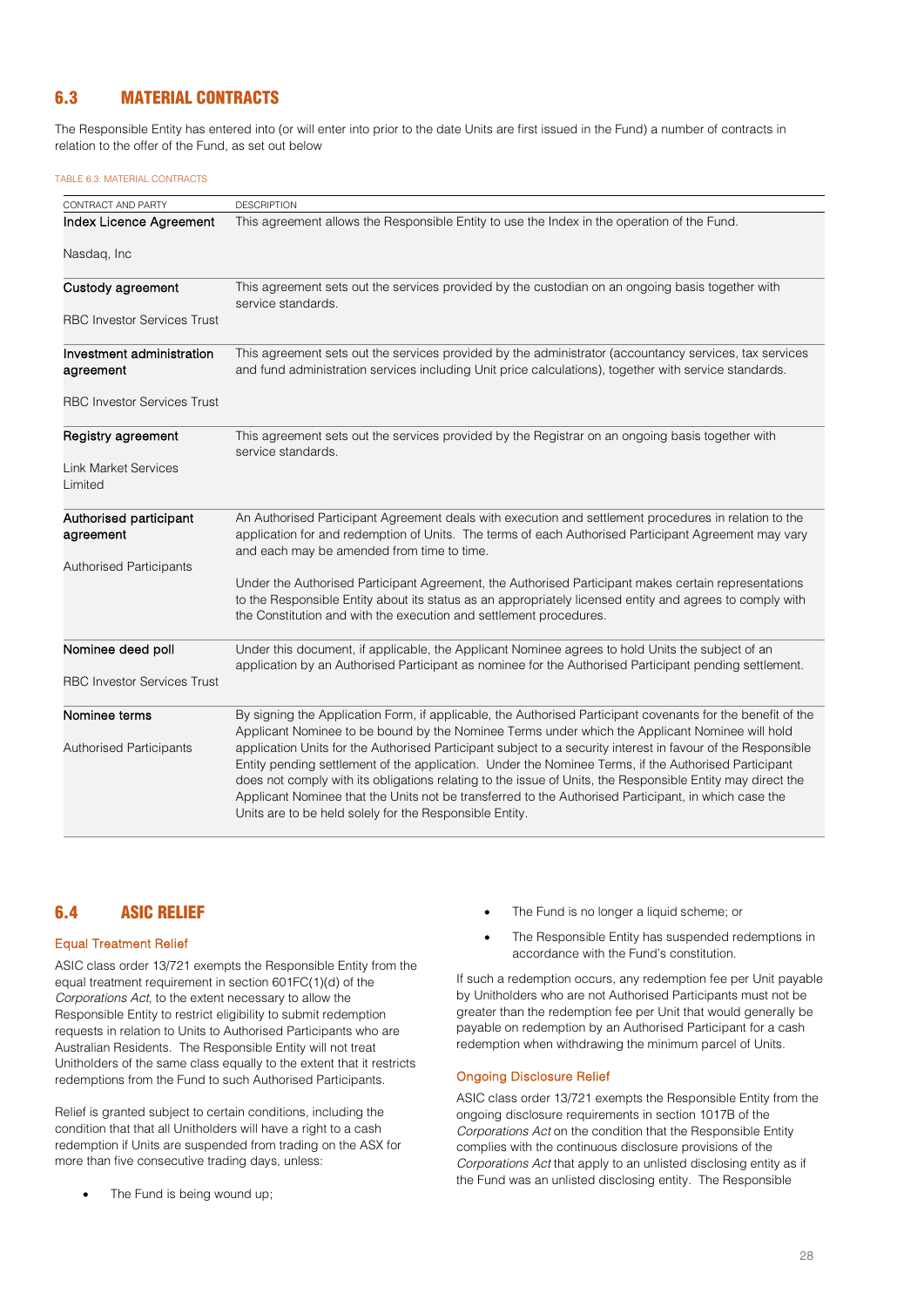Entity will comply with these continuous disclosure provisions as if the Fund was an unlisted disclosing entity.

## Relevant Interests Relief

Under class order 13/721, ASIC has granted relief by modifying section 609 of the *Corporations Act* in order to ensure that Authorised Participants do not have a relevant interest in underlying securities held by the Fund merely because the Fund has an in-kind redemption facility. The relief clarifies that those relevant interests do not need to be taken into account by Authorised Participants in relation to their obligations under the takeover regime in the *Corporations Act.* The relief will not apply once a redemption request for the relevant Units has been submitted. For the purposes of the conditions of this relief, the Responsible Entity states that:

- the investment strategy of the Fund is to make investments that are expected to result in the value of an interest in the Fund changing in proportion to the value of a published index of securities, ignoring the effect of fees and other costs (including taxes) in relation to the Fund; and
- as at the date of this PDS, there are reasonable grounds to believe that implementation of the Fund's investment strategy would not be likely to lead to scheme property including securities in a class that (i) would represent more than 10% by value of scheme property, and (ii) were, or would result in the Responsible Entity having a relevant interest in, securities in a listed company, an unlisted company with more than 50 members, a listed body that is formed or incorporated in Australia, or a listed scheme.

Under class order 13/721, ASIC has granted relief which enables an Authorised Participant who has a relevant interest in underlying securities held by the Fund for the purposes of section 671B of the *Corporations Act* (substantial shareholdings), because the Fund has an in-kind redemption facility, to determine their relevant interest as if the numbers and classes of securities in which the Authorised Participant had a relevant interest were the same as those most recently disclosed to the Authorised Participant by the Responsible Entity for a withdrawal request under the in-kind redemption facility.

# Periodic Statements Relief

ASIC Class Order 13/1200 exempts the Responsible Entity from certain periodic statement requirements. In particular, the Responsible Entity is not required (and does not propose) to include in periodic statements details of the price at which an investor transacts in Units on the ASX, or information on the return on an investment in Units acquired on the ASX (for the year in which the Units are acquired), if the Responsible Entity is not able to calculate this and the periodic statement explains why the information was not included and how it can be obtained.

# 6.5 DOCUMENTS LODGED WITH ASIC

The Responsible Entity will comply with certain regular reporting and disclosure obligations in relation to the Fund as if the Fund was a "disclosing entity" under the *Corporations Act*. Copies of documents lodged with ASIC in relation to the Fund may be obtained from, or inspected at, an ASIC office.

As an investor in the Fund, a Unitholder may obtain the following documents from the Responsible Entity (as at the date of this PDS, no such documents have been lodged with ASIC):

- the annual report most recently lodged with ASIC in respect of the Fund;
- any half-year financial report lodged with ASIC in respect of the Fund after the lodgement of the abovementioned annual report and before the date of this PDS; and
- any continuous disclosure notices given in respect of the Fund after the lodgement of the abovementioned annual report and before the date of this PDS.

The Responsible Entity will send a requesting Unitholder a printed or electronic copy of any of the above documents free of charge within 5 business days of the request.

# 6.6 COOLING OFF

There is no cooling off period in relation to the subscription for Units in the Fund. This means that once an application form is submitted, an applicant cannot decide to withdraw the application.

# 6.7 INDIRECT INVESTORS

When an investor invests through a master trust or wrap platform or an IDPS, the operator of the trust, platform or IDPS is investing on the investor's behalf. Consequently the operator (or the custodian of the platform), and not the investor as an indirect investor, holds the Units and therefore has the rights of a Unitholder in the Fund. For example, if an investor is an indirect investor they will not have rights to attend and vote at Unitholder meetings, to withdraw Units or receive distributions. Instead the platform operator will exercise those rights in accordance with their arrangements with the investor. For information about their investment, an investor should contact their platform operator.

# 6.8 INFORMATION AVAILABLE FROM BETASHARES

The Responsible Entity is subject to regular reporting and disclosure obligations, in its capacity as responsible entity of the Fund and issuer of the Units. The following information can be obtained from the Responsible Entity by visiting the BetaShares website at [www.betashares.com.au](http://www.betashares.com.au/) or by contacting BetaShares on 1300 487 577 (within Australia) or +61 2 9290 6888 (outside Australia):

- The daily Net Asset Value (NAV) for the Fund;
- The daily NAV per Unit for the Fund;
- The Responsible Entity's Unit pricing policy;
- The latest PDS for the Fund:
- Copies of announcements made to the ASX via the ASX Market Announcements Platform (including continuous disclosure notices and distribution information);
- Information about distributions as soon as possible after they are declared;
- Annual and any half-year reports and financial statements for the Fund;
- Details of any Distribution Reinvestment Plan; and
- Information in relation to the Fund to enable Authorised Participants and market makers to estimate the Net Asset Value per Unit of the Fund during the course of a trading day.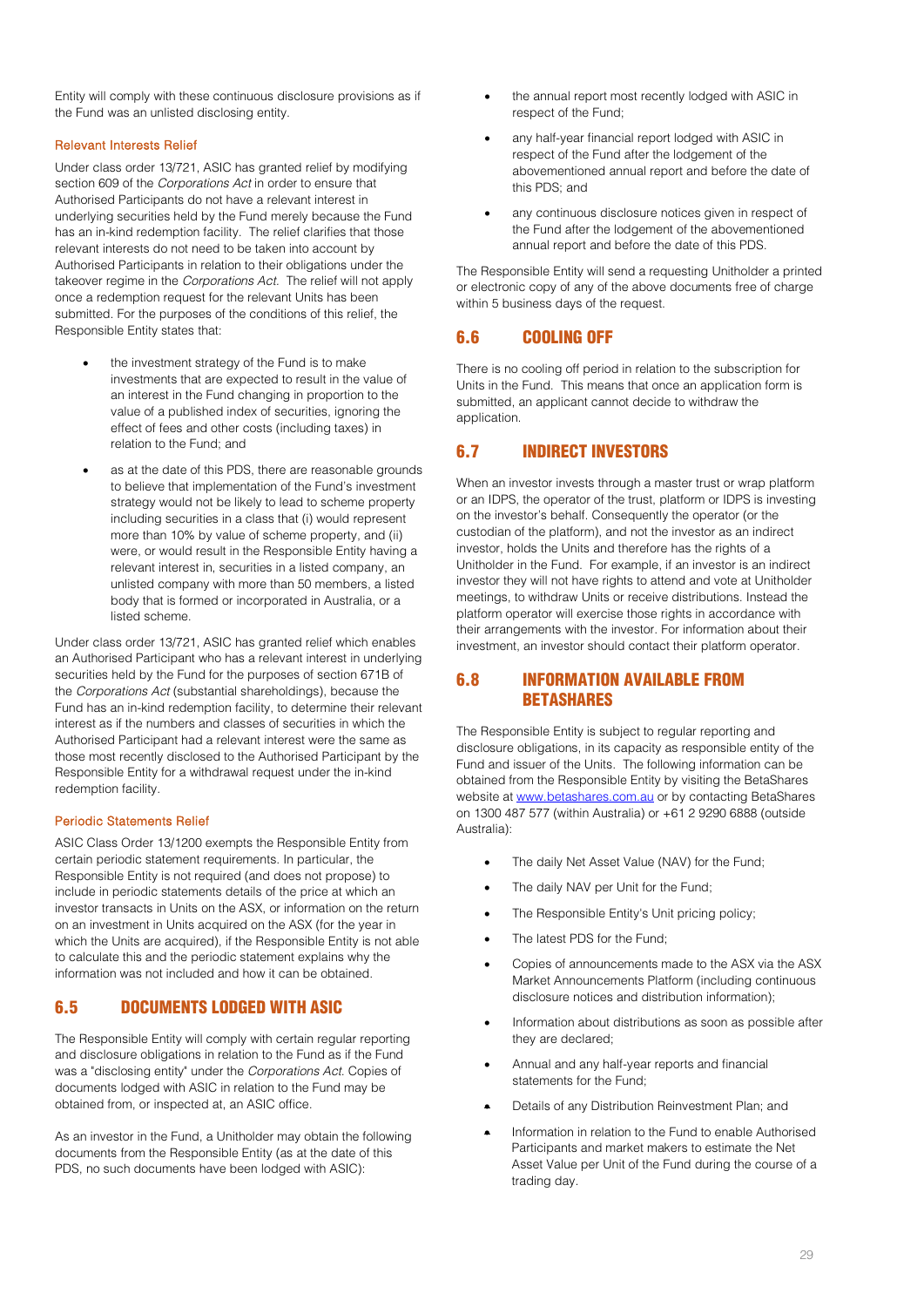# 6.9 DISCLAIMERS

RBC Investor Services Trust ("RBC Investor Services") has been appointed as the custodian and administrator for the Fund. RBC Investor Services' role as custodian is limited to holding the assets of the Fund. As administrator, RBC Investor Services is responsible for the day to day administration of the Fund. RBC Investor Services has no supervisory role in relation to the operation of the Fund and has no liability or responsibility to Unitholders for any act done or omission made in accordance with the custody and investment administration agreements.

RBC Investor Services was not involved in preparing, nor takes any responsibility for this PDS and RBC Investor Services makes no guarantee of the success of the Fund nor the repayment of capital or any particular rate of capital or income return.

The Fund is not sponsored, endorsed, sold or promoted by Nasdaq, Inc. or its affiliates (Nasdaq, with its affiliates, are referred to as the "Corporations"). The Corporations have not passed on the legality or suitability of, or the accuracy or adequacy of descriptions and disclosures relating to, the Fund. The Corporations make no representation or warranty, express or implied to the owner of the Fund or any member of the public regarding the advisability of investing in securities generally or in the Fund particularly, or the ability of the Nasdaq Future Australian Sustainability Leaders Index to track general stock market performance. The Corporations' only relationship to BetaShares Holdings Pty Limited ("Licensee") is in the licensing of the Nasdaq® mark, certain trade names of the Corporations and the

use of the Nasdaq Future Australian Sustainability Leaders Index which is determined, composed and calculated by Nasdaq without regard to Licensee or the Fund. Nasdaq has no obligation to take the needs of the Licensee or the owners of the Fund into consideration in determining, composing or calculating the index. The Corporations are not responsible for and have not participated in the determination of the timing of, prices at, or quantities of the Fund to be issued or in the determination or calculation of the equation by which the Fund is to be converted into cash. The Corporations have no liability in connection with the administration, marketing or trading of the Fund.

THE CORPORATIONS DO NOT GUARANTEE THE ACCURACY AND/OR UNINTERRUPTED CALCULATION OF THE NASDAQ FUTURE AUSTRALIAN SUSTAINABILITY LEADERS INDEX OR ANY DATA INCLUDED THEREIN. THE CORPORATIONS MAKE NO WARRANTY, EXPRESS OR IMPLIED, AS TO RESULTS TO BE OBTAINED BY LICENSEE, OWNERS OF THE FUND, OR ANY OTHER PERSON OR ENTITY FROM THE USE OF THE INDEX OR ANY DATA INCLUDED THEREIN. THE CORPORATIONS MAKE NO EXPRESS OR IMPLIED WARRANTIES, AND EXPRESSLY DISCLAIM ALL WARRANTIES OF MERCHANTABILITY OR FITNESS FOR A PARTICULAR PURPOSE OR USE WITH RESPECT TO THE INDEX OR ANY DATA INCLUDED THEREIN. WITHOUT LIMITING ANY OF THE FOREGOING, IN NO EVENT SHALL THE CORPORATIONS HAVE ANY LIABILITY FOR ANY LOST PROFITS OR SPECIAL, INCIDENTAL, PUNITIVE, INDIRECT, OR CONSEQUENTIAL DAMAGES, EVEN IF NOTIFIED OF THE POSSIBILITY OF SUCH DAMAGES.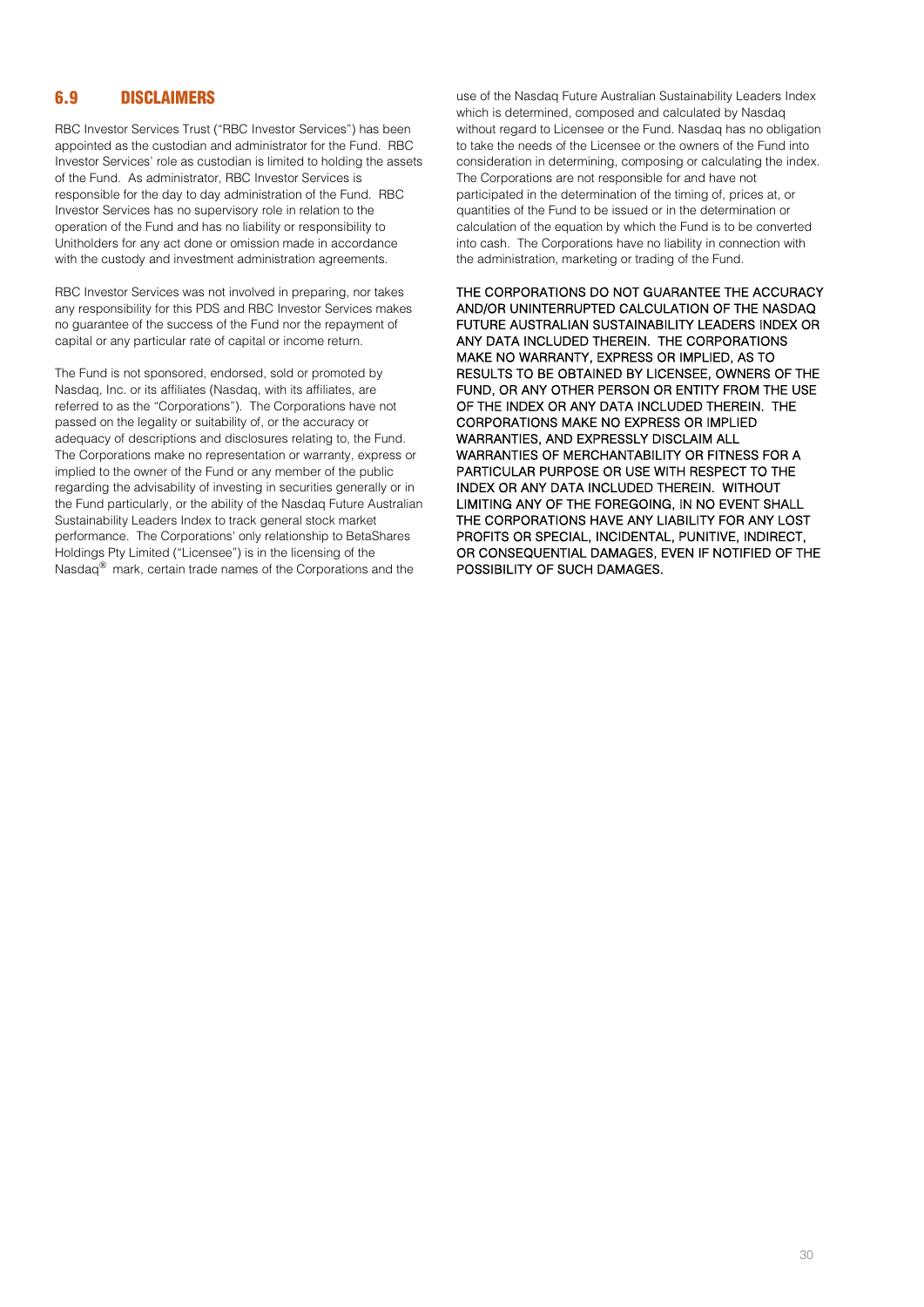# <span id="page-30-0"></span>7 TAXATION

The taxation information in this PDS is provided for general information only. It is a broad overview of some of the Australian tax consequences associated with investing in the Fund for a potential Australian resident investor.

It does not take into account the specific circumstances of each person who may invest in the Fund. It should not be used as the basis upon which potential investors make a decision to invest.

As the circumstances of each investor are different, the Responsible Entity strongly recommends that investors obtain professional independent tax advice relating to the tax implications of investing in and dealing in Units.

The taxation information in this PDS has been prepared based on tax laws and administrative interpretations of such laws available at the date of this PDS. These laws and interpretations may change.

#### 7.1.1 Distributions from the Fund

Under existing taxation legislation, funds that have not elected into AMIT as yet (see section 7.1.7 below) should not have to pay Australian income tax, provided Unitholders are presently entitled to all of the income of the Fund in each year of income, which is intended to be the case.

The taxable income of the Fund, to which a Unitholder becomes entitled during a financial year, forms part of the Unitholder's assessable income for that year, even if payment of the entitlement does not occur until after the end of the financial year.

A Unitholder may receive an entitlement to the income of the Fund for a financial year if the Unitholder holds Units at the end of a distribution period, or if the Unitholder redeems any Unit during the financial year.

The tax impact for a Unitholder of receiving an entitlement to the income of the Fund depends upon the components of the distribution.

The components of the distribution (if any) may be comprised of a combination of income and capital amounts, or may be comprised solely of amounts of the same character. Interest earned on cash and dividends received from shares will be income, while gains and losses on the sale of listed securities are generally expected to be on capital account. Gains and losses on derivatives contracts may be on either revenue or capital account, subject to the application of certain elections provided by tax law (including the 'hedging election' under the Taxation of Financial Arrangements ("TOFA") rules).

The Fund may also distribute "tax deferred amounts", relating to distributions of capital by the Fund, which are generally nonassessable for tax purposes. Where non-assessable, tax deferred amounts reduce the capital gains tax ("CGT") cost base of a Unitholder's Units, and may increase the capital gain or reduce the capital loss subsequently realised on disposal of the Units. Where the total tax deferred amounts received by a Unitholder have exceeded the cost base of their Units, the excess is treated as a capital gain to the Unitholder.

For Unitholders who hold Units as trading stock or as part of a securities trading business (eg an Authorised Participant), tax

deferred amounts will generally be assessable income (refer Taxation Ruling IT 2512 and the ATO Guidance on the proposed New taxation system for Managed Investment Trusts).

Unitholders will be provided with distribution statements after the end of each financial year detailing the components, for tax purposes, of any distributions received from the Fund during the financial year, including on the redemption of Units.

### 7.1.2 Franking credits

The Fund may invest in Australian shares which pay franked dividends. A Unitholder may receive distributions from the Fund which include franking credits.

While franking credits are not a cash component of the distribution, normally any franking credits that form part of the distribution should be included as taxable income for the relevant year and declared in a tax return. Any such franking credits may be offset against Australian income tax payable in the relevant year. Some investors (eg complying superannuation funds) may have an entitlement to a tax refund in respect of the franking credits to the extent they exceed the Australian income tax payable in the relevant year.

The ability to offset franking credits against income tax payable is subject to certain legislative restrictions (such as the 45 day holding period rule). The Responsible Entity recommends that investors obtain independent professional tax advice about the availability of offsets relating to franking credits.

## 7.1.3 Capital gains and losses

A trust that qualifies as a managed investment trust ("MIT") can elect to treat its gains and losses on disposal of certain investments (including shares and units in other trusts, but excluding certain financial arrangements under TOFA) as capital gains and losses. It is expected that the Fund will make this election, where eligible.

If the Fund disposes of any of its investments (e.g. on the sale of any assets when Units are redeemed), the Fund may realise assessable capital gains. A capital gain derived by the Fund may be eligible for the 50% CGT discount where the investment has been held for at least 12 months (excluding the acquisition and disposal dates). Any assessable capital gains derived by the Fund to which a Unitholder becomes entitled forms part of the Unitholder's assessable income.

Where a Unitholder becomes entitled to a discounted capital gain from the Fund, the Unitholder will be required to gross-up the capital gain for the discount at the time that they are required to include that gain in their assessable income. A Unitholder may also be eligible for the 50% CGT discount (where the Unitholder is an individual or trust) or a 33 1/3% CGT discount (where the Unitholder is a complying superannuation fund) in respect of the gain that forms part of that Unitholder's assessable income.

## 7.1.4 Selling or transferring Units

If a Unitholder disposes of Units by selling or transferring the Units to another person (e.g. selling on-market), the Unitholder may be liable for tax on any gains realised on that disposal of Units.

If a Unitholder is assessed otherwise than under the CGT provisions on a disposal of Units (e.g. if the Unitholder is in the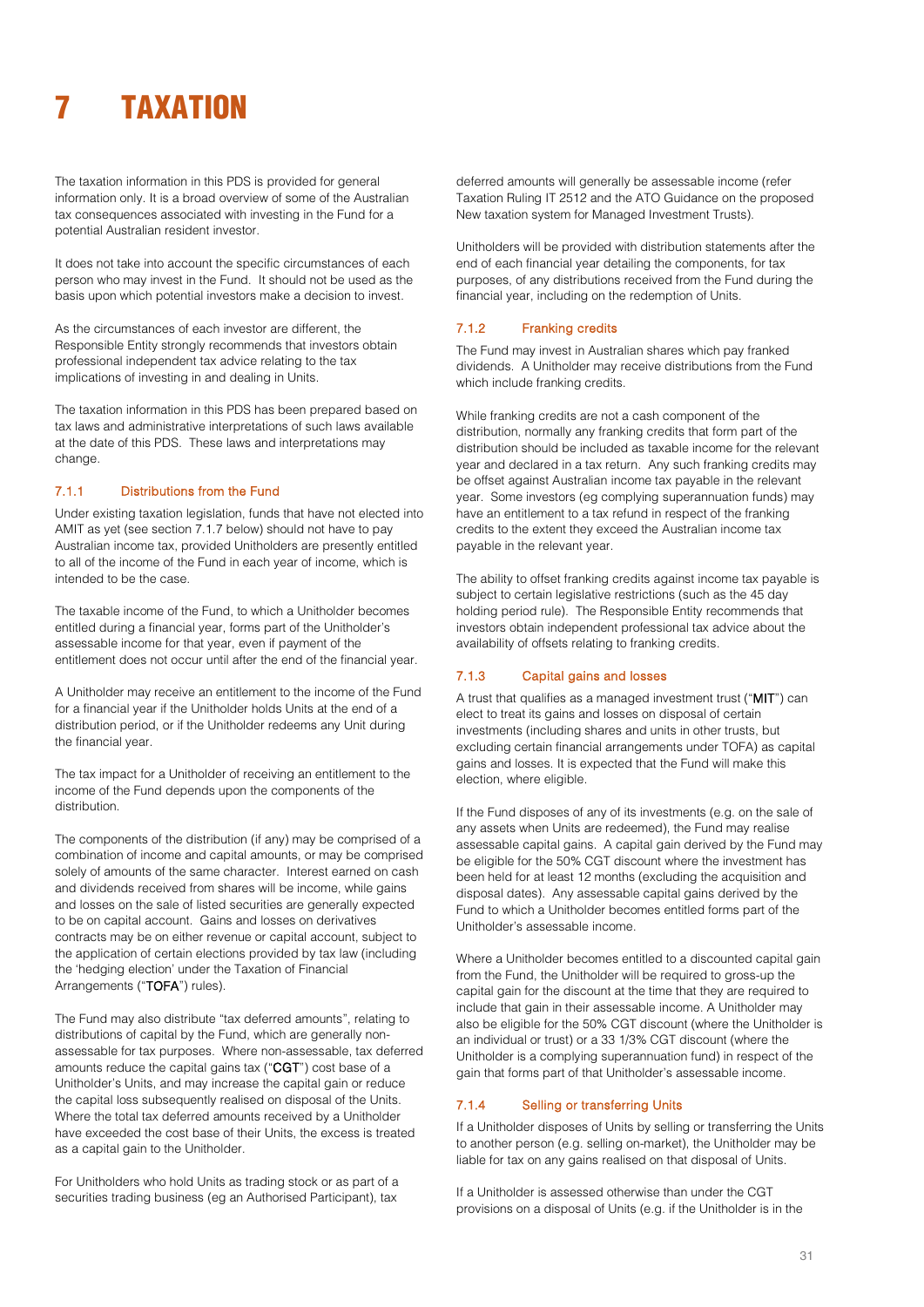business of dealing in securities like Units), any profits made on the disposal of the Units should be assessable as ordinary income. Such Unitholders may be able to deduct any losses made on the disposal of Units.

If a Unitholder is assessed under the CGT provisions on disposal of Units, the Unitholder may make a capital gain or loss on the disposal of those Units, in the year in which the contract for the disposal is entered into. Some Unitholders may be eligible for the CGT discount upon disposal of Units if the Units have been held for at least 12 months (excluding the acquisition and disposal dates) and the relevant requirements are satisfied. Unitholders should obtain professional independent tax advice about the availability of the CGT discount.

Any capital loss arising on a disposal of Units may be able to be offset against capital gains made in that year or in subsequent years.

# 7.1.5 Goods and Services Tax (GST)

The issue and redemption of Units should not be subject to GST. However, fees and expenses, such as management costs, incurred by the Fund would likely attract GST (at the rate of 10%).

Given the nature of the activities of the Fund, it may not be entitled to claim input-tax credits for the full amount of the GST incurred. However, for the majority of the expenses, a Reduced Input-Tax Credit (RITC) may be able to be claimed.

The GST and expected RITC relating to fees and expenses is incorporated in the management cost for the Fund.

## 7.1.6 Applications and redemptions

A person will generally only be eligible to apply for and redeem Units if they are an Authorised Participant.

This section seeks to provide a summary of the tax consequences for Authorised Participants who are assessed on the disposal of Units otherwise than under the CGT provisions (e.g. because they are in the business of dealing in securities like Units).

Authorised Participants should obtain professional independent tax advice regarding the tax consequences of applying for and the redemption of their Units, particularly if they are assessed on the disposal of Units under the capital gains provisions.

## Applications

An Authorised Participant applies for Units by way of an in-kind transfer of a basket of securities together with a balancing cash payment (or, if agreed by the Responsible Entity, by way of a cash payment only). In the event of an in-kind application, an Authorised Participant applying for Units may be assessed on any profits arising from the transfer of those securities as ordinary income, and may be entitled to deduct any losses arising from the transfer of those securities.

The Units which an Authorised Participant acquires on an in-kind application should be taken to have been acquired at a cost equal to the value of the basket of securities transferred to the Fund on application, adjusted for any balancing cash payment made or received on the application.

## Redemptions

An Authorised Participant who redeems Units will become entitled to receive the Withdrawal Amount on the redemption (this may be reduced by the redemption fee). The Withdrawal Amount is

satisfied by way of an in-kind transfer of a basket of securities together with any balancing cash payment (or, where the Responsible Entity agrees, by way of a cash payment).

The Withdrawal Amount may comprise a distribution of the income of the Fund as well as the payment of the redemption price for the Units which are to be redeemed.

The distribution of the income of the Fund received on the redemption of Units may include an entitlement to income (including other gains) realised by the Fund. This may include a specific entitlement to a capital gain, or certain other income realised by the Fund arising as a result of the redemption of the **Units** 

An Authorised Participant whose Units are redeemed should be assessed on any profit arising on the redemption of the Units. An Authorised Participant who redeems Units may be entitled to a deduction for any loss arising on the redemption of Units.

For the purposes of determining the profit or loss arising on the redemption, the redemption price (being the Withdrawal Amount less the distribution of income provided as part of the Withdrawal Amount) should be regarded as the proceeds received in respect of the disposal.

That part of the Withdrawal Amount that is a distribution of income should also be assessable, based on the components of the distribution of income.

The split between the components of the Withdrawal Amount (that is, how much of it represents a specific entitlement to a capital gain or a distribution of other distributable income of the Fund, and how much represents the price paid on redemption of the Units), and the composition of any income entitlement included in the Withdrawal Amount, will not be known until after the financial year end.

The Responsible Entity will notify persons who have redeemed Units during a financial year of the composition of the Withdrawal Amount, including the capital gains to which they were specifically entitled in connection with the redemption of Units and the composition of any other income entitlement they received in connection with the redemption of Units during that year, following the end of the financial year, once that information becomes available.

The distribution of income to an Authorised Participant who redeems Units aims to ensure that any taxable income that arises for the Fund as a result of the redemption by the Authorised Participant should be allocated to the Authorised Participant, rather than continuing investors in the Fund.

### 7.1.7 Attribution Managed Investment Trust (AMIT) regime

The Tax Laws Amendment (New Tax System for Managed Investment Trusts) Act 2016 introduced into taxation law the new Attribution Managed Investment Trust (AMIT) regime. An AMIT, in broad terms, is a managed investment trust (MIT) whose unitholders have clearly defined interests in relation to the income and capital of the trust and the responsible entity has made an irrevocable election to apply the regime.

The regime can apply to a trust from 1 July 2016, and had an optional early start date of 1 July 2015.

The AMIT rules contain a number of provisions that will impact on the taxation treatment of the Fund. The key features of the new tax system include: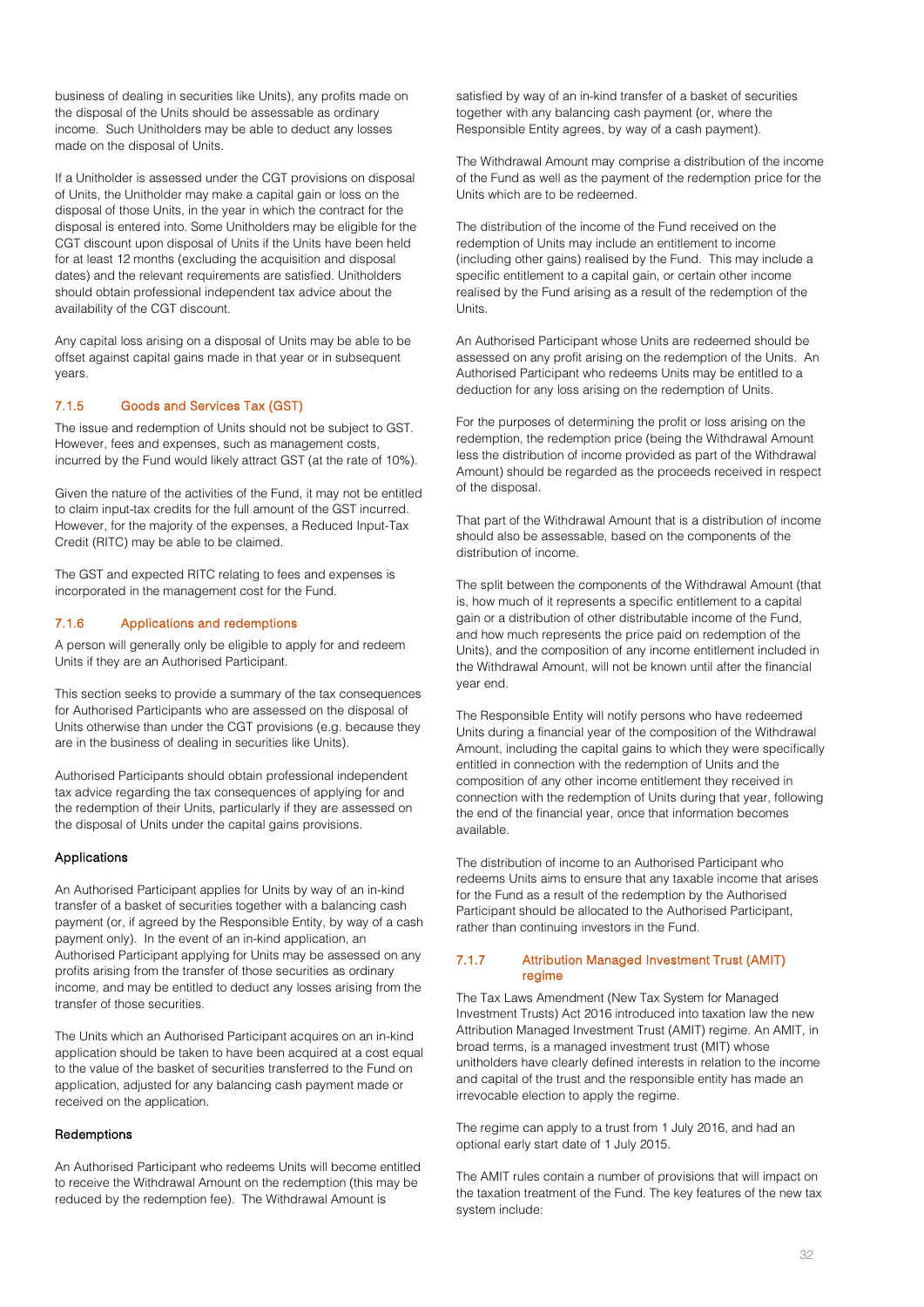- an attribution model for determining member tax liabilities, which allows amounts to retain their tax character as they flow through a MIT to its unitholders;
- the ability to carry forward understatements and overstatements of taxable income, instead of re-issuing investor statements;
- deemed fixed trust treatment under the income tax law;
- upwards cost base adjustments to units to address double taxation; and
- legislative certainty about the treatment of tax deferred distributions.

BetaShares will monitor the impact of the AMIT rules on the Fund in order to determine if it should elect into the regime.

Reforms to the taxation of trusts are generally ongoing. Investors should seek their own advice and monitor the progress of

announcements and proposed legislative changes to assess their potential impact.

## 7.1.8 Tax File Number ("TFN") or Australian Business Number ("ABN")

Unitholders will be requested by the Fund to provide their TFN or ABN (if applicable) or claim an exemption in relation to their investment in the Fund. It should be noted that there is no obligation to provide a TFN, however, Unitholders who do not provide their TFN or ABN or claim an exemption may have tax deducted from distributions at the highest marginal rate.

# 7.1.9 Other comments

In cases where Units are to be redeemed by a Unitholder that is an Australian resident for tax purposes, the Fund should generally not be required to withhold any amounts from the Withdrawal Amount paid on redemption of Units.

Distributions to non-resident Unitholders (including on redemption) may have tax withheld by the Responsible Entity.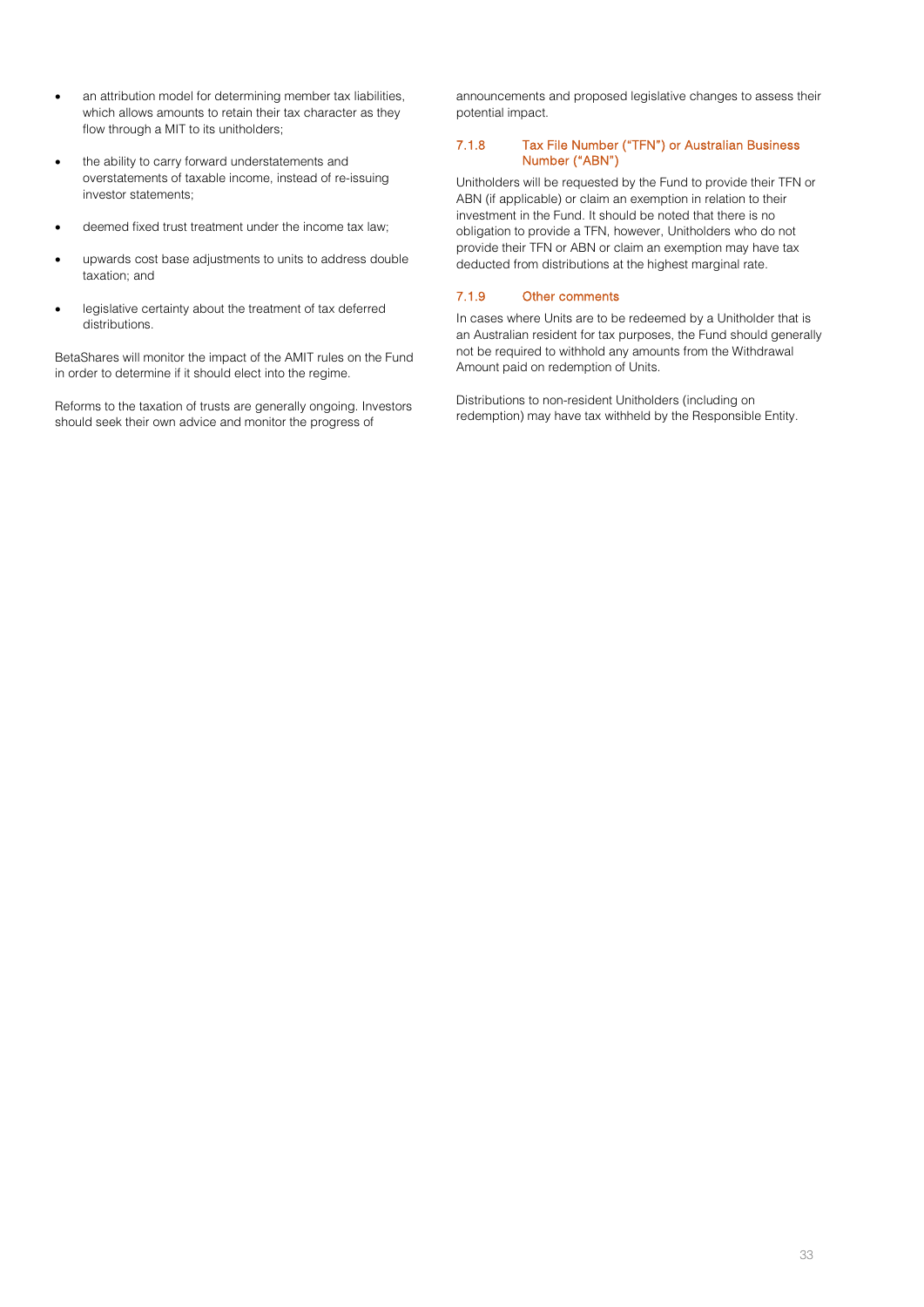# <span id="page-33-0"></span>8 GLOSSARY

These definitions are provided to assist investors in understanding some of the expressions used in this PDS:

| <b>Applicant Nominee</b>         | An entity which holds Units pending settlement on behalf of Authorised Participants applying<br>for Units. As at the date of this PDS the Applicant Nominee is RBC Investor Services Trust.<br>The Responsible Entity may determine that the Applicant Nominee is no longer to be<br>appointed to hold Units pending settlement on behalf of Authorised Participants applying for<br>Units.                            |  |
|----------------------------------|------------------------------------------------------------------------------------------------------------------------------------------------------------------------------------------------------------------------------------------------------------------------------------------------------------------------------------------------------------------------------------------------------------------------|--|
| <b>AQUA Product</b>              | A product admitted to trading status under the AQUA Rules.                                                                                                                                                                                                                                                                                                                                                             |  |
| <b>AQUA Rules</b>                | Schedule 10A of the ASX Operating Rules and related rules and procedures, as amended,<br>varied or waived from time to time.                                                                                                                                                                                                                                                                                           |  |
| <b>ASIC</b>                      | Australian Securities and Investments Commission.                                                                                                                                                                                                                                                                                                                                                                      |  |
| <b>ASX</b>                       | ASX Limited or the Australian Securities Exchange, as the case requires.                                                                                                                                                                                                                                                                                                                                               |  |
| <b>ASX Business Day</b>          | A "Business Day" as defined in the ASX Operating Rules, unless determined otherwise by<br>the Responsible Entity.                                                                                                                                                                                                                                                                                                      |  |
| <b>ASX Listing Rules</b>         | The listing rules of the ASX as amended, varied or waived from time to time.                                                                                                                                                                                                                                                                                                                                           |  |
| <b>ASX Operating Rules</b>       | The operating rules of the ASX as amended, varied or waived from time to time.                                                                                                                                                                                                                                                                                                                                         |  |
| <b>Australian Resident</b>       | An Australian resident for tax purposes, as defined in the Constitution.                                                                                                                                                                                                                                                                                                                                               |  |
| <b>Authorised Participant</b>    | A financial institution which is a trading participant under the ASX Operating Rules (or which<br>has engaged a trading participant to act on its behalf), which has entered into an Authorised<br>Participant Agreement with the Responsible Entity and which is an Australian resident for tax<br>purposes.                                                                                                          |  |
| Authorised Participant Agreement | An agreement between the Responsible Entity and an Authorised Participant in relation to<br>Unit applications and redemptions.                                                                                                                                                                                                                                                                                         |  |
| <b>CHESS</b>                     | The Clearing House Electronic Subregister System.                                                                                                                                                                                                                                                                                                                                                                      |  |
| Constitution                     | The constitution governing the Fund, as amended or replaced from time to time.                                                                                                                                                                                                                                                                                                                                         |  |
| <b>Corporations Act</b>          | Corporations Act 2001 (Cth).                                                                                                                                                                                                                                                                                                                                                                                           |  |
| <b>Creation Unit</b>             | 100,000 Units or as otherwise determined by the Responsible Entity from time to time.                                                                                                                                                                                                                                                                                                                                  |  |
| <b>Dealing Deadline</b>          | For an in-kind application/redemption 4:00pm, and for a cash application/redemption (if<br>agreed to by the Responsible Entity) 2:00 pm, Sydney time on each ASX Business Day (or<br>such other time advised by the Responsible Entity to Authorised Participants), being the time<br>by which an Application/Redemption form must be received by the Responsible Entity to be<br>processed for that ASX Business Day. |  |
| ETF                              | Exchange traded fund.                                                                                                                                                                                                                                                                                                                                                                                                  |  |
| Fund                             | BetaShares Australian Sustainability Leaders ETF.                                                                                                                                                                                                                                                                                                                                                                      |  |
| Index                            | The index of securities or other assets whose performance the Fund will aim to track, before<br>fees and expenses. The Index is the Nasdaq Future Australian Sustainability Leaders Index.                                                                                                                                                                                                                             |  |
| <b>Issue Price</b>               | The Net Asset Value divided by the number of Units on issue in the Fund.                                                                                                                                                                                                                                                                                                                                               |  |
| Net Asset Value or NAV           | The net asset value for the Fund calculated in accordance with section 5.8.                                                                                                                                                                                                                                                                                                                                            |  |
| Nominee Terms                    | In relation to an application for Units, the nominee terms made available by the Responsible<br>Entity to the applicant, as described in section 6.3.                                                                                                                                                                                                                                                                  |  |
| <b>PDS</b>                       | Product Disclosure Statement.                                                                                                                                                                                                                                                                                                                                                                                          |  |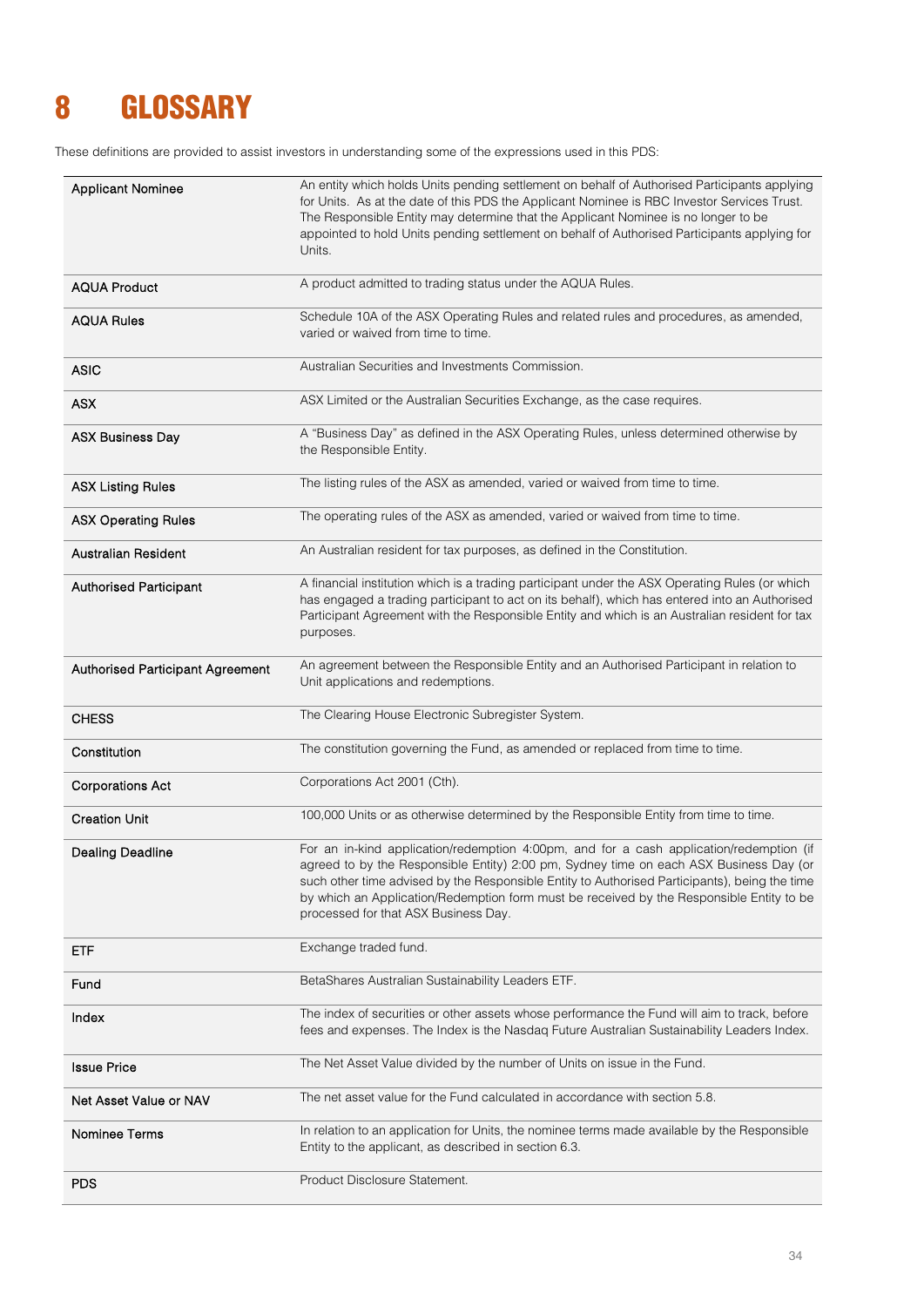| Registrar                        | Link Market Services Limited (ABN 54 083 214 537), or any other registry that the<br>Responsible Entity appoints to maintain the register.                                                                                                                                                                             |
|----------------------------------|------------------------------------------------------------------------------------------------------------------------------------------------------------------------------------------------------------------------------------------------------------------------------------------------------------------------|
| Responsible Investment Committee | The committee responsible for determining the list of securities that pass the responsible<br>investment screens as detailed in this PDS. Members of the committee include individuals<br>with suitable experience, expertise and background in responsible investing, and are<br>appointed by the Responsible Entity. |
| Tax Act                          | The Income Tax Assessment Act 1936 (Cth), the Income Tax Assessment Act 1997 (Cth) or<br>both, as appropriate.                                                                                                                                                                                                         |
| Unit                             | A unit in the Fund.                                                                                                                                                                                                                                                                                                    |
| Unitholder                       | A holder of a Unit.                                                                                                                                                                                                                                                                                                    |
| Withdrawal Amount                | The Net Asset Value divided by the number of Units on issue in the Fund.                                                                                                                                                                                                                                               |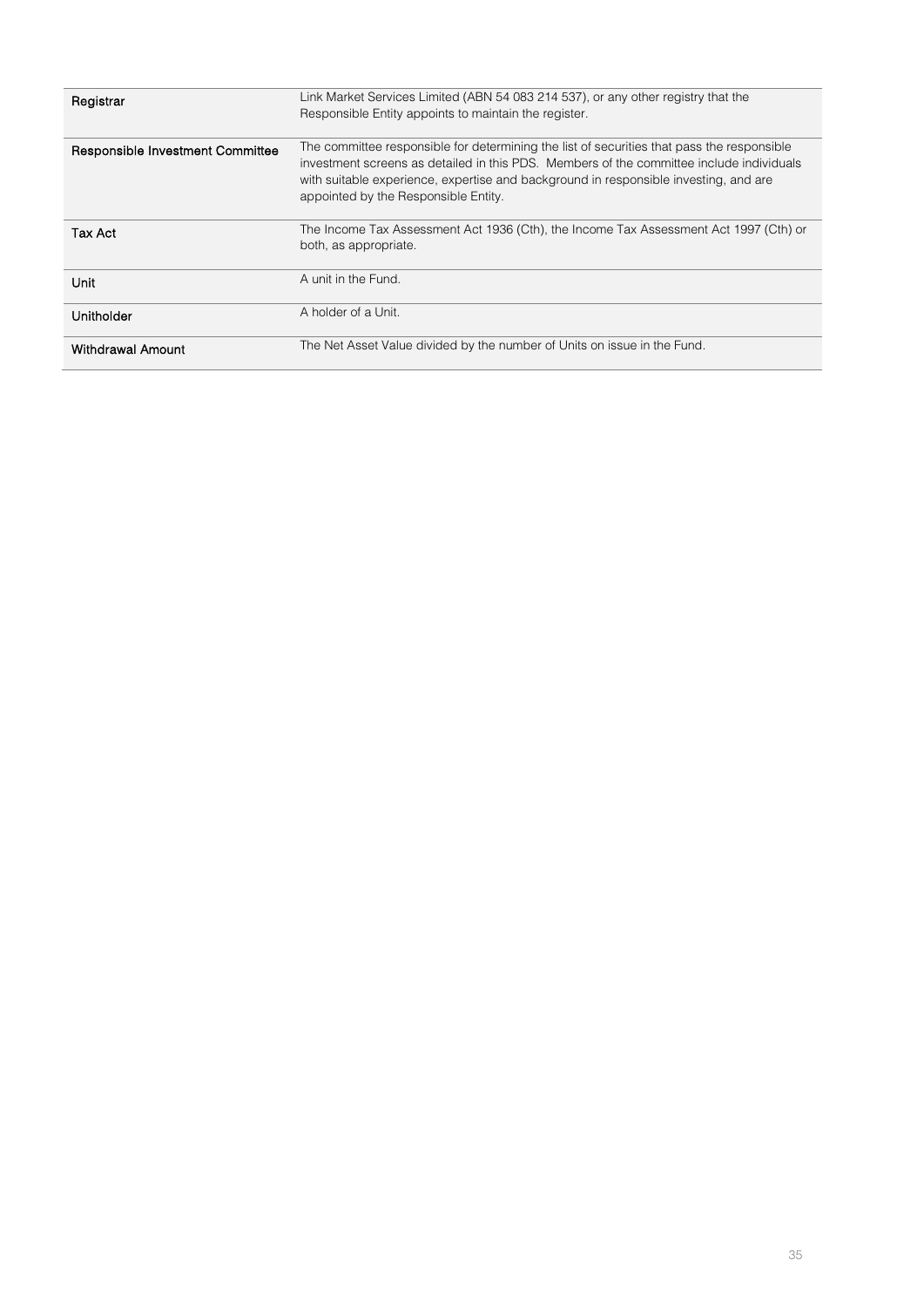# <span id="page-35-0"></span>**FORMS** APPLICATION FORM

## Product Disclosure Statement dated 13 November 2017 issued by BetaShares Capital Ltd, ABN 78 139 566 868, AFSL 341181 as Responsible Entity.

*Please note: This form is for use by Authorised Participants. Other investors can buy Units on the ASX through a stockbroker or via a financial adviser.* 

*It is important to read the Product Disclosure Statement (PDS) carefully. If this PDS was obtained electronically, a paper copy of this PDS (including any supplementary PDS) and the Application Form will be provided free of charge upon request. If you give another person access to the Application Form you must at the same time and by the same means give the other person access to this PDS and any supplementary PDS. Capitalised terms have the same meaning as in the PDS.*

Please fax the completed Application Form to (02) 9262 4950 or scan it and send it by email to orders@betashares.com.au.

## APPLICANT DETAILS

|                                                                                                                                                                                                                                                                                   | Postcode ___________________ |
|-----------------------------------------------------------------------------------------------------------------------------------------------------------------------------------------------------------------------------------------------------------------------------------|------------------------------|
|                                                                                                                                                                                                                                                                                   |                              |
| $\text{Fax}$ ( _) and $\text{Fax}$ ( _) and $\text{Fax}$ ( _) and $\text{Fax}$ ( _) and $\text{Fax}$ ( _) and $\text{Fax}$ ( _) and $\text{Fax}$ ( _) and $\text{Fax}$ ( _) and $\text{Fax}$ ( _) and $\text{Fax}$ ( _) and $\text{Fax}$ ( _) and $\text{Fax}$ ( _) and $\text{F$ |                              |

# NUMBER OF UNITS APPLIED FOR

This Applicant hereby applies to the Responsible Entity for Units as specified below.

Please note*: The minimum application is the number of Units that constitute one Creation Unit (as set out in the PDS). Applications must be made in whole multiples of Creation Units unless the Responsible Entity agrees otherwise.*

Fund: BetaShares Australian Sustainability Leaders ETF (ASX Code: FAIR)

Number of Units:

## ACKNOWLEDGEMENTS

By signing this Application Form:

• I/We confirm that the representations and warranties made and given in the Authorised Participant Agreement continue to be true and correct.

- I/We confirm that all of the information in this Application Form is true and correct.
- I/We represent and warrant that I/we have received the PDS (electronic or hard copy) in Australia.
- I/We declare I/we have read the PDS and agree to be bound by the terms and conditions of the PDS and the Constitution of the Fund in which I/we are investing (as amended or replaced from time to time).
- I/We agree to the Applicant Nominee holding Units on the applicant's behalf pending settlement of this application in accordance with the Nominee Terms, if required, as determined by the Responsible Entity.
- I/We covenant, for the benefit of the Applicant Nominee, to be bound by the Nominee Terms, if applicable.
- I/We understand that none of BetaShares Holdings Pty Ltd, BetaShares Capital Ltd, any investment manager or their related entities, directors or officers guarantees the performance of, the repayment of capital invested in, or the payment of income from the Fund.
- I/We acknowledge that an investment in Units is subject to risk which may include possible delays in repayment and loss of income and capital invested.
- I/We declare that the applicant has the capacity and power to make an investment in accordance with the application.
- I/We declare that in making a decision to invest the only information and representations provided by the Responsible Entity are those contained in this PDS to which this application relates.
- I/We understand the risks of the investment and have obtained all professional financial and taxation advice independently of the Responsible Entity as we consider necessary prior to deciding to invest in the Fund.
- I/We acknowledge that I/we have read and understood the privacy disclosure statement in the PDS and agree to information about the applicant being collected, used and disclosed in accordance with that statement.
- If signed under power of attorney, the/each attorney verifies that no notice or revocation of that power has been received.
- I/We intend this Application Form to take effect as a deed poll.

# Applicant signatures

| Signature of Authorised Person            |  |
|-------------------------------------------|--|
|                                           |  |
| Name of Authorised Person (block letters) |  |
|                                           |  |
|                                           |  |
| Signature of Authorised Person            |  |
|                                           |  |
| Name of Authorised Person (block letters) |  |
|                                           |  |
|                                           |  |

Date:\_\_\_\_\_\_\_\_\_\_\_\_\_\_\_\_\_\_\_\_\_\_\_\_\_\_\_\_\_\_\_\_\_\_\_\_\_\_\_\_\_\_\_\_\_\_\_\_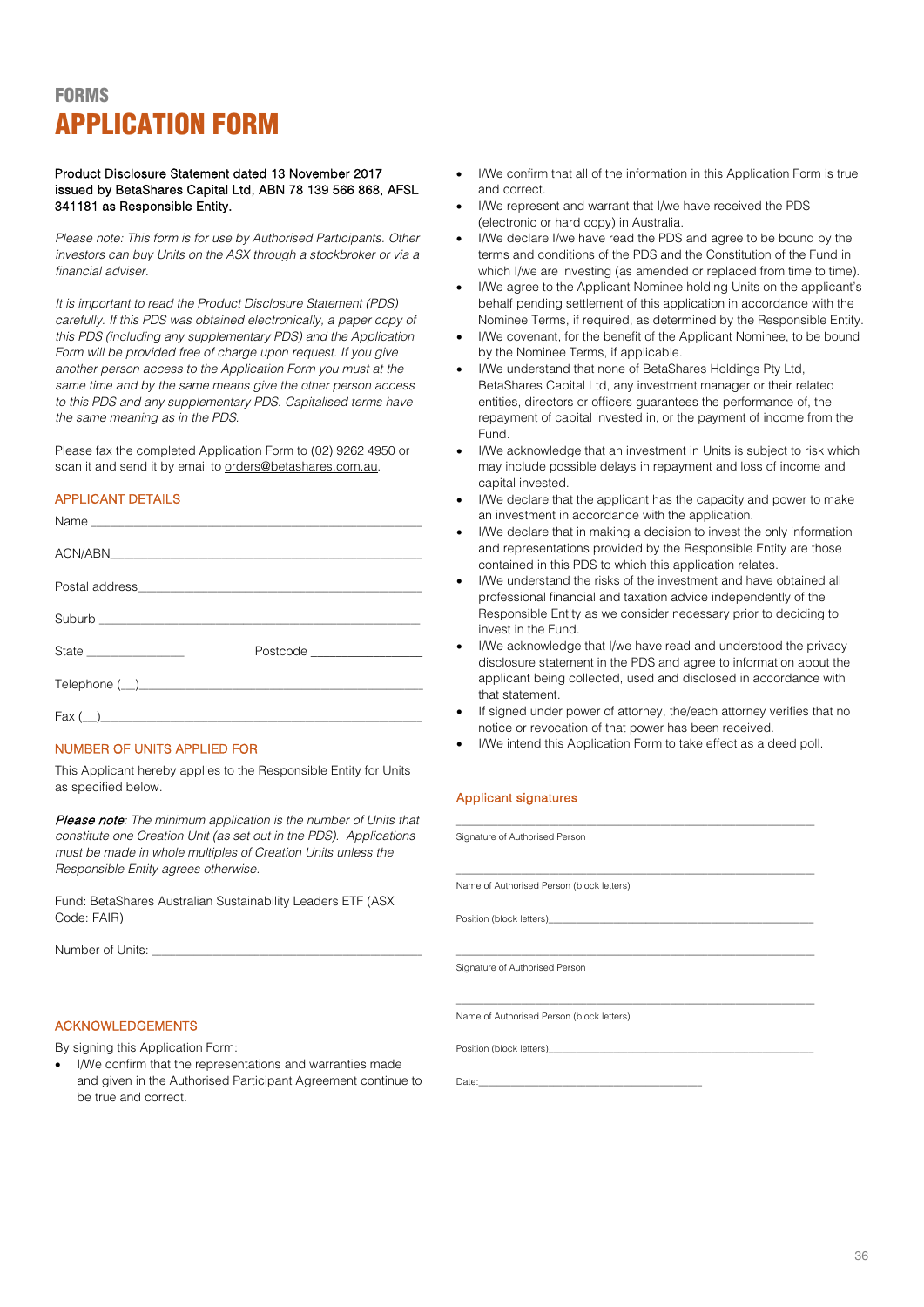# <span id="page-36-0"></span>**FORMS** REDEMPTION FORM

Product Disclosure Statement dated 13 November 2017 issued by BetaShares Capital Ltd, ABN 78 139 566 868, AFSL 341181 as Responsible Entity.

*Please note: This form is for use by Authorised Participants (and other Unitholders where they have a right to redeem Units as described in the PDS). Unitholders can also sell Units on the ASX through a stockbroker or via a financial adviser.* 

*It is important to read the Product Disclosure Statement (PDS) carefully. If this PDS was obtained electronically, a paper copy of this PDS (including any supplementary PDS) and the Redemption Form will be provided free of charge upon request. Capitalised terms have the same meaning as in the PDS.*

Please fax the completed Redemption Form to (02) 9262 4950 or scan it and send it by email to orders@betashares.com.au.

## UNITHOLDER DETAILS

|                                                                                                                                                                                                                                | capital or distributable income of the Fund.<br>I/We confirm that I/we have read and understood the PDS a<br>$\bullet$<br>relates to redemptions.<br>• If signed under power of attorney, the/each attorney verifie<br>that no notice or revocation of that power has been receive |
|--------------------------------------------------------------------------------------------------------------------------------------------------------------------------------------------------------------------------------|------------------------------------------------------------------------------------------------------------------------------------------------------------------------------------------------------------------------------------------------------------------------------------|
| Postal address and the contract of the contract of the contract of the contract of the contract of the contract of the contract of the contract of the contract of the contract of the contract of the contract of the contrac |                                                                                                                                                                                                                                                                                    |
|                                                                                                                                                                                                                                |                                                                                                                                                                                                                                                                                    |
| State_________________<br>Postcode <b>Exercía de Senatoria de Senatoria de Senatoria de Senatoria de Senatoria de Senatoria de Senatoria d</b>                                                                                 |                                                                                                                                                                                                                                                                                    |
|                                                                                                                                                                                                                                | Signature of Authorised Person                                                                                                                                                                                                                                                     |
| $\text{Fax} (\underline{\hspace{1cm}})$                                                                                                                                                                                        | Name of Authorised Person (block letters)                                                                                                                                                                                                                                          |

# NUMBER OF UNITS TO BE REDEEMED

We hereby request the Responsible Entity to redeem Units as specified below.

Please note*: The minimum redemption is the number of Units that constitute one Creation Unit, unless the PDS provides otherwise. Redemptions must be made in whole multiples of Creation Units unless the Responsible Entity agrees otherwise.*

Fund: BetaShares Australian Sustainability Leaders ETF (ASX Code: FAIR)

Number of Units:

## SIGNATURE BY REDEEMING UNITHOLDER

By signing this Redemption Form:

- If an Authorised Participant, I/we confirm that the representations and warranties made and given in the Authorised Participant Agreement in relation to redemption requests continue to be true and correct.
- I/We confirm that I/we am/are entitled to deliver or arrange delivery of the Units the subject of the redemption request to the Responsible Entity or its custodian.
- I/We agree to reimburse and indemnify the Responsible Entity for all taxes, duties and charges imposed against the Responsible Entity or its agents that may be assessed against the Responsible Entity as a result of my/our entitlement to the capital or distributable income of the Fund (Taxation Amount).
- I/We authorise the Responsible Entity to deduct from my/our income distributions payable from the Fund, on account of the Taxation Amount which the Responsible Entity is or may become liable to pay in respect of my/our entitlement to the capital or distributable income of the Fund.
- I/We confirm that I/we have read and understood the PDS as it relates to redemptions.
- If signed under power of attorney, the/each attorney verifies that no notice or revocation of that power has been received.

\_\_\_\_\_\_\_\_\_\_\_\_\_\_\_\_\_\_\_\_\_\_\_\_\_\_\_\_\_\_\_\_\_\_\_\_\_\_\_\_\_\_\_\_\_\_\_\_\_\_\_\_\_\_\_\_\_\_\_\_\_\_\_\_\_\_\_\_\_\_\_\_\_\_\_

\_\_\_\_\_\_\_\_\_\_\_\_\_\_\_\_\_\_\_\_\_\_\_\_\_\_\_\_\_\_\_\_\_\_\_\_\_\_\_\_\_\_\_\_\_\_\_\_\_\_\_\_\_\_\_\_\_\_\_\_\_\_\_\_\_\_\_\_\_\_\_\_\_\_\_

## Applicant signatures

Position (block letters)\_

Signature of Authorised Person

Name of Authorised Person (block letters)

Position (block letters)

Date:\_\_\_\_\_\_\_\_\_\_\_\_\_\_\_\_\_\_\_\_\_\_\_\_\_\_\_\_\_\_\_\_\_\_\_\_\_\_\_\_\_\_\_\_\_\_\_\_